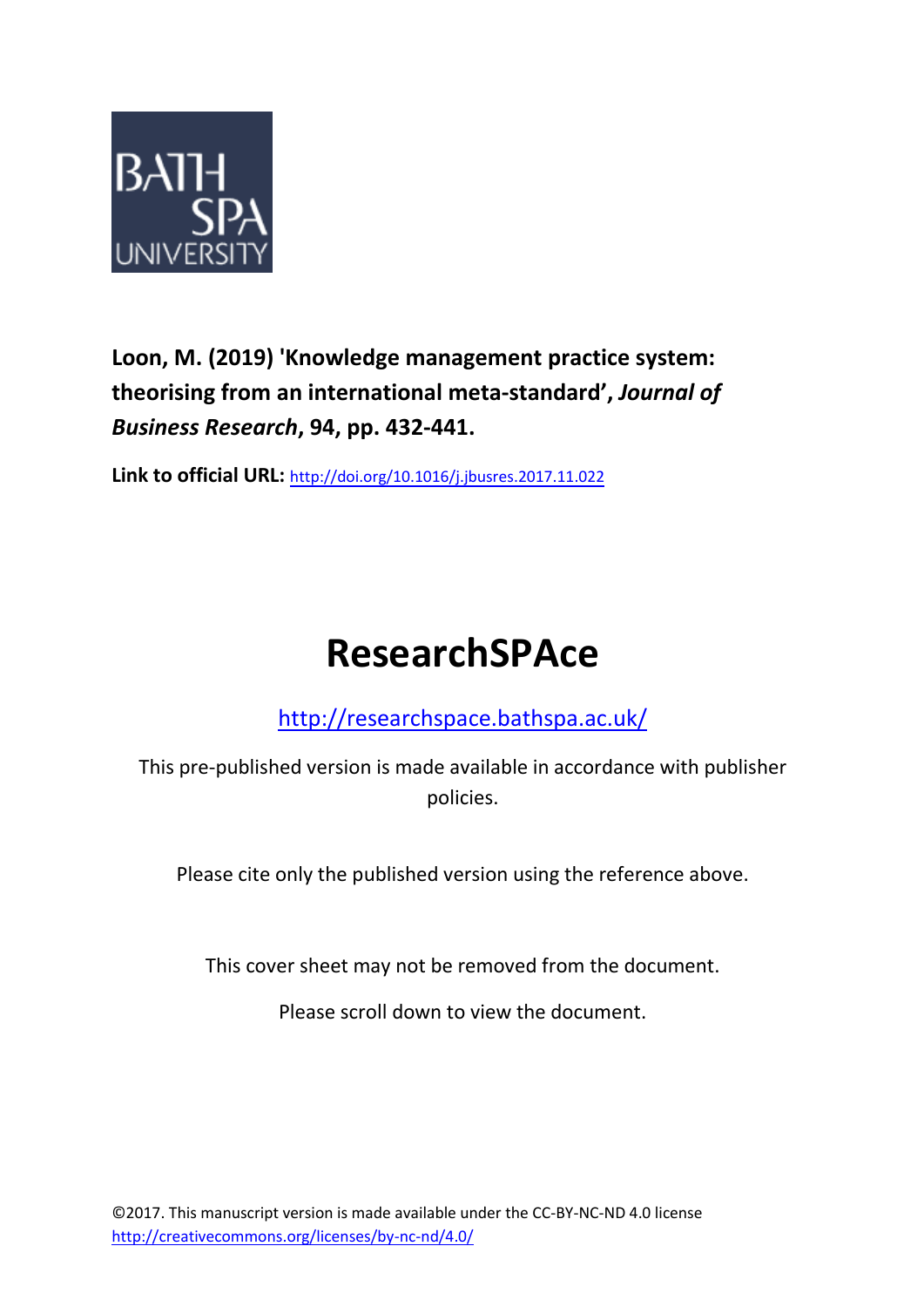# **Knowledge management practice system: Theorising from an international meta-**

# **standard**

Mark Loon

Bath Business School,

Bath Spa University

Newton St. Loe

Bath BA2 9BN

Email: m.loon@bathspa.ac.uk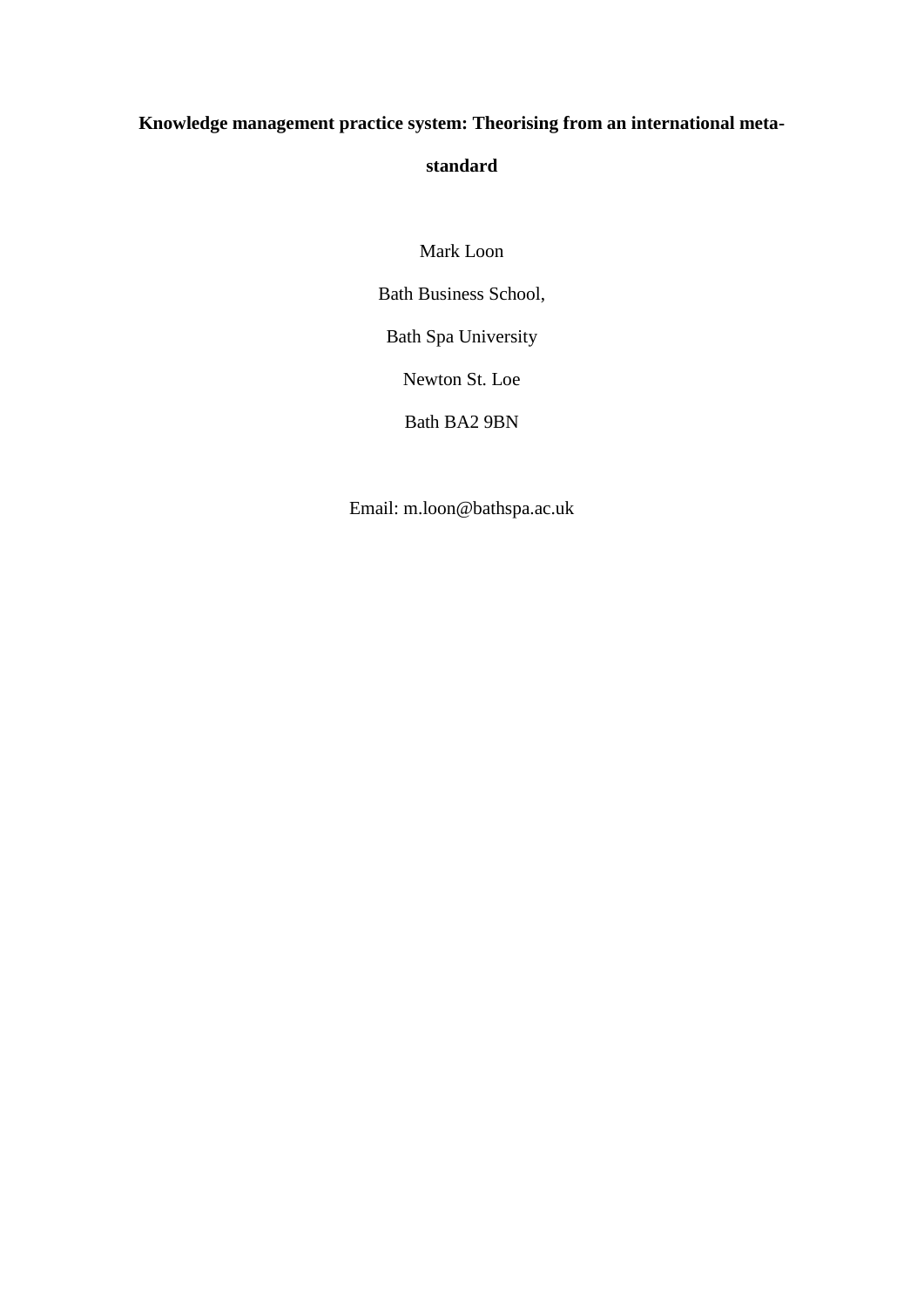# **Knowledge management practice system: Theorising from an international metastandard**

#### **Abstract**

The emergence of a new international knowledge management (KM) standard reflects convergence in KM practice. The aim of this study is to theorise KM from the new standard, by addressing the following research questions: what are the important themes of the standard; and what are the key mechanisms and how do they explain KM practice system from a theoretical perspective? This paper adopts a sensegiving reflective insider account using practice theory as a lens and social mechanisms as a method in theorising KM practice system. This study makes three contributions. Firstly, the paper identifies four themes from the KM standard: context-driven, performance-led, enabler-savvy and sustainably-supported. Secondly, three mechanisms emerge that robustly 'explains' KM practice system: learning and knowledge creation culture; organisational knowledge architecture for adaptive and exaptive capacity; and 'business model' for knowledge capitalisation and value capture. Thirdly, a new theoretical framework of KM practice system is developed.

**Key words:** Knowledge management practice system, international standards, International Standards Organization, practice theory, sensegiving, mechanism-based theorising.

\*The author has no competing interest to declare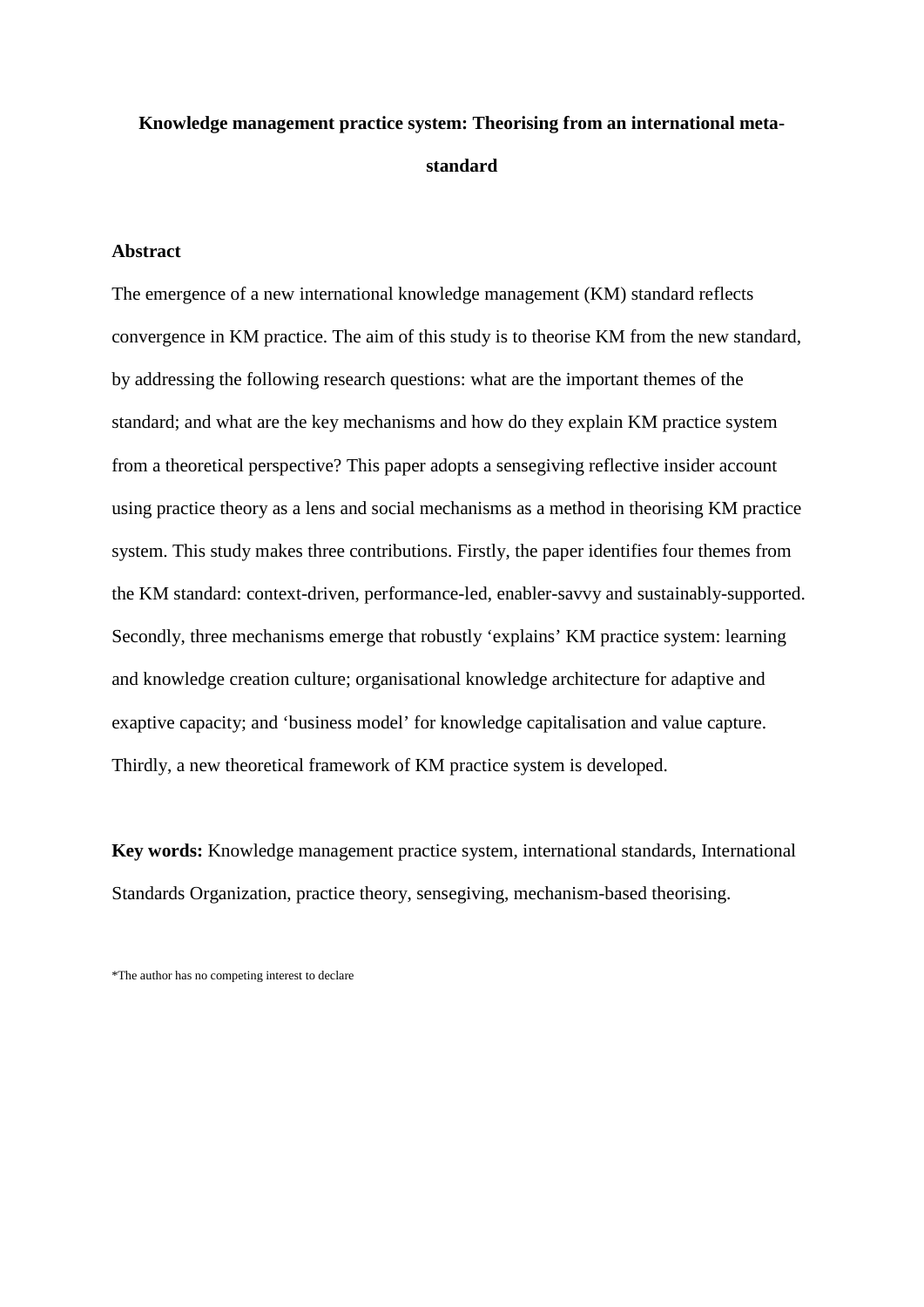# **Knowledge management practice system: Theorising from an international metastandard**

#### **1. Introduction**

Knowledge management (KM) is about to receive perhaps one of the greatest honours, as an international KM standard will be published by the International Standards Organization (ISO), giving it more legitimacy as a distinct, strategic and influential management practice. The emergence of an international standard suggests a degree of convergence of KM practice across the world, which consequently has a significant impact on theory. KM has a rich and diverse history, with roots in economics (e.g. capital and the knowledge-based economy), social psychology (e.g. reciprocation and knowledge sharing) and cognitive psychology (e.g. learning) (Lambe, 2011). Interest in KM largely stemmed from the 'new' economy coinciding with the dawn of the Internet, where the coalescence of information, ideas and 'intellectual' resources are observed to be more valuable than more traditional assets such as land and machinery. Over the years, KM in the practitioner domain has thrived, enriched by the diversity of practices (Ruggles, 1998). For example, the growth of KM has been fueled by consultants who purport that their respective KM practices endow a competitive advantage on their firms and, ultimately, their clients (Sarvary, 1999). KM's eclectic origins and mix of stakeholders have led to a diversity of perspectives resulting in several paradigms (e.g. people-centric, systems-centric), dimensions (e.g. knowledge creation, knowledge capture) and levels of analysis (e.g. organisational-level practice and individual-level behaviours) (Day, 2001).

The catalyst of this paper is the development of an international standard on KM by the ISO. As is the norm with ISO, practitioners are at the centre of the standards making process, as standards are developed *by* expert practitioners *for* practitioners (Heras-Saizarbitoria, 2011). Initiated in 2015, the new requirements standard reflects the maturity of KM, and is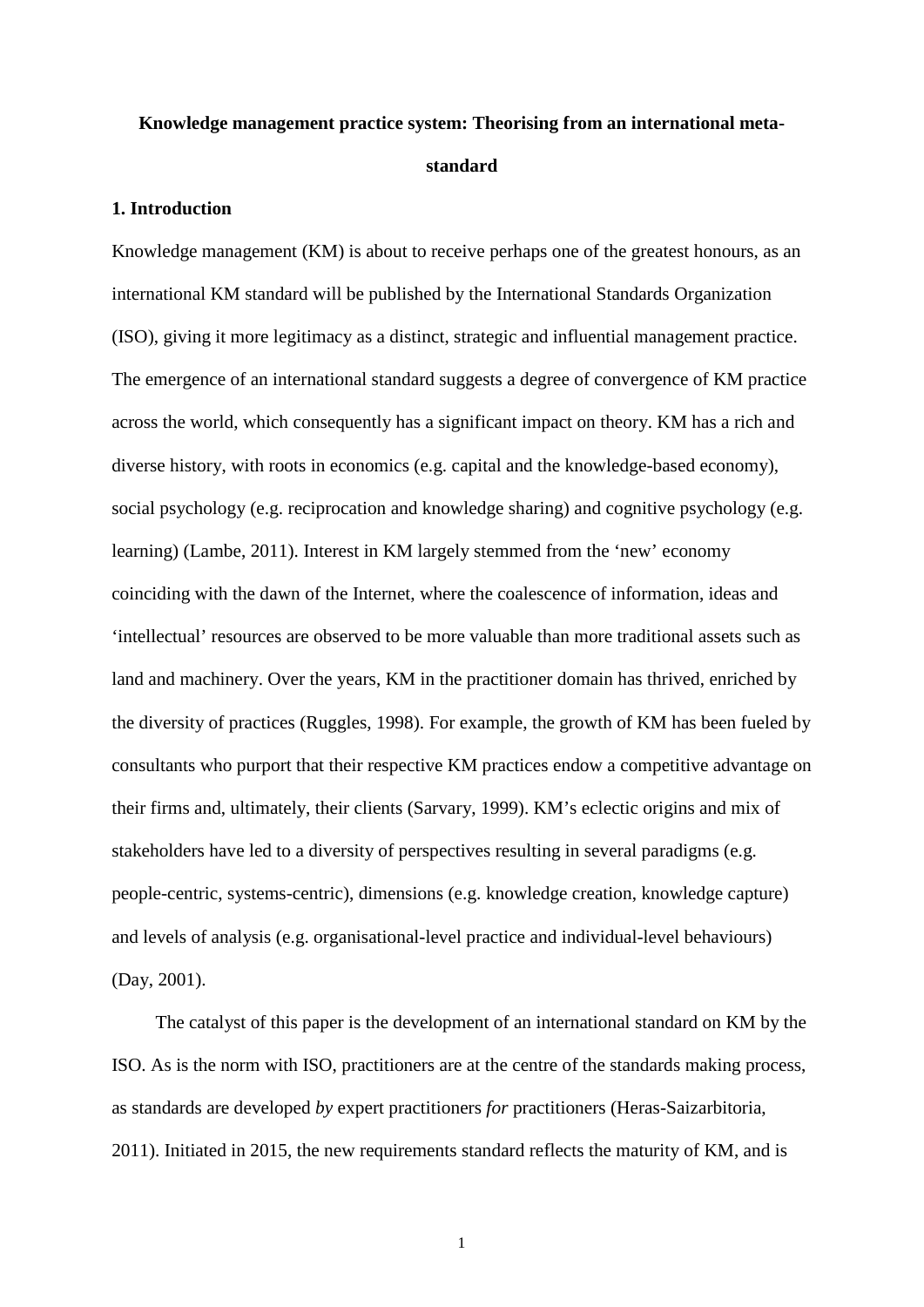intended to reify and bring together the cumulative and essential KM practices around the world (Uzumeri, 1997). The new KM requirements standard (or plainly 'KM standard') is a significant development, as it becomes *de facto* 'soft law' that will be a ubiquitous, isomorphic force (DiMaggio & Powell, 1983) in holding considerable international influence (Brunsson, Rasche, & Seidl, 2012). Given its past centrifugal trajectories, the new KM standard represents a change in direction as it is a synthesis of KM practices that will have an important influence on local and organisation-specific KM policies and programmes. This development in KM practice has the potential to change our theoretical understanding of KM.

Using practice theory as a lens, this paper makes sense of the new international KM requirements standard from a theoretical perspective. The aim of this study is to draw upon the new standard to theorise KM practice system, which is construed as the collective, systematic and coherent practices in KM at the organisational-level. To attain the aim, the following questions are addressed:

- 1. What are the important themes of the KM standard?
- 2. What are the key mechanisms in KM practice system and how do they explain KM practice systems from a theoretical perspective?

By addressing the research questions, this paper makes three contributions. Firstly, four themes are identified; context-driven, performance-led, enabler-savvy and sustainablysupported. Secondly, three mechanisms are found to robustly 'explain' the KM practice system: learning and knowledge creation culture; organisational knowledge architecture for adaptive and exaptive capacity; and 'business model' for knowledge capitalisation and value capture. Thirdly, a new theoretical framework of KM practice system is developed.

The ISO KM standard is intended for practice, specifically for organisations and practitioners to establish, develop, enhance and/or validate their KM systems, processes and practices. While the KM standard specifies what is required of organisations to be effective in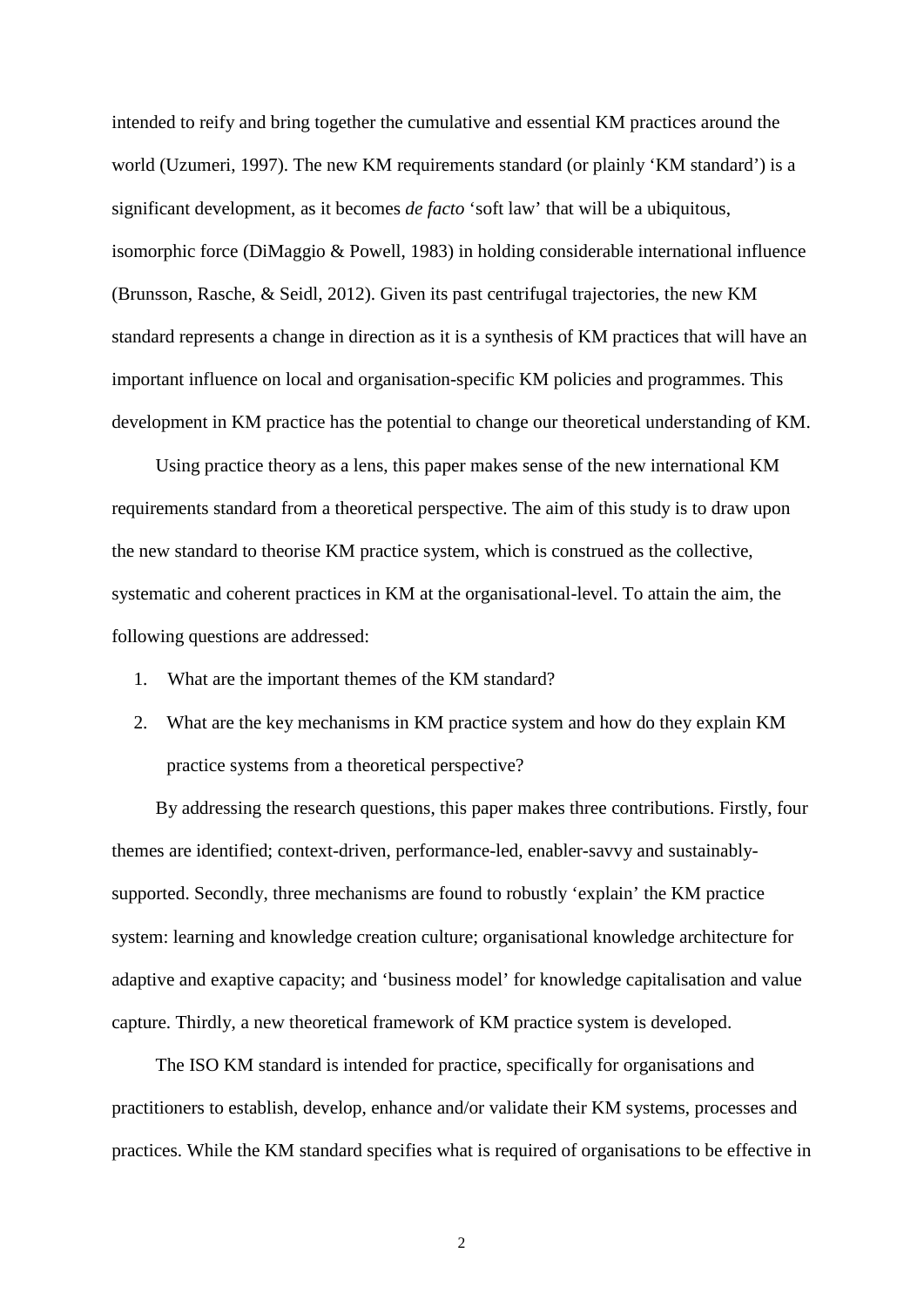KM, the theoretical framework developed in this paper from the KM standard will enable future research to further operationalise the mechanisms/ constructs and specify hypotheses for testing. Therefore, this paper adds value to the KM standard by enabling it to be theorised and, ultimately, tested in assessing its impact. The relationship between the KM standard and the KM practice system is complementary as both practice and theory inform one another (Shepherd & Suddaby, 2017).

This study is a reflective 'insider account'. I was a member of the KM panel, and I draw upon my personal experience and learning from the KM standards-making process. I adopt a sensegiving approach, drawing upon my own experiences and insights into the praxis of KM standards-making in interpreting and construing the implications of the new KM standard on theory. I use practice theory as a lens and the mechanism-based approach as a method in developing a theoretical framework of KM practice system.

The next section reviews relevant extant literature involving the nature of ISO's standards as meta-standards, and the evolution of KM scholarship and tensions in the field. This is followed by the methodology section that provides background information on the KM standard, and justification of the sensegiving and mechanism-based approaches in theory-building. The findings and discussion section then ensues, concluding with a brief acknowledgement of the paper's limitations and suggestions for future research.

#### **2. Literature review**

#### *2.1 International standards*

ISO (n.d.-d) defines standards as "*documents that provide requirements, specifications, guidelines or characteristics that can be used consistently to ensure that materials, products, processes and services are fit for their purpose*", while Uzumeri (1997) plainly describes them as "*description of an item*". In many respects ISO's international standards are meta-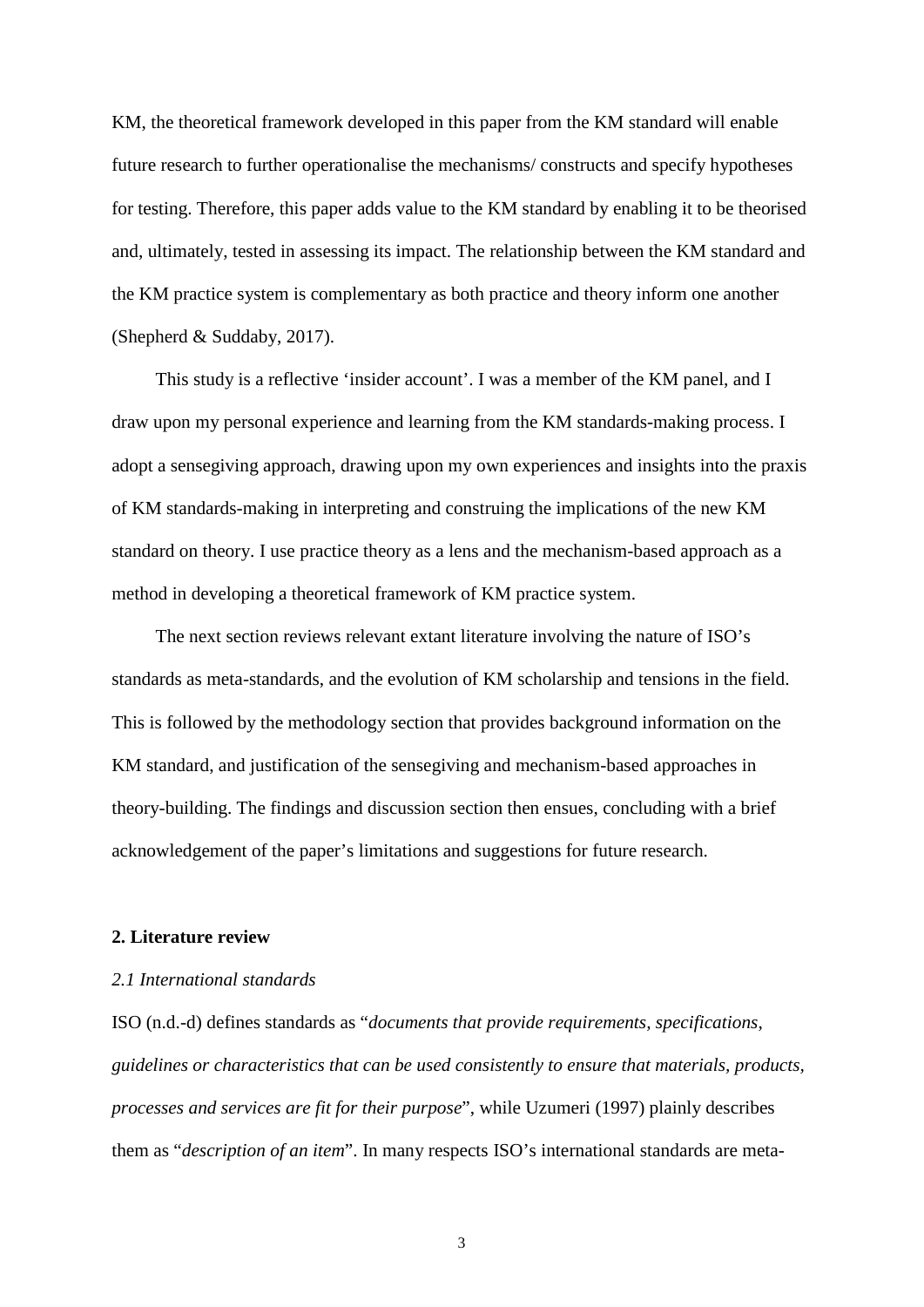standards (Corbett & Yeung, 2008) and "*…is the way in which an organization manages the inter-related parts of its business in order to achieve its objectives. These objectives can relate to a number of different topics, including product or service quality, operational efficiency, environmental performance, health and safety in the workplace and many more*" (ISO, n.d.-c). Uzumeri (1997) describes meta-standards as a form of management technology to develop "*rules for designing systems of item*" (p. 22). Many of ISO's international standards are designed so that they can be monitored by third parties e.g. auditors and certifiers (Heras-Saizarbitoria & Boiral, 2013). Most meta-standards fall within the continuum of 'good enough' in *satisficing* stakeholders at one end, and at the other as *optimising* standards with aspirational thresholds (Uzumeri, 1997). The difference between the two is not always clear-cut and many standards contain both elements.

Management standards can be classified in terms of technical vs non-technical, and process vs outcome (Heras-Saizarbitoria, 2011). The KM requirements standard is a nontechnical standard (Heras-Saizarbitoria & Boiral, 2013) as it relates to management practice. As a meta-standard, the KM requirements standard is a form of *process* standard that specifies, systemises and formalises the management of processes to help ensure any prespecified outcome materialises (Heras-Saizarbitoria, 2011; Hess, 2007). However, the dichotomy between process and outcome is becomingly increasingly blurred (Brunsson et al., 2012). The KM standard, like many of its predecessors from the field of management can, and most likely will, co-exist with other organisation-specific management systems e.g. quality systems.

Although meta-standards are a powerful isomorphic force leveraging upon network effects (Katz & Shapiro, 1985), there are nevertheless tensions associated with standards due to their perceived inflexibility which may impede adoption, especially as organisations differ in size, industry and history (Brunsson et al., 2012). Experts in standards-setting panels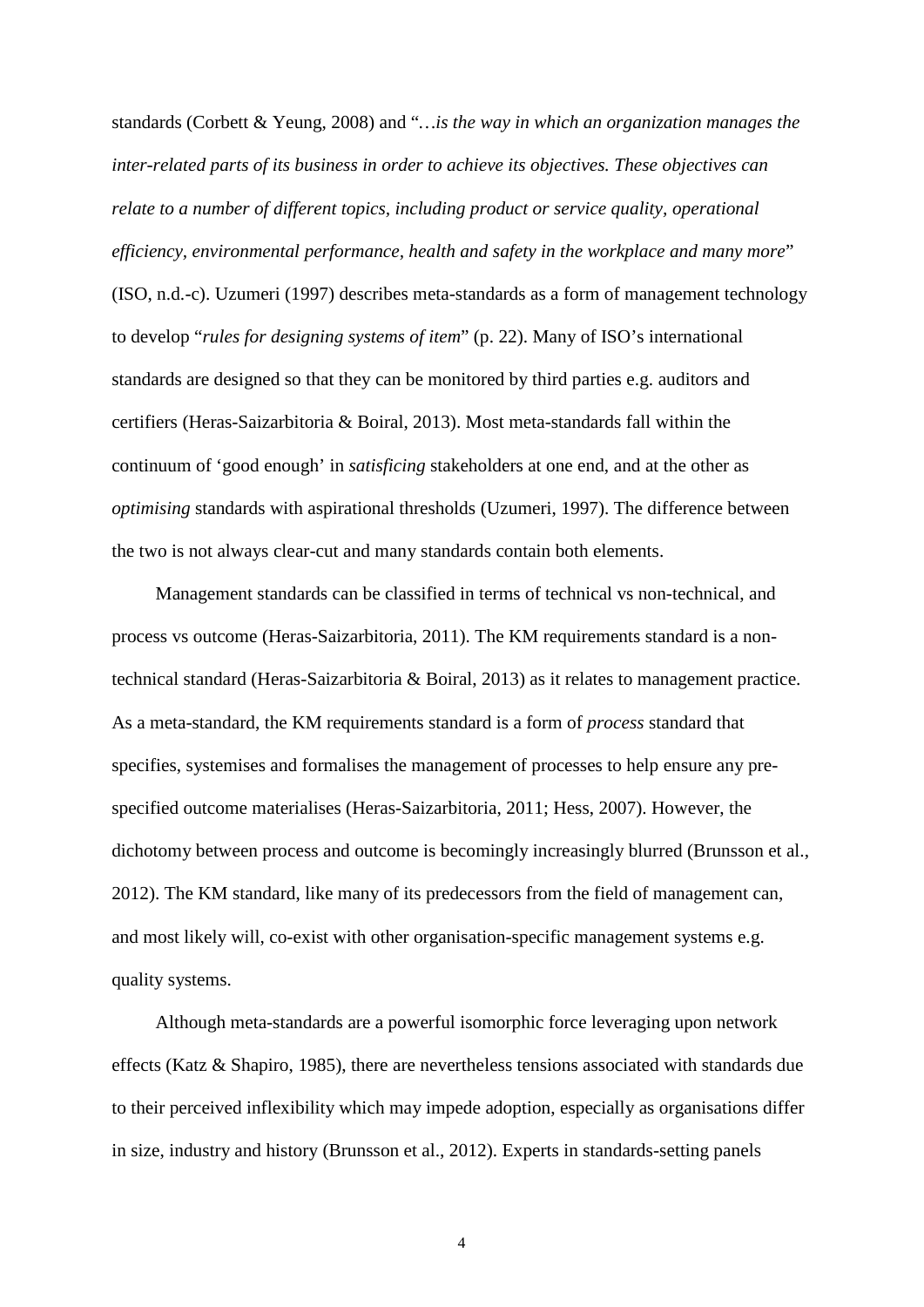typically endeavour to decontextualise the rules of standards to allow for implementation in every organisational context imaginable. However, in reality, multiplicity and plurality exists in standards setting, the content of standards, and in their interpretation (Djelic & Den Hond, 2014). In standards setting, experts that contribute to the development of standards may belong to different stakeholder groups with varying interests. Standards must also cater for the different 'starting points' of nation states, as firms adopting standards must do so within the context of national and local laws and regulations. Consequently, although standards and standardisation usually connote stability and sameness, they are in fact dynamic phenomena (Brunsson et al., 2012). While the KM standard reflects the same 'rules' for standards making (e.g. structure and terminology), its content contains variability that reflects the unique nature of KM practice (Heras-Saizarbitoria & Boiral, 2013).

#### *2.2 KM scholarship*

The scholarship of KM has gained from its rich historical roots and paradigms, but its distinct vernacular and form can arguably be traced back to Sveiby who recognised a new breed of firms that did not rely on traditional production capabilities and material capital, but on their employees' creativity and knowledge for competitive advantage (1990, 1997; 1987). As a nascent field, he simply defined KM as *"the art of creating value by leveraging intangible assets"* (Salojärvi, Furu & Sveiby, 2005, p. 1). Drawing upon various works such Polanyi's (1966) notion of tacit knowledge, who posited *"We can know more than we can tell"* (p. 4), the field of KM started to develop and increase in sophistication e.g. recognising the nuances between tacit and explicit knowledge (Nonaka, Takeuchi, & Umemoto, 1996), at an accelerated pace in the early 1990s.

In its formative years, the construct of knowledge management was largely linked to epistemological debates e.g. knowledge as justified true beliefs (Nonaka, 1994), and learning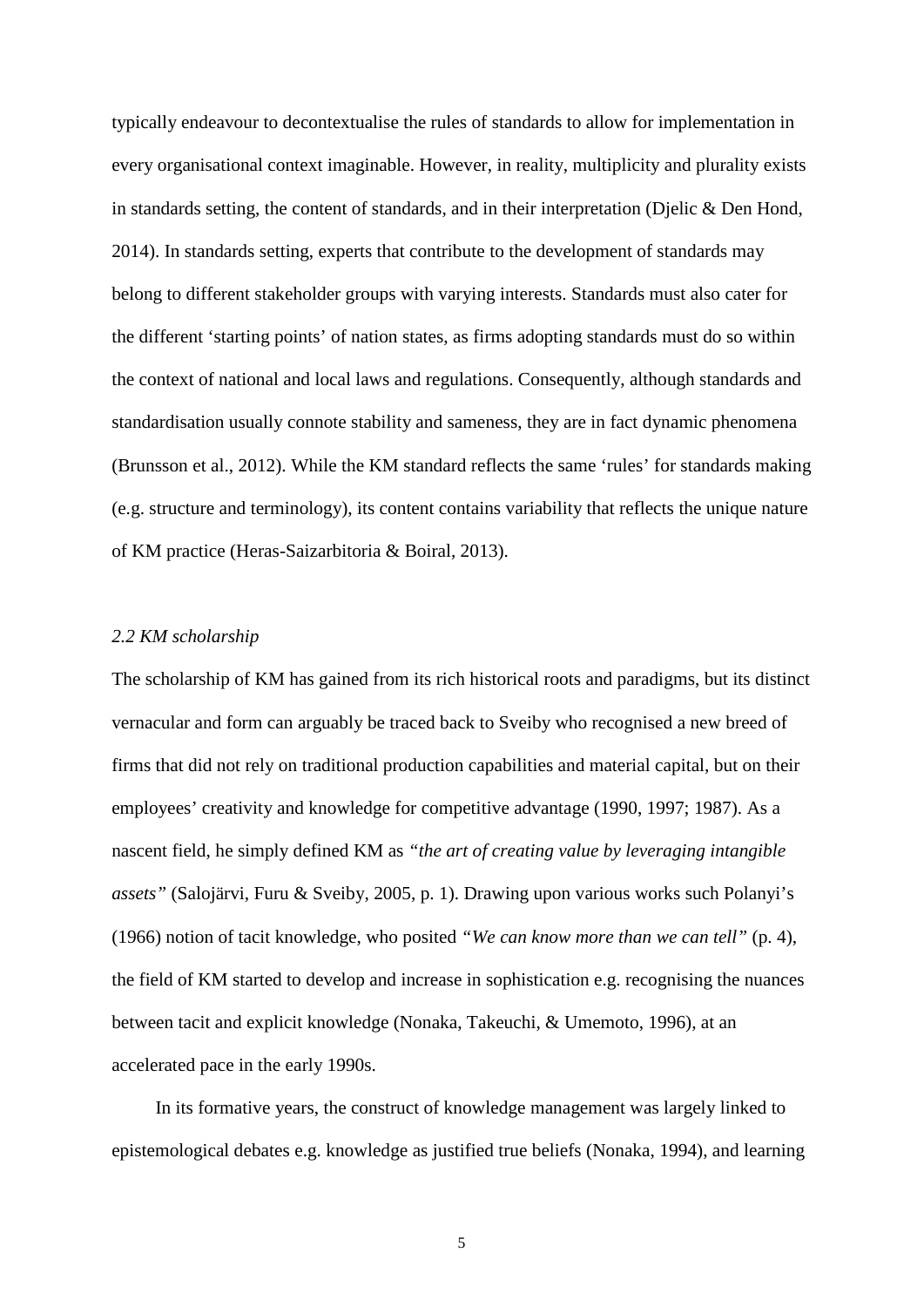concepts e.g. individual learning (Akbar, 2003), and social learning (Mavin & Cavaleri, 2004). Such contention is reflected by Wiig (1997), who emphasised the importance of individuals for organisational outcomes, as he defined KM from a micro-level perspective in terms of *"activities related to fostering individual behaviours that lead to innovation and discovery, knowledge creation and improved knowledge use"* (p. 402). Indeed, much of the early debates on KM concerned the term 'knowledge'. For example, Nonaka and colleagues (1995; 2000), developed the Socialisation, Externalisation, Combination and Internalisation (SECI) model that shows the interaction between explicit knowledge and tacit knowledge, while Wiig (1993) asserted that the purpose of knowledge drives the way it is organised based on the principles of completeness, connectedness, congruency, and perspective and purpose.

Over time, 'emic' constructs started to emerge in the field, such as knowledge sharing (Kasper, Lehrer, Muhlbacher, & Muller, 2013). The evolution of KM arguably transformed it from an interdisciplinary to a transdisciplinary concept (Russell, Wickson, & Carew, 2008), embracing micro e.g. learning, and meso levels such as the link with dynamic capabilities. The competitive advantage offered by KM was underscored as strategy (Spender, 1996) and other management fields began to confer peer recognition to KM. The strategic nature of KM was given credence by new definitions of the construct such as that offered by Quintas, Lefrere, and Jones (1997),*"Knowledge management is the process of continually managing knowledge of all kinds to meet existing and emerging needs, to identify and exploit existing and acquired knowledge assets and to develop new opportunities"* (p. 387). The strategic role of KM was further expanded by the works of Davenport and colleagues (2010; 2001; 2001) who explored KM from the perspective of organisational structures, processes and systems, and in industry, specifically in management consulting. The seminal work of Alavi and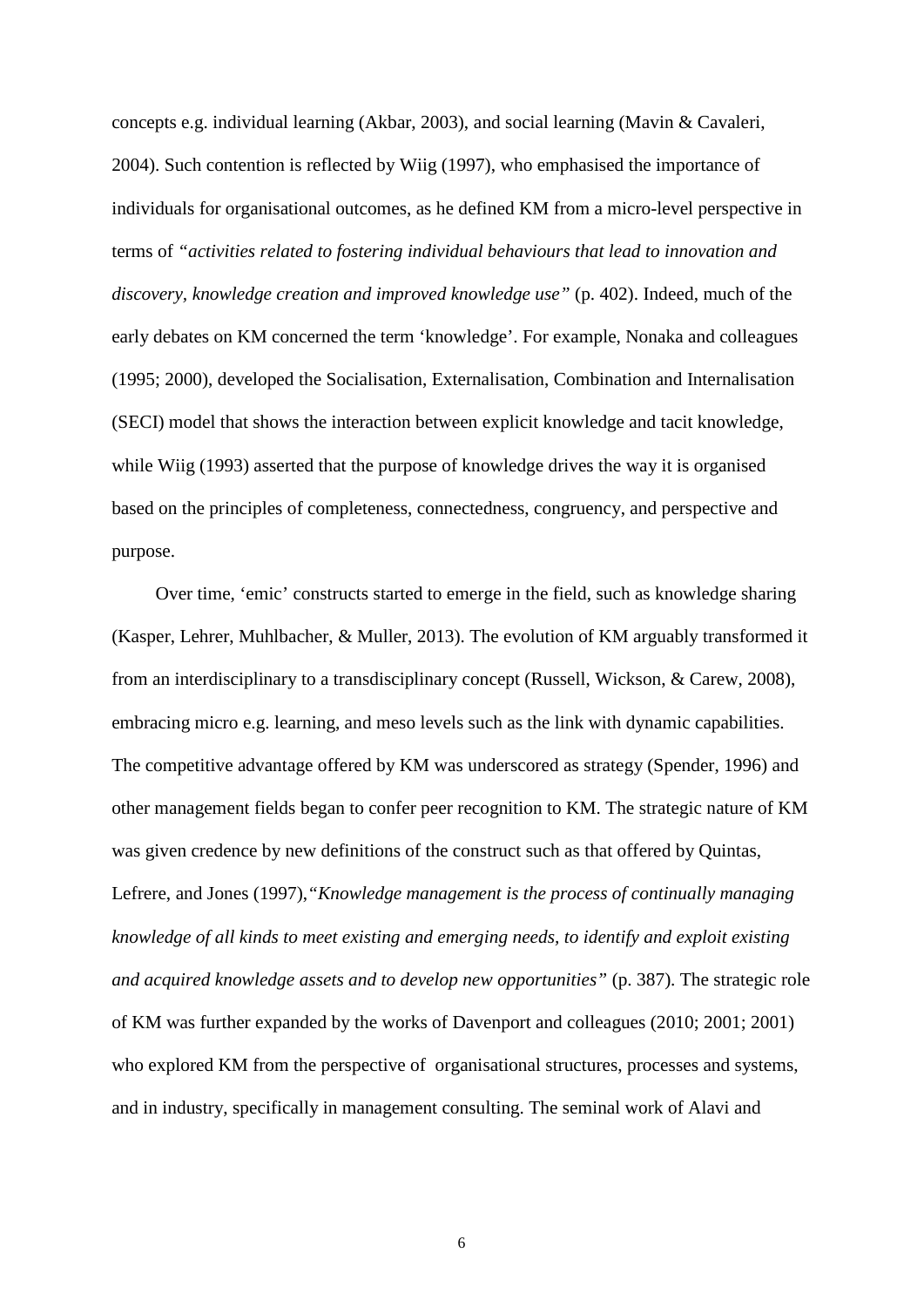Leidner (2001) was also important in further advancing an information technology perspective on KM.

Nevertheless, KM's development has not been without criticism. For example, Alvesson and Karreman (2001) have argued that the term 'knowledge management' itself does not make sense. They contend KM is an "*…ambiguous, unspecific and dynamic phenomenon*" (p. 995) and posit that some KM authors define knowledge so broadly it becomes meaningless, while some do not define the term at all. Therefore, they ask, how can one manage something that one cannot even define? Ultimately, academics such as Alvesson (2001) and associates (2002; 2001), and Armistead and Meakins (2002) conclude that KM largely represents a range of management approaches to simply enhance learning and codify knowledge.

However, criticism on KM's limitations did very little to discourage its research even despite prevailing tensions in the field (Swann & Scarborough, 2001). KM continues to be studied in tandem with many other constructs in different contexts. For example, Bogner and Bansal (2007) examined the role of KM in attaining high firm performance; Zheng, Yang, and McLean (2010) examined the mediating role of KM in the relationship amongst organisational culture, structure, strategy, and organisational effectiveness; while Torugsa and O'Donohue (2016) examined the role of KM in transformative innovation. In addition, KM has also been investigated in national contexts, for example, Collinson (2001) examined the practice of KM in American and Chinese research and development units; McNulty (2002) explored KM practices in a UK healthcare firm; with Valentim, Lisboa, and Franco (2016) investigating KM in small and medium-sized enterprises in Portugal.

Nonetheless, given the breadth of research in KM, it appears anomalous that the construct is not strongly underpinned by indigenous theoretical foundations. In lieu, KM has borrowed theoretical underpinnings from other management fields, such as organisational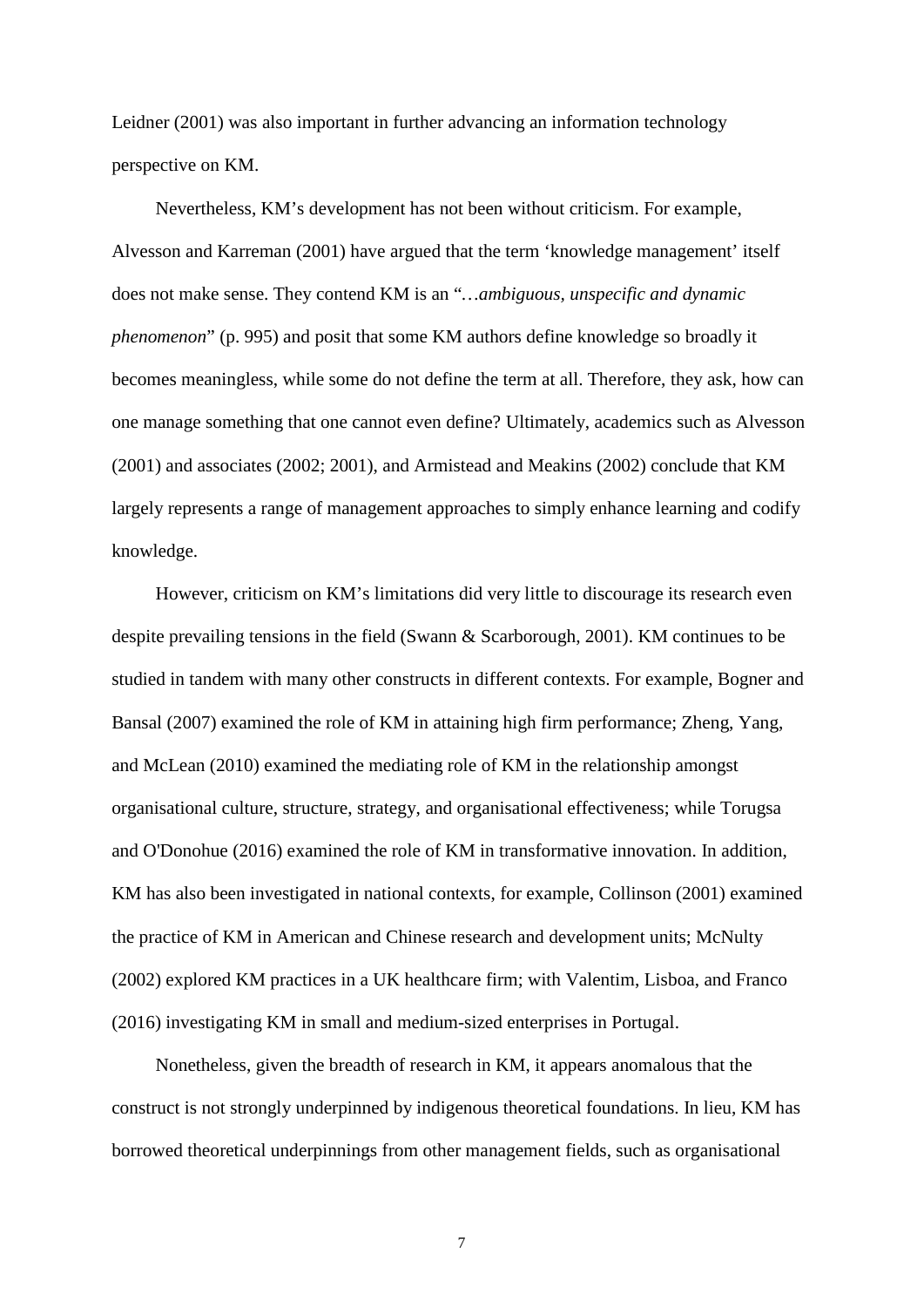behaviour at the micro level, and strategic management at the meso level. Theory borrowing is a legitimate endeavour (Whetten, Felin, & King, 2009) especially when scholars attempt to develop new theory. However, Hazlett, McAdam, and Gallagher (2005) argue that such efforts of theory borrowing will come to nought especially if scholars are not clear on a construct's foundational paradigm. For example, a significant challenge to KM is that it traverses both computational e.g. Dehghani and Ramsin (2015) and organic paradigms e.g. Garcia-Penalvo and Conde (2014).

The new standard highlights the advent of a new trajectory in understanding KM as a practice, collectively undertaken in a systematic manner at the organisational level. A practice theory lens deems KM as a social practice (Reckwitz, 2002; Stadler & Fullagar, 2016), which through continuous application results in skilled performance (Whittington, Molloy, Mayer, & Smith, 2006). Practice theory helps to explain organisational phenomena by focusing on the practice of KM rather than the field or the practitioner (Nicolini, 2012). The development of an international KM standard, which represents a 'unified' view of KM practice system, provides an important opportunity to develop an indigenous theory of KM practice system.

#### **3. Method**

#### *3.1 The context of the KM requirements standard*

The ISO was established to develop meta-standards to increase uniformity, enhance quality, improve international cooperation and interoperability (ISO, n.d.-a). Standards have evolved from focusing on technical specifications, to include products and, at present, to encompass management systems. The development of standards, typically derived from the need to synthesise best practices and harmonise relatively mature management practices, can stimulate further advancements in a field.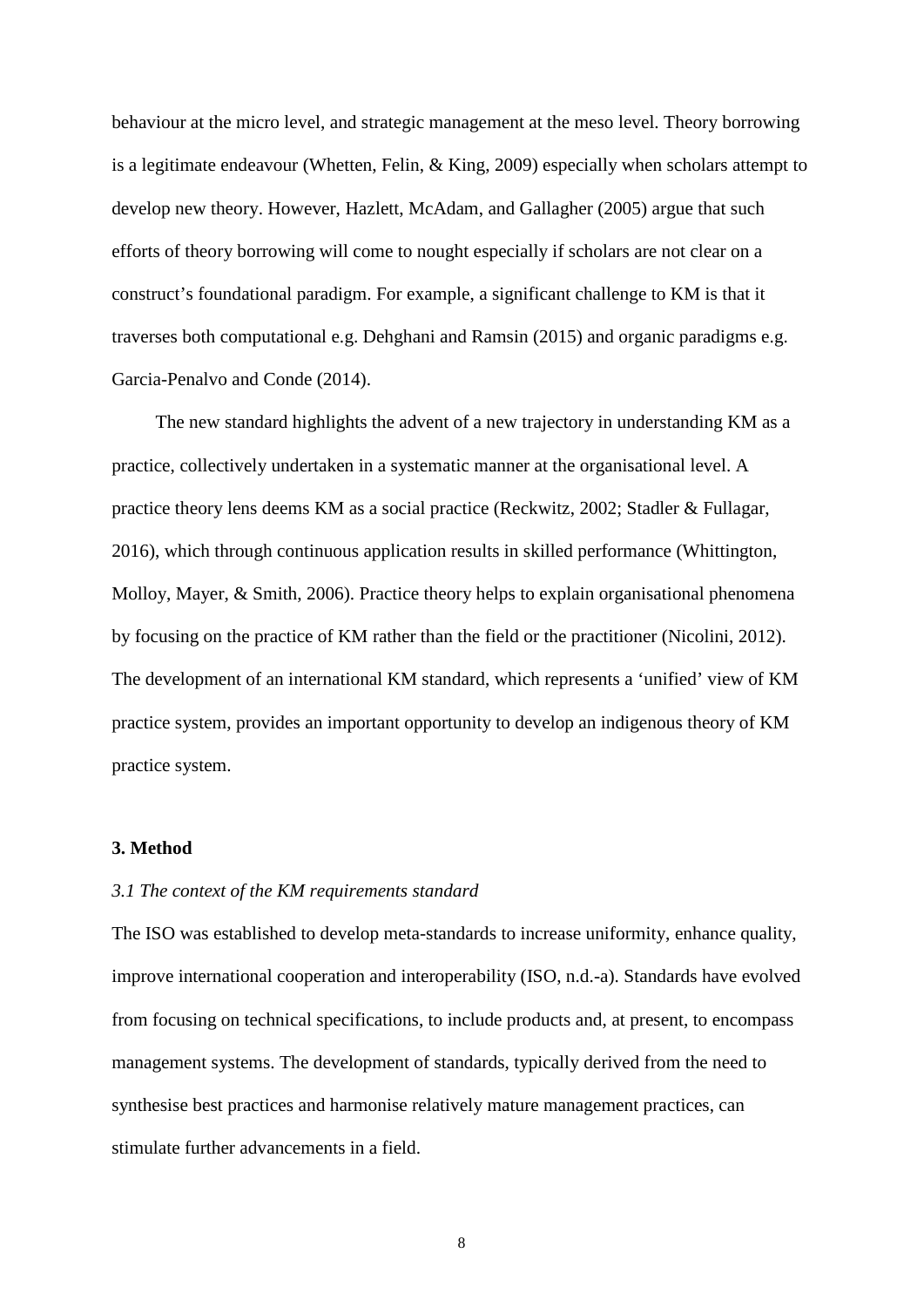ISO are dependent on the agency of national standards bodies to nominate and supply panel experts, convenors, and provide logistical/ administrative support (Heras-Saizarbitoria, 2011). The development of standards are generally undertaken within the fora of technical committees (TC) (ISO, n.d.-b), which in the case of the KM standard is 'TC 260', whose primary remit is to develop Human Resource Management standards (ISO, n.d.-b). TC 260 has published eight ISO standards with 11 under development (ISO, n.d.-b). TC 260 has 27 members as participating countries, with 23 observing countries. The KM standard was initiated mid-2015. An expert working group was established in developing a KM standard, consisting mostly of consultants and senior organisational personnel involved in KM and a minority number of academics (Tamm Hallström, 2004).

#### *3.2 Sensegiving approach*

This paper is a reflective 'insider account' that adopts a sensegiving approach. I was a member of the KM panel. Prior to academe, I was a consultant for approximately 10 years with a number of international consulting firms, including two of the 'Big 4', who are leading organisations in KM practice. At present, as an academic in the field of organisational behaviour, I have research outputs in knowledge sharing, workplace learning (and knowledge creation) and innovation behaviour.

Sensegiving is a cognitive process (Cornelissen, Clarke, & Cienki, 2010) that concerns providing a prospective account, which typically follows from the retrospective sensemaking process, and which in this case was undertaken by KM panel members in considering the views of other practitioners, as well as their own experiences on 'what works' (Sandberg & Tsoukas, 2015; Weick, Sutcliffe, & Obstfeld, 2005). The sensegiving approach adopted in this study is characteristic of many interpretive- and phenomelogical-based investigations that involves researchers' understanding, evaluation and interpretation of the empirical data e.g.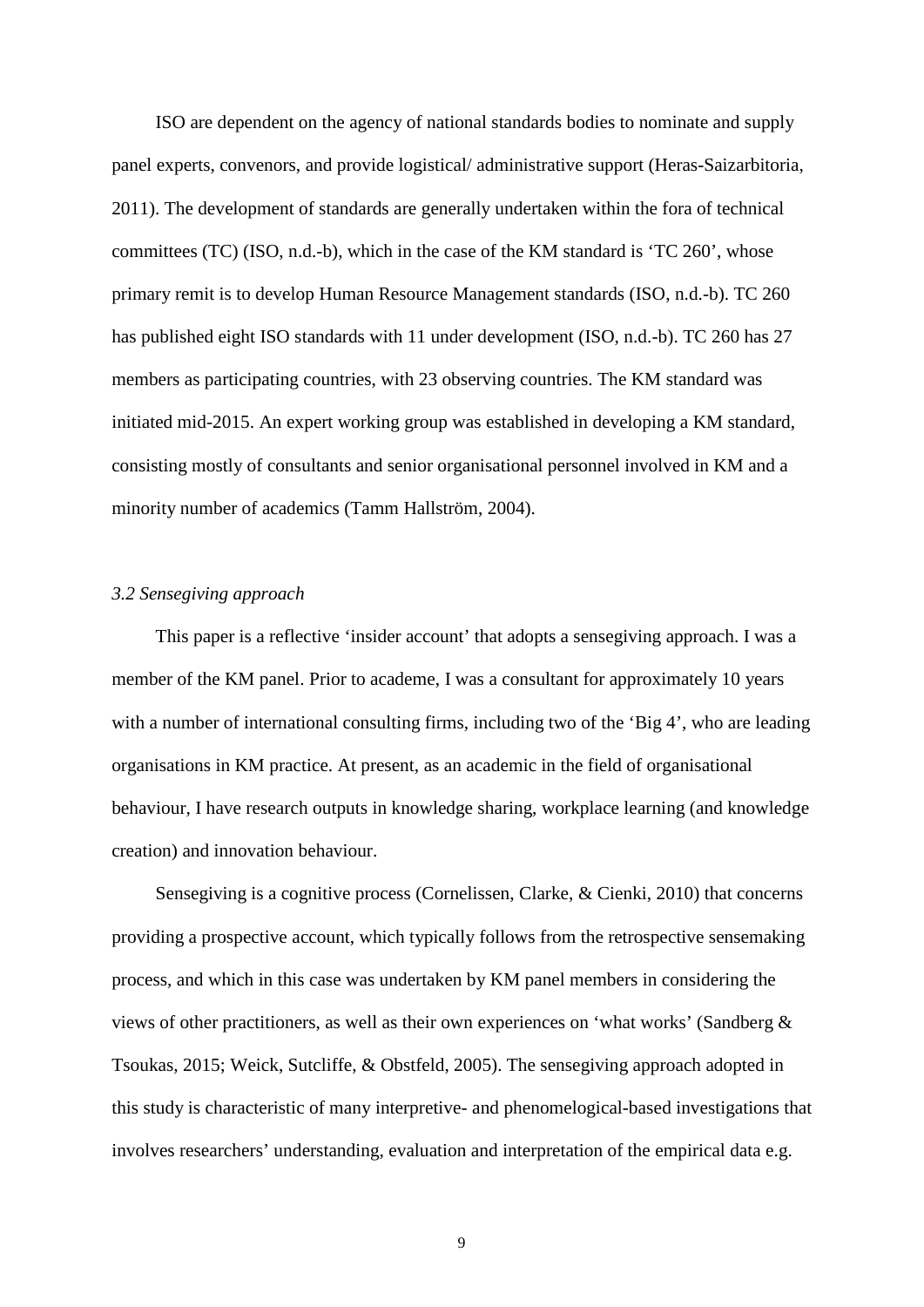Sharma and Good (2013). Figure 1 contains a summary of the sensegiving steps undertaken in this study. The starting point is to identify themes from the KM standard. The second step has two stages; i) interpreting the themes from practice to mechanisms for theorising, and ii) validating the mechanisms against extant theories related to KM. Finally, the last step involves developing a KM practice system theoretical framework.

-----------------------------------

insert Figure A1 about here

-----------------------------------

#### *3.3 Mechanism-based method*

K. Weber (2006) argues that mechanisms are 'tools' used to "…*elaborate, sharpen, transpose, and connect theories...*" (p. 121), while Stinchcombe (1991) posited that mechanisms "*bits of theory about entities at a different level (e.g., individuals) than the main entities being theorized about (e.g., groups), serve to make the higher-level theory more supple, more accurate, or more general*" (p. 367). An example of a mechanism is 'markets', which are widely used to explain economic phenomenon (Anderson et al., 2006).

Davis and Marquis (2005) analogise that mechanisms are not so much about the nutsand-bolts (i.e. the details) but about the cogs-and-wheels (i.e. the big picture). Anderson et al. (2006) provide an example as they argue that mechanisms help *'to understand how a watch functions, the important items are not the moving hands or the winding knob but rather the internal cogs and wheels and how they enable the translation from winding a knob into the movement of the watch hands...mechanisms allow us to see beyond the surface-level description of a phenomenon'* (p. 103). Mechanism-based theorising seeks to identify the way concepts interact to generate the observed phenomenon and why observable relationships may exist (K. Weber, 2006). Indeed, Anderson et al. (2006) suggest that mechanisms show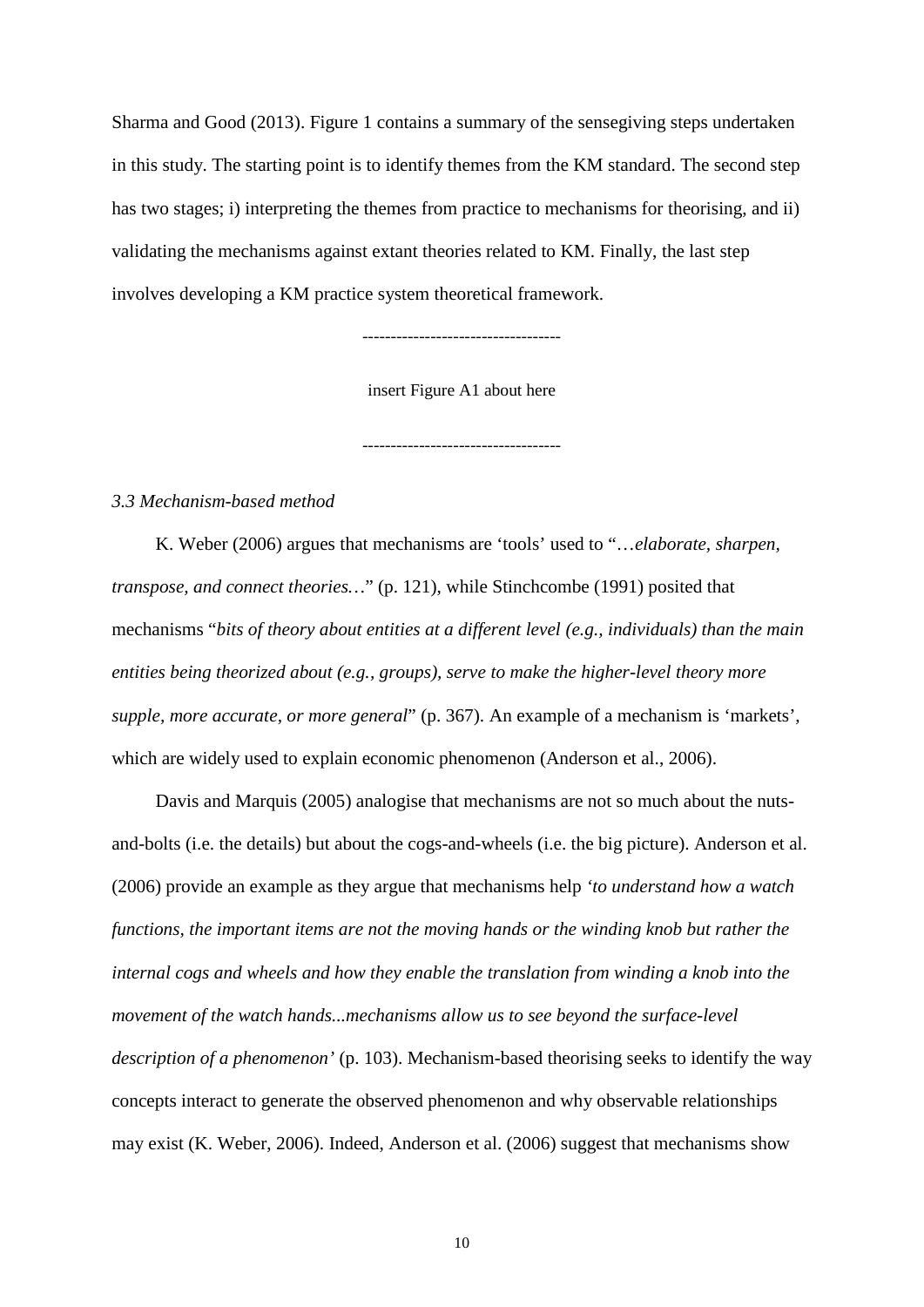an assembly of elements, and describe how parts interact in explaining '*how and/or why one thing leads to another*' (p. 103).

Mechanisms, in sharing a similar perspective with practice theory (Nicolini, 2012), are viewed as toolkits used as a resource to solve the puzzles related to theory. Hedström and Swedberg (1998) argue mechanisms act as an intermediary between description and storytelling. Mechanisms are a problem-driven approach to theorising (Davis & Marquis, 2005). Davis and Marquis (2005) state that the term 'problem-driven' approach is not only intended to mean providing solutions to real-life problems but to also distinguish it from a paradigm-driven approach that begins from *a priori* theory to be tested as a hypothesis. They argue that given the complexity in today's world, the 'sometimes true' approach offered by mechanism-based theorising provides more versatility in making sense of specific phenomenon in an organisational field.

#### **4. Results**

#### *4.1 Step one - Identify themes from the KM standard*

Using practice theory as a lens, in particular the notions of *field*, *habitus*, *agency* and *cultural capital* (Bourdieu, 1977; Nicolini, 2012), four themes were identified: context-driven, performance-led, enabler-savvy and sustainably-supported. Standards are 'rules for everyone', however, for it to gain acceptance, it needs to allow for context to be considered and incorporated so that it is implementable by most, if not all, organisations irrespective of industry, size, resource availability and technology-intensity. Therefore, the standard must be context-driven, as organisations need to consider their immediate *field*, containing unique logics and schemas, in identifying their KM needs. The context-driven theme means that KM practices are situational and variegated. Current practices and future aspirations are important considerations as this shapes what type of knowledge is important; how knowledge is created,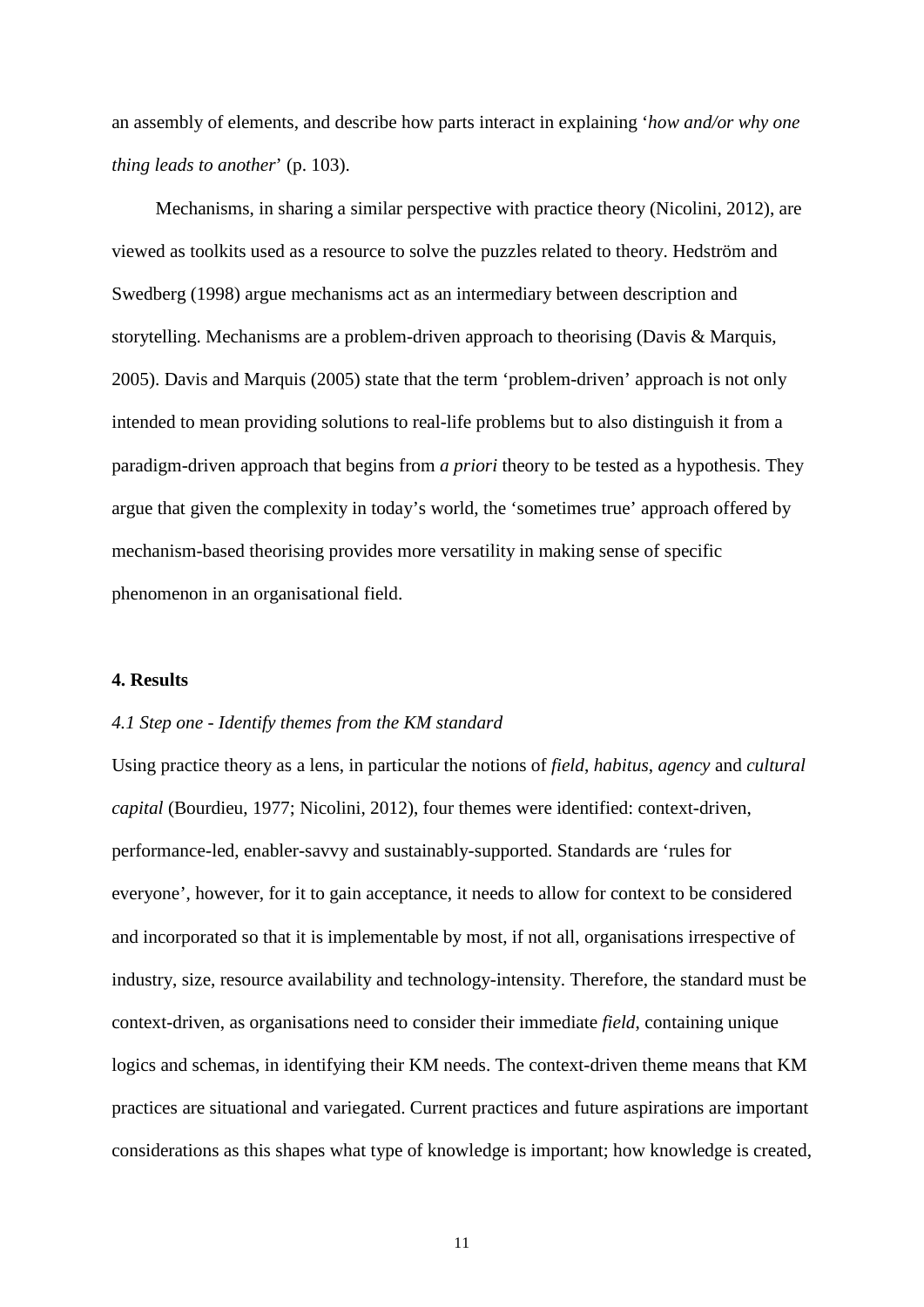cultivated and transformed. For example, a high degree of codification may be more crucial for firms in highly-regulated industries, such as medicine and health, and financial services (Thompson & Walsham, 2004). Figure 2 summarises the four themes:

-----------------------------------

insert Figure A2 about here

-----------------------------------

Performance-led is the second theme. Performance resonates with one of the most pivotal justification of KM, and that is knowledge, in whatever shape or form, must be an asset. Performance-led means that KM practice must be results-orientated. This theme is a *habitus,* an implicit conviction*,* which reflects the motive for KM and may include actions such as establishing performance indicators to link KM activities with key result areas. Although this is an instrumental way of perceiving knowledge, this assumption shapes the premise of why most organisations practice KM. Nonetheless, while the term 'performance' invokes images of financial gain, 'performance' may also include indicators that are important to other sectors e.g. number of individuals assisted by a charity in the voluntary sector.

The third theme, enabler-savvy, broadly conceptualised to include infrastructure and instruments used to drive or support KM, is the vehicle for *agency* in which KM is practised. Infrastructure may be an organisation's technological environment, while instruments may include organisation policies such as incentive schemes. There is an almost-indefinite list of enablers of KM (to drive KM as well as to remove barriers to KM), however not all may be relevant. Enabler-savvy means that organisations must be practical and canny in their choice of enablers and in the manner, and timing, of how they are used and combined. Taking the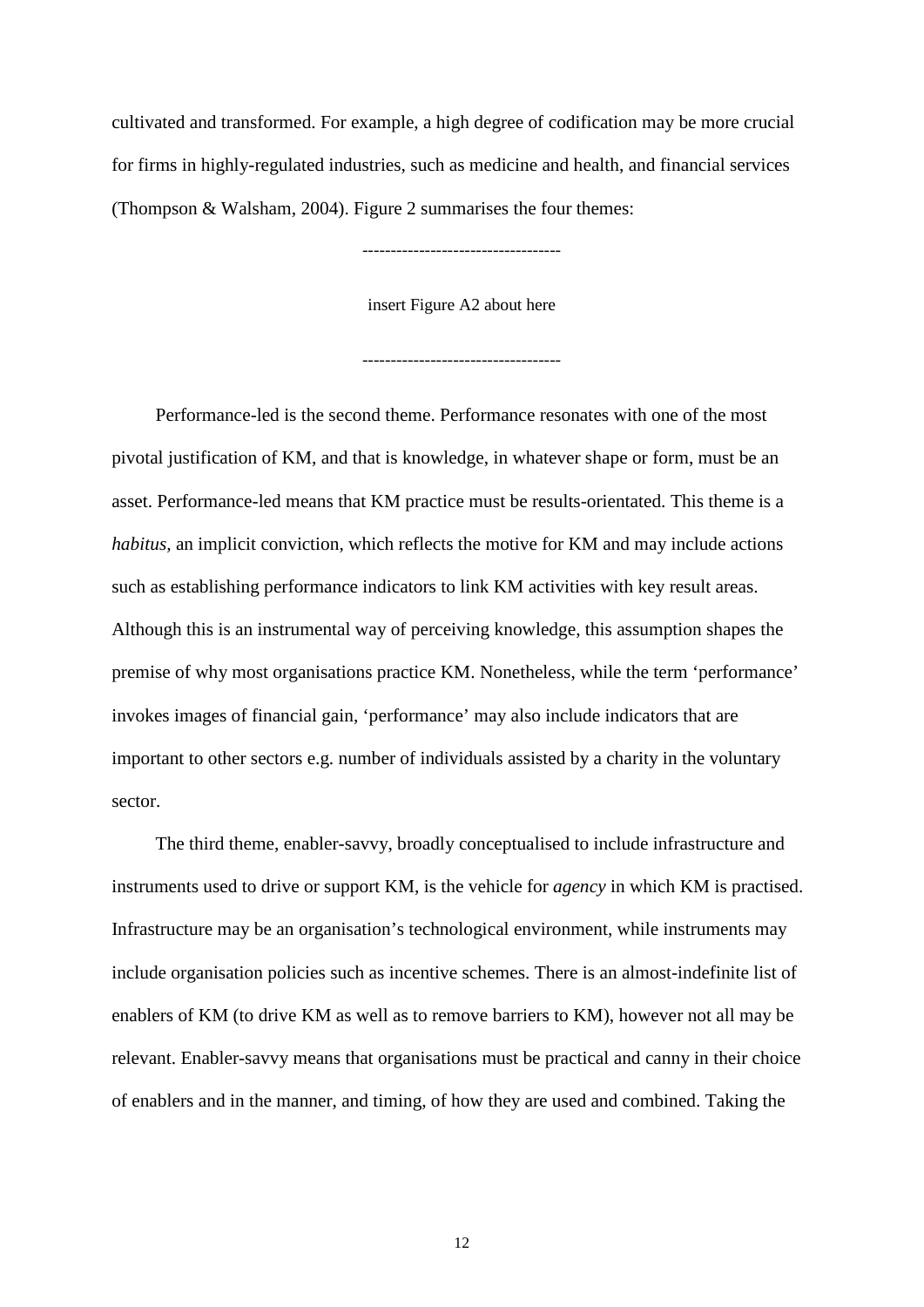lead from the context-driven theme, the bundle of enablers that an organisation employs is dependent on its priorities.

The final theme is sustainably-supported, which essentially is the systemisation of the administrative aspects of KM; the *cultural capital* of KM practice that enables actors to mobilise authority e.g. cognitive frames used to develop organisation-wide knowledge templates. Sustainably-supported denotes that organisations must have appropriate means e.g. role such as a KM officer or manager, to help maintain KM-specific/ related technologies and systems e.g. communities of practice portals for research and development staff. In some sense, this theme may be synonymous with the 'backroom operations' of KM. Sustainablysupported concerns optimising the operations of KM and how such processes are recorded. Of the four, the context-driven theme pertains to epistemology e.g. types of knowledge, whereas the other three are orientated towards the management field with strong organic proclivities (Hazlett et al., 2005).

#### *4.2 Step two – Mechanisms for KM practice system*

#### 4.2.1 Interpret themes from practice to mechanisms for theorising.

"*Nothing is quite so practical as a good theory*" (Van de Ven, 1989, p. 488)*.* The themes provide insight into the essential mechanisms that make up KM practice system. The three mechanisms are i) learning and knowledge creation culture, ii) organisational knowledge architecture for adaptive and exaptive capacity, and iii) 'business model' for knowledge capitalisation and value capture. The first mechanism, learning and knowledge creation culture, is premised upon the culture e.g. Schein (1990), and cultural theories e.g. Douglas (1970, 1986), where learning to create knowledge is part of a group's set of values, which underpins their assumptions and guides their behaviour. These values are shaped by organisational structures, which in turn reinforce those structures over the long-term.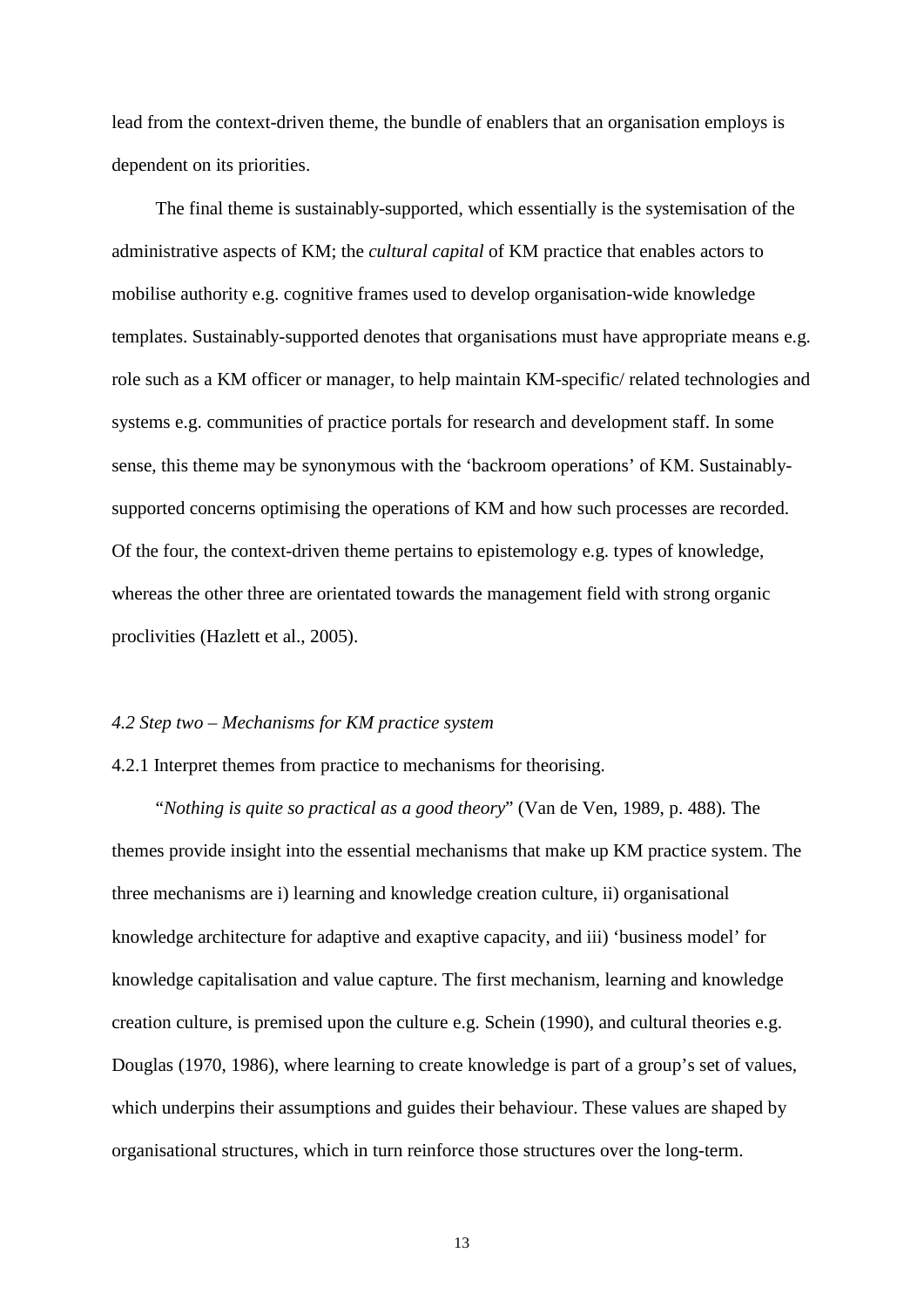Secondly, the organisational knowledge architecture for adaptive and exaptive capacity mechanism is the design of organisational systems, technologies, practices, skills and behaviours (Becker & Huselid, 2006) that facilitate the storage, transformation, co-option and diffusion of knowledge (Andriani & Carignani, 2012) throughout the firm (Fiss, Marx, & Cambré, 2013). Finally, 'business model' for knowledge capitalisation and value capture mechanism, is an outcomes-orientated configuration of how an organisation derives benefit from its KM practice system, directly e.g. commercialising intellectual property, or indirectly e.g. via product innovation. The term 'business model' is appropriate as it is used to describe how organisations capture the value that they bring to the market (Magretta, 2002). Each of the four themes contributes to the mechanisms in different but significant ways.

For the learning and knowledge creation culture, the context-driven theme influences specific modalities of learning culture such as the importance placed on formal or informal learning. The performance theme implies that knowledge must not only be prized by organisational members, but that they must also have a mind-set that KM should and can contribute to some aspect of performance within their firm. A sense of confidence in the utility of KM practice lies not just in the cognitive domain (i.e. rationale reasoning) but also the affective domain, in which people appreciate and value the role of knowledge to the extent that KM practices becomes an implicit assumption that guides behaviour within the organisation. As for the enabler-savvy theme, examples, including reward schemes and coaching programmes, may be used as enablers to foster a learning and knowledge creation culture. The theme of sustainably-supported plays a major role in strengthening a learning and knowledge creation culture, by formalising KM-specific roles and operations that signals to staff that the organisation is genuine and purposeful about its KM initiatives; this helps to shape mind-sets and the organisation's culture.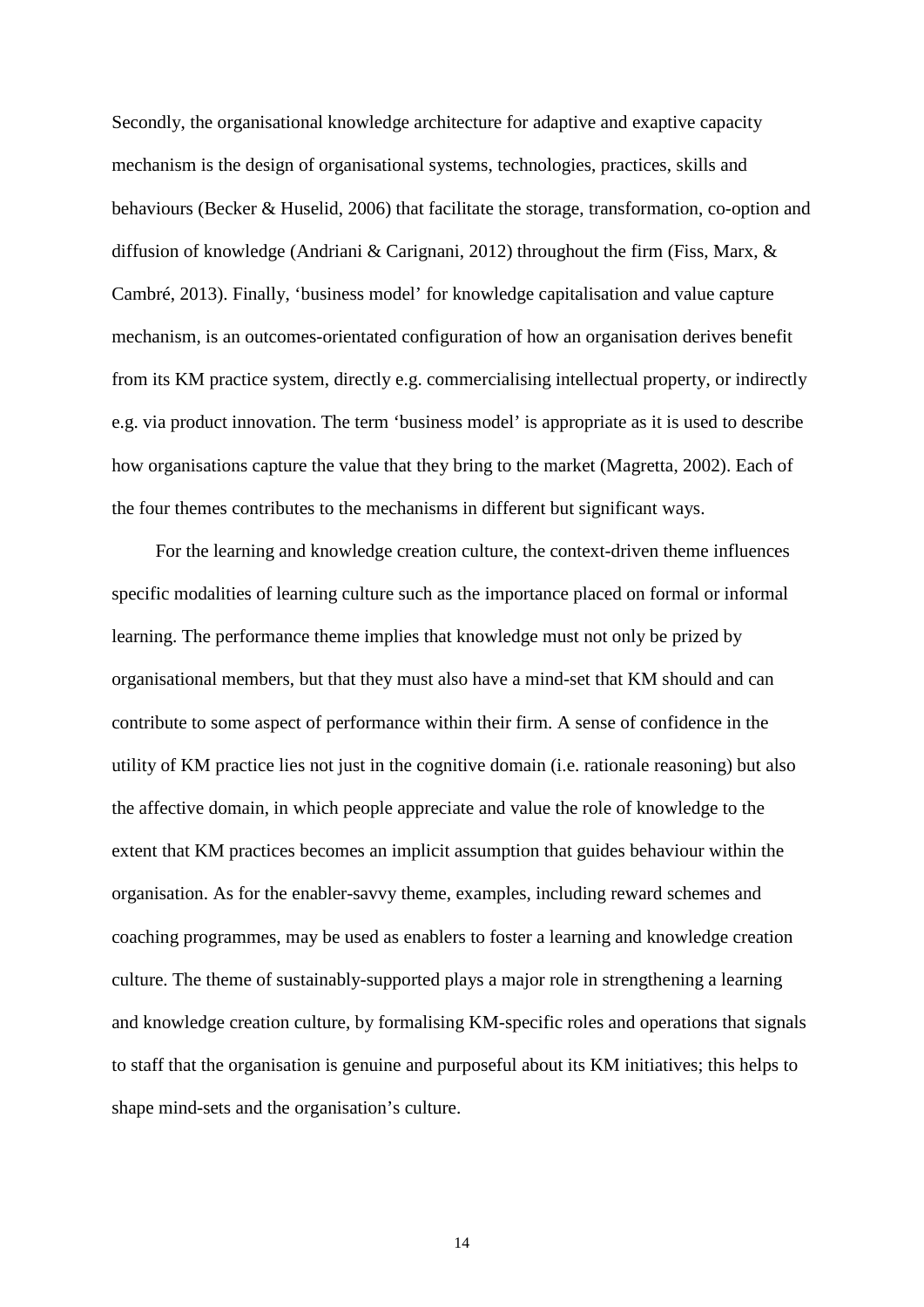For the second mechanism, organisational knowledge architecture for adaptive and exaptive capacity, the context-driven theme shapes the design of the architecture such as the orientation in the use of technologies e.g. to use technology to primarily codify knowledge or to use technologies to connect people to exchange tacit knowledge. Organisations must be able to develop appropriate and relevant structures, technologies and processes, to allow knowledge to be stored, transformed and exapted in a manner that facilitates the attainment of organisational performance goals. Enablers help to determine how well knowledge is transformed from one form to another, bundled for synergies and how well it is applied. This includes adapting knowledge for use in other ways, or co-opting the knowledge for other business units. In addition, the sustainably-supported theme contends that a KM 'back office' can help to sustain KM practice system by developing meta-knowledge management processes and procedures.

The third mechanism, 'business model' for knowledge capitalisation and value capture, is shaped by context, for example, in directing how new knowledge is embedded in a firm's value proposition e.g. adopting a servitization model from a product-orientated approach. As the performance theme strongly suggests, KM should not be practised for the sake of it, as organisations must be cognisant of how new knowledge created will be 'monetised' e.g. licensing of intellectual property. The performance theme suggests that a 'business model' of knowledge capitalisation and value capture is crucial in ensuring organisational outcomes are realised. Enablers relate to instruments used within a 'business model' to capitalise on knowledge capture value. For example, using social media and other web-based channels for crowd-sourcing to lock-in communities for marketing and sales. The sustainably-supported themes ensure that the practice 'pays' for itself in a sustained a manner e.g. KM budget linked to the attainment of a number of performance indicators. The business model is long term-orientated involving, for example, deepening licensing partnerships to collaborate in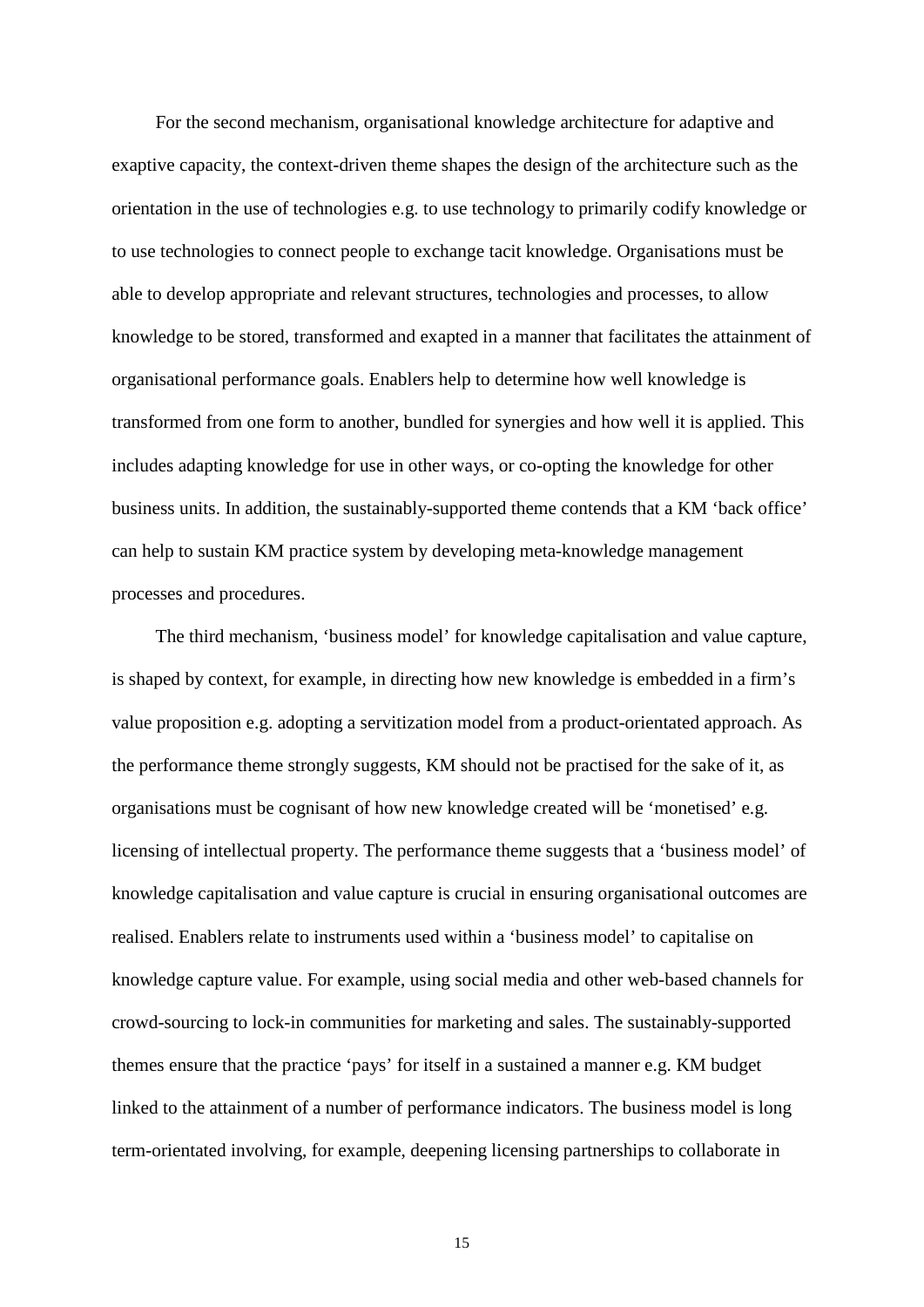other ways. Table 1 illustrates the relationship between the themes from the KM standard and the mechanisms.

-----------------------------------

insert Table A1 about here

-----------------------------------

The context-driven theme has a two-fold impact; the theme indicates that the 'shape' and 'form' of an organisation's KM practice system are influenced by its context. However, the corollary of this suggest that the mechanisms of KM must be relatively robust in a variety of contexts. Such robustness is an important feature as it makes no sense for the essence of KM to change fleetingly as contexts change. The three mechanisms are not only comprehensive constituents of KM practice but they also reinforce one another. For example, the practice culture sustains experimentation with knowledge, which results in discovering how to extract value from knowledge in which its success in turn reinforces the belief that KM is crucial. Figure 3 illustrates how the three mechanism form a virtuous cycle (Garud  $\&$ Kumaraswamy, 2005).

 $-$ 

insert Figure A3 about here

-----------------------------------

4.2.2 Validating the mechanisms

This section explores theories that have been used as *explanans* of discrete aspects of KM. Four theories play a ubiquitous role in all three mechanisms; the resource-based view (RBV) (Bogner & Bansal, 2007), absorptive capacity (Valentim et al., 2016), contingency (Powell & Ambrosini, 2012; Thompson & Walsham, 2004), and systems theories (Gao, Li, & Nakamori, 2002). The RBV is a paradigm-like belief (Whetten, 1989) that knowledge-based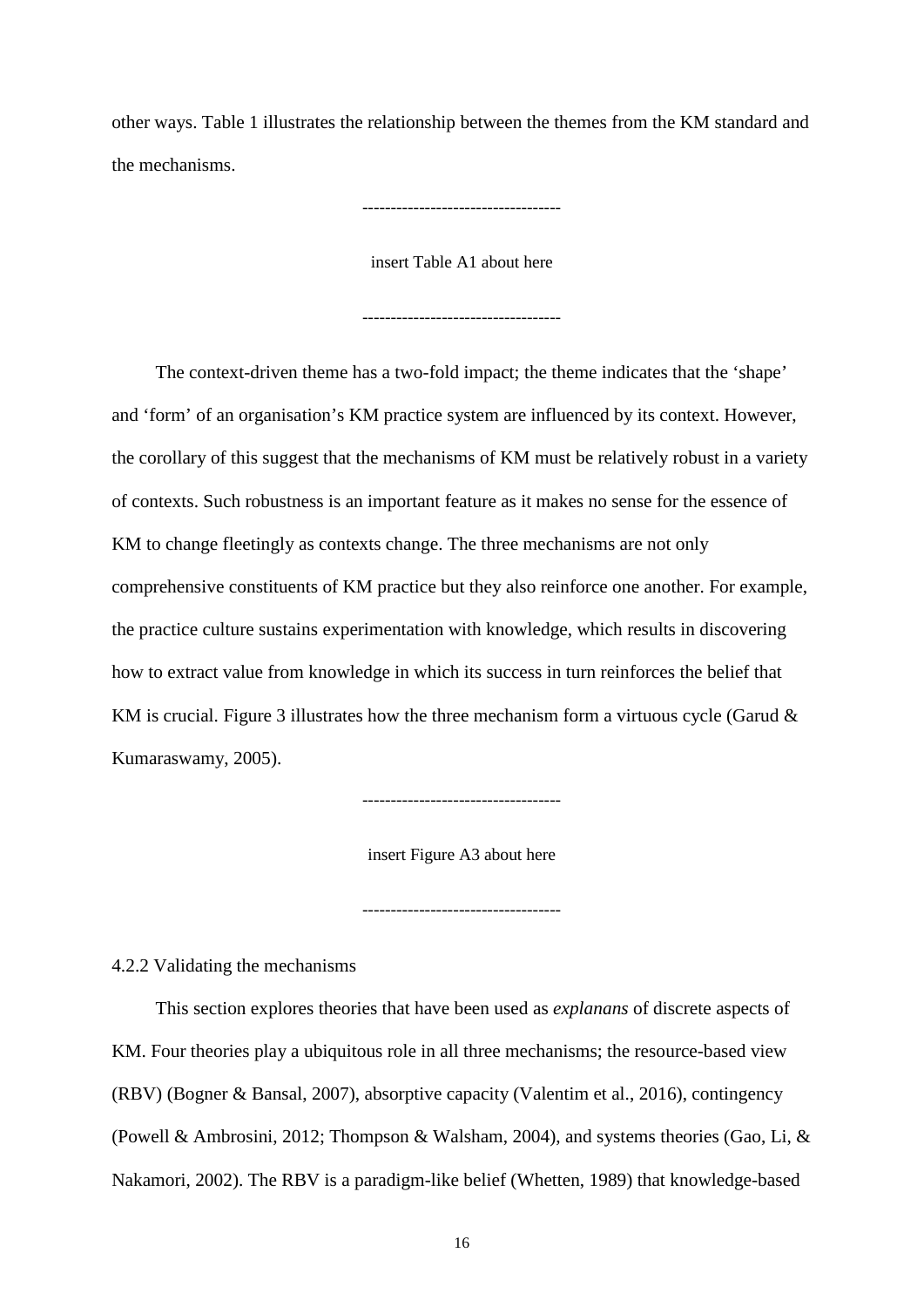resources are a source of competitive advantage, while absorptive capacity focuses on the sourcing and application of external knowledge within the firm. Contingency theory suggests the continuous need for firms to be cognisant of adopting a best-fit approach, while systems theory posits that KM practices are most effective when designed holistically. However, although each of these four theories play a role in each mechanism, the individual theories alone do not 'explain' KM practice system in its entirety. Table 2 summarises the relationship between the selected theories and the three mechanisms.

-----------------------------------

insert Table A2 about here

-----------------------------------

The learning and knowledge creation culture mechanism is supported by constructs and theories at the micro, dyad/ group and meso levels. At the micro level, behaviourist and cognitivist learning theories e.g. Jain (2013) help to explain how individuals create new knowledge. At the dyad/ group level, constructivist learning theories argue that individuals learn from one another, with their immediate contexts and environments playing a key role (Garcia-Penalvo & Conde, 2014). The importance of cooperation and collaboration is underscored by the social exchange theory in that reciprocation can lead to virtuous circles in knowledge sharing (Konstantinou & Fincham, 2011) while the social capital theory argues that knowledge is embedded within the fabric of immediate communities e.g. the workplace (Manning, 2010). At the meso level, individual learning motivation and behaviours can culminate into an organisational culture (Rai, 2011), supported by transformational leadership (Birasnav, 2014; Donate & de Pablo, 2015), that does not just include people but also systems and processes for organisational learning (Wu & Chen, 2014). This notion is supported by the sociotechnical theory in that both 'organic' and technological systems must be optimised to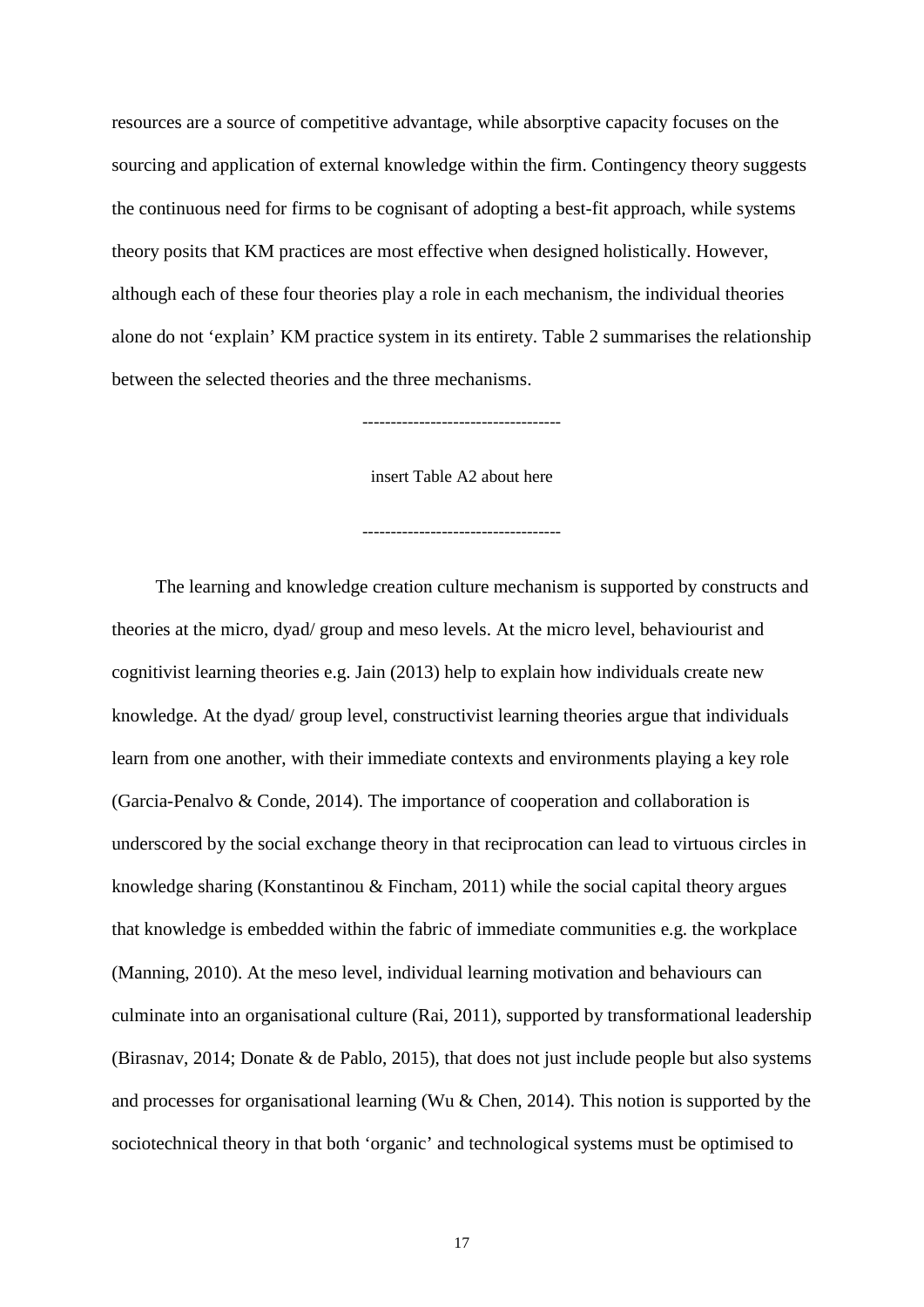operate in an integrated manner, as Vaast (2007) illustrated in the study of online and offline KM practices.

The organisational knowledge architecture for adaptive and exaptive capacity is also supported by the constructivist learning theories, as learning from others play an important role. Other micro level constructs include affective organisational commitment, as part of a set of organisational citizenship behaviours (Swift & Hwang, 2013), that influences knowledge sharing behaviours (Casimir, Lee, & Loon, 2012). Affective trust (in colleagues and leaders) also has an important effect on knowledge sharing (Dirks & Ferrin, 2001). At the dyad/ group level, both social exchange and social capital theories play a role in connecting people, with the network theory reflecting the value of inter-organisational collaboration (Heizmann, 2011; Lai, Hsu, Lin, Chen, & Lin, 2014; Ngai, Jin, & Liang, 2008). At the meso level, organisational culture and learning enable a continuous stream of knowledge creation, while the sociotechnical and systems theories argue for the holistic design that links and reinforces architectural constituents, supported by transformational leadership that stimulate creativity in the adaptation and exaptation of knowledge. In addition, dynamic capabilities, although generally conceptualised as an outcome of KM practices e.g. Cepeda and Vera (2007), can also in turn effect KM practices e.g. Villar, Alegre, and Pla-Barber (2014), specifically in shaping how well firms can modify their KM practices to fit with new environments. The 'business model' of knowledge capitalisation and value capture mechanism has its roots at the meso level of intellectual capital theory (Lonnqvist, Sillanpaa, & Carlucci, 2009) with knowledge capitalisation (Hsu & Sabherwal, 2011) and innovation as a form of value capture (Hall & Andriani, 2003). The three mechanisms not only appear to comprehensively reflect extant theories, but they are also more balanced as they incorporate all three levels of analysis.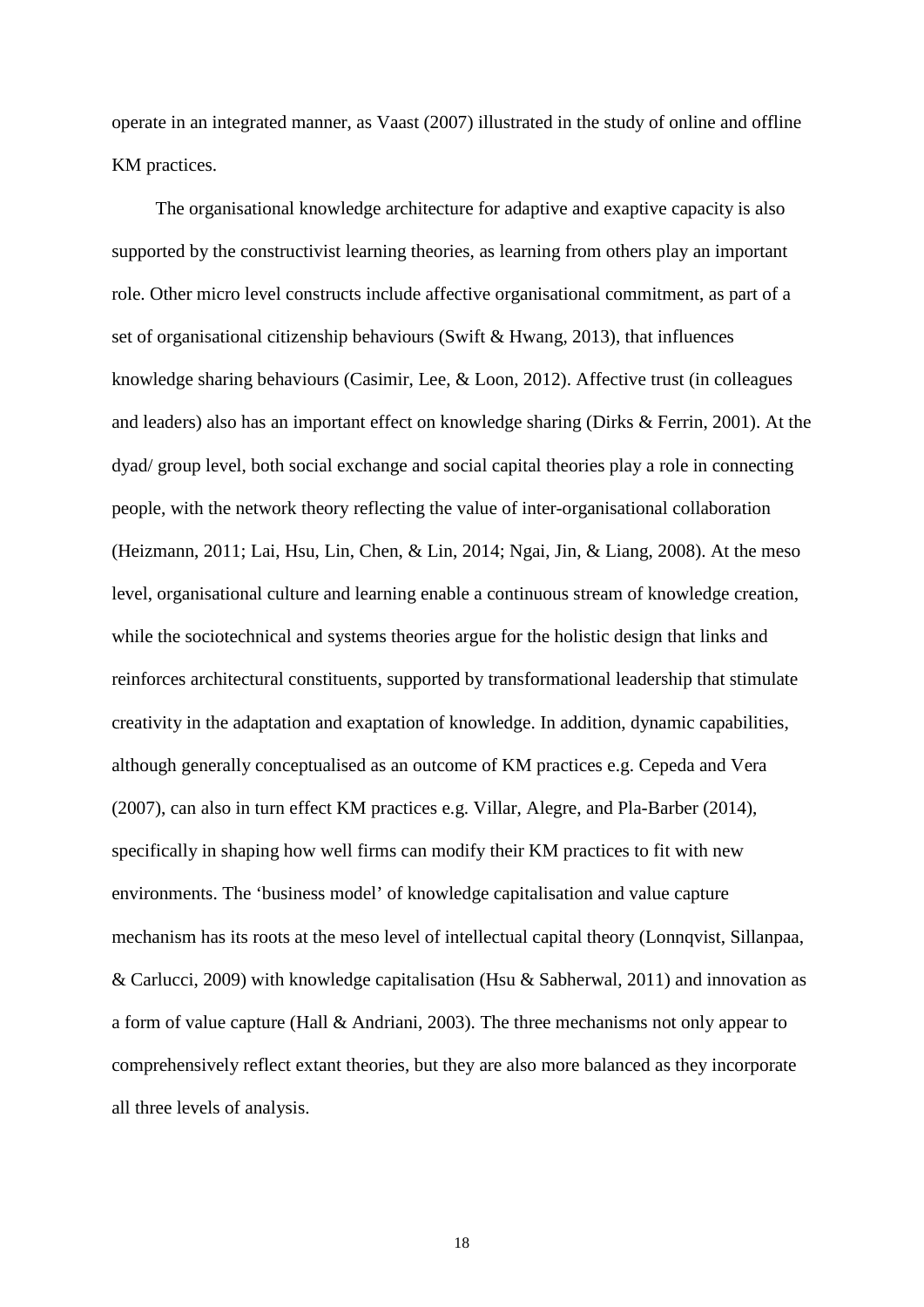#### *4.3 Step 3 –Theorising KM practice system*

There are three important elements in a theory; the constructs, the relationship between the constructs, and context, which may modify the nature of the relationship (Rousseau & Fried, 2001; R. Weber, 2003; Whetten, 1989) (Figure 4 illustrates the KM practice system theoretical model). There are also boundary conditions that KM practice system must consider. Internal 'functional practices' such as information management/ business intelligence (Schultze & Leidner, 2002), learning and development (Thomas, Sussman, & Henderson, 2001), and research and development (Smith, 2000), can overlap with KM practice system. The demarcation between information and knowledge is not always clear, and this is more so with the emergence of social media and other communicative technologies, e.g. crowdsourcing, that increases interaction between an organisation and its stakeholders, in particular customers i.e. when internal and external 'information' coalesces to become 'knowledge' (Saldanha, Mithas, & Krishnan, 2017). The fluidity and organicnature of knowledge is also mirrored in learning and development, especially when learning and development uses and builds upon existing knowledge to create new knowledge. Finally, research and development is dependent on prevailing knowledge to build and generate new applied knowledge in supporting the development of new products/ services. Issues regarding boundary conditions are also present in practices that involve developing and/or maintaining strategic enterprise-level capabilities, such as organisational ambidexterity (Filippini, Guttel, & Nosella, 2012), resilience (Hatch & Dyer, 2004) and change (Adair, 2004). These capabilities inherently involve generating knowledge, socialising and diffusing knowledge, and applying it for performance.

insert Figure A4 about here

-----------------------------------

-----------------------------------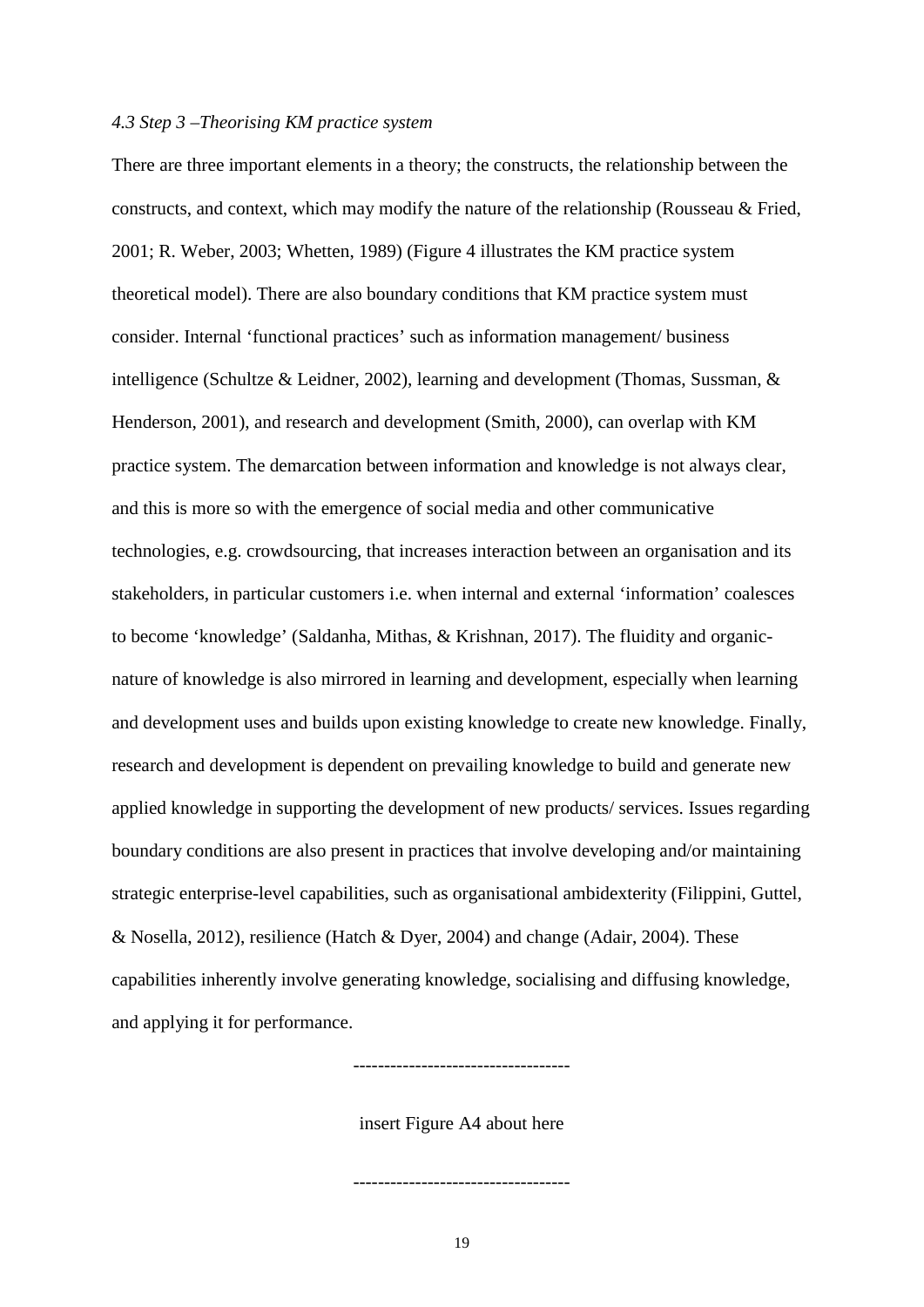The second construct of the framework is performance. As posited, what makes KM strategic (and some may even argue warrant the use of the term KM) in organisations is not just the ubiquitous and coherent application of KM practice system, but the intent to make KM a driver of organisational performance. For example, Kiessling, Richey, Meng, and Dabic (2009), report that KM positively influences Eastern European firms' performances. The orientation of KM towards performance is what sets apart strategic KM organisations from those that just dabble in it. However, 'what is' organisational performance must be defined by the firm.

There is a positive relationship between KM and performance. A key principle derived from the themes of performance-led and sustainably-supported, is value traceability. This principle epitomises the need to ensure that KM practice system not only provides value, but that there is also evidence to show that high performance can be attributed to KM practice system (Bogner & Bansal, 2007). Value traceability is ensuring that KM practice system has specific outputs e.g. linked to specific performance indicators, and envisaged outcomes; linked to specific contextual aspects of an organisation such as enhancing external networking and collaboration.

Organisations must consider their context when determining which KM practice system is 'right' for them. From a theoretical perspective, the importance of context has long been recognised (Rousseau & Fried, 2001). Tsui (2004) posits there are three main types of theories; context-free, context-specific and context-bound (Tsui, 2004). Context-free theories are almost law-like and are difficult to falsify (Popper, 1963). Context-bound theories commence with existing models followed by incorporating contextual factors in understanding how context may modify or extend the predictive utility of a theory. Contextspecific theories, on the other hand, are instigated by local phenomena supported by extant literature.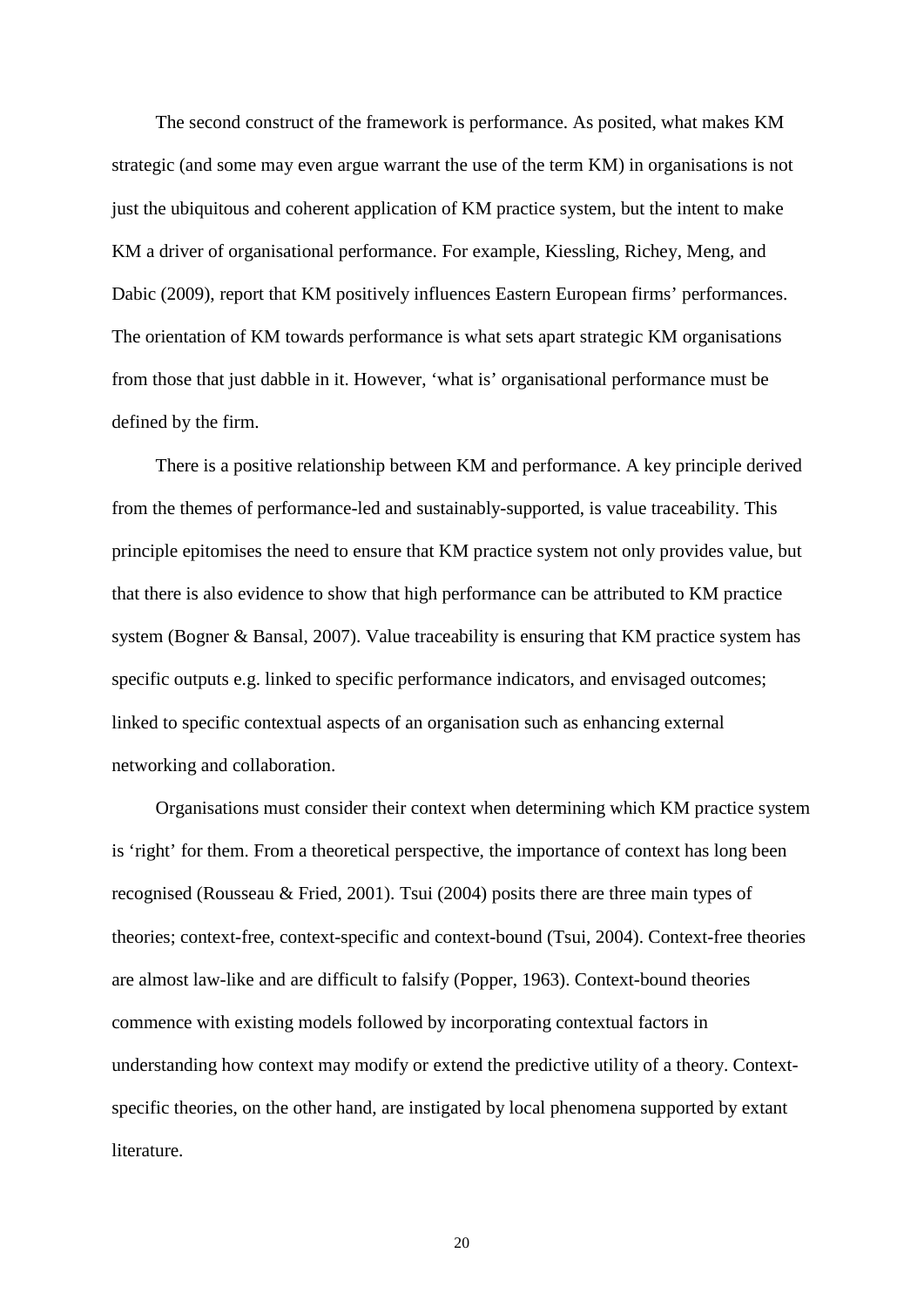KM practice system theory is context-bound because, even though there are elements in the construct that are widely applicable, how KM is put into practice may differ depending on the organisation's sector, strategy and other significant factors. Contexts commonly observed as modifiers to the relationship between the independent (i.e. KM practices) and dependent (i.e. performance) variables include, for example, national culture and sector. However, context may also modify the 'measures' of the constructs. For example, performance in private firms may be in terms of profitability; but for public agencies may be efficiency in service provision.

#### **5. Limitations and Further Research**

While this sensegiving paper allows for reflective and reflexive accounts of an emerging phenomenon from an insider perspective, it also presents a key limitation as it is a single viewpoint. Nonetheless, to some extent, the same can be said of interpretivist research undertaken by a sole investigator. Another limitation is that the working group outputs could not be presented due to the confidentiality required by ISO, which in part justifies the sensegiving approach adopted. Future research may validate the mechanism and theoretical model using the Delphi-method, consisting of a panel of academics. In addition, in developing a theoretical framework, this paper may be faulted for an overly reductionist approach. Although the approach is justified, as it is guided by established theory-building parameters e.g. Whetten (1989), future research may adopt a more pluralistic method by including other KM panel members as participants to draw from their experience and insight into how the KM practice standard may be 'represented' in the scholarly domain. Finally, while context was emphasised in the KM standard, the type of contexts that are particularly germane to KM practice system has not been specified, which is a gap that future research may focus upon.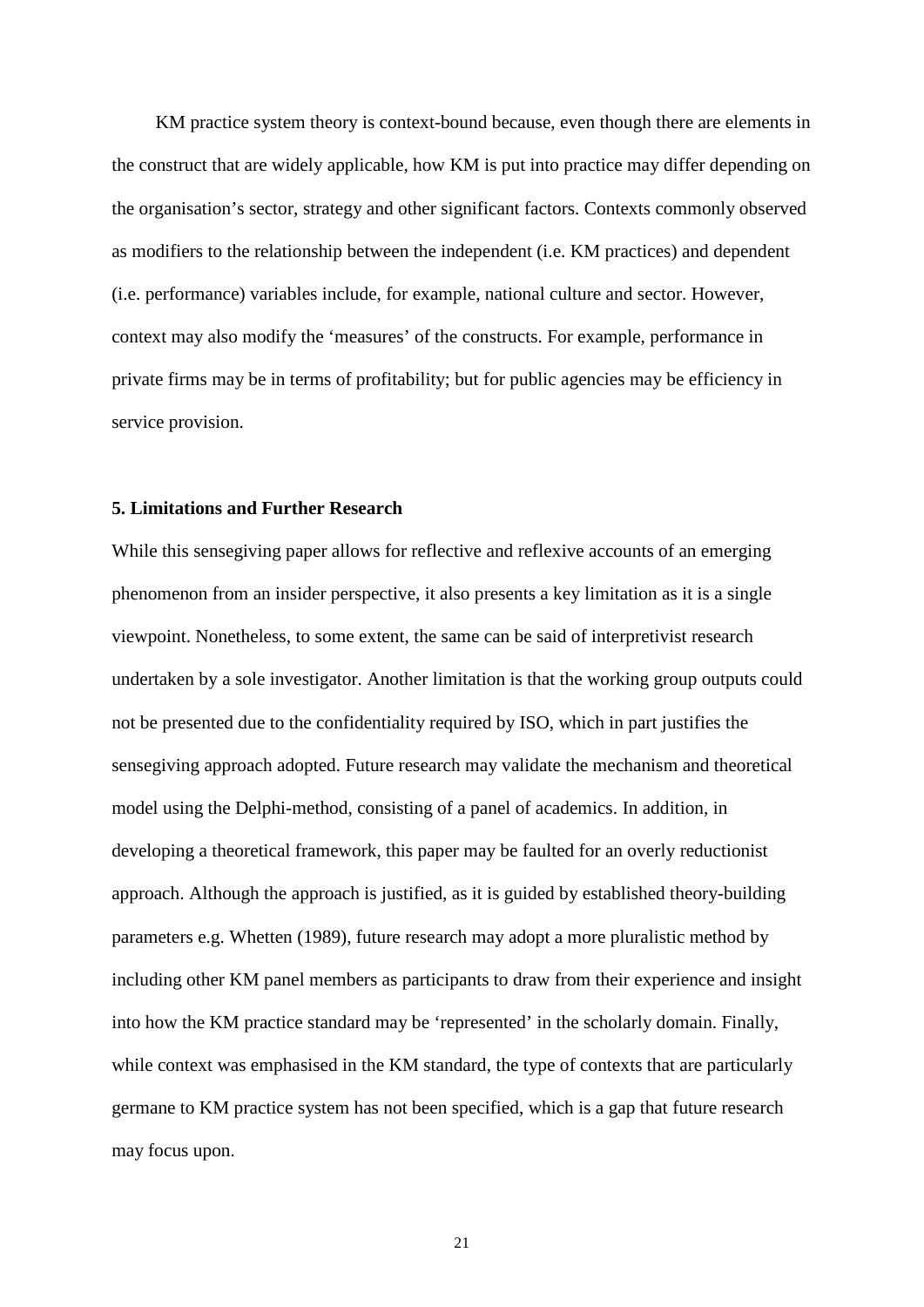#### **6. Contribution and Conclusion**

The development of an international KM standard synthesises practices from across the world in conveying what KM practice is about and 'what works'. This paper makes three contributions. Firstly, by taking advantage of a unique sensegiving opportunity on the maiden development of a KM standard, this paper identifies its implications on KM practice system theory. In particular, four themes of context-driven, performance-led, enabler-savvy and sustainable, were identified. Secondly, by adopting the innovative mechanism-based method of theorising, three mechanisms that are essential constituents of KM practice system were identified; learning and knowledge creation culture, organisational knowledge architecture for adaptive and exaptive capacity, and 'business model' for knowledge capitalisation and value capture. The mechanism-based method is consistent with practitioners' pragmatist paradigm and problem-solving approach. The third contribution is the development of a new KM practice system theoretical framework that adds to the scholarly debate concerning the antecedents and predictive utility of KM practice system. The theoretical foundations of KM practice system are robust, being founded upon well-established theories, which demonstrates the strong link between both practice and theory. The new KM practice system theoretical framework contributes to literature in providing a fresh view, in particular of the construct's mechanism-based constituents in setting new trajectories for research. Finally, while this study is aimed at KM scholarship and research, it may also be useful to KM practitioners as it provides précised conceptualisation of the international KM standard, specifically in the form of the four themes *from* the KM standard and the three mechanisms *for* KM practice system.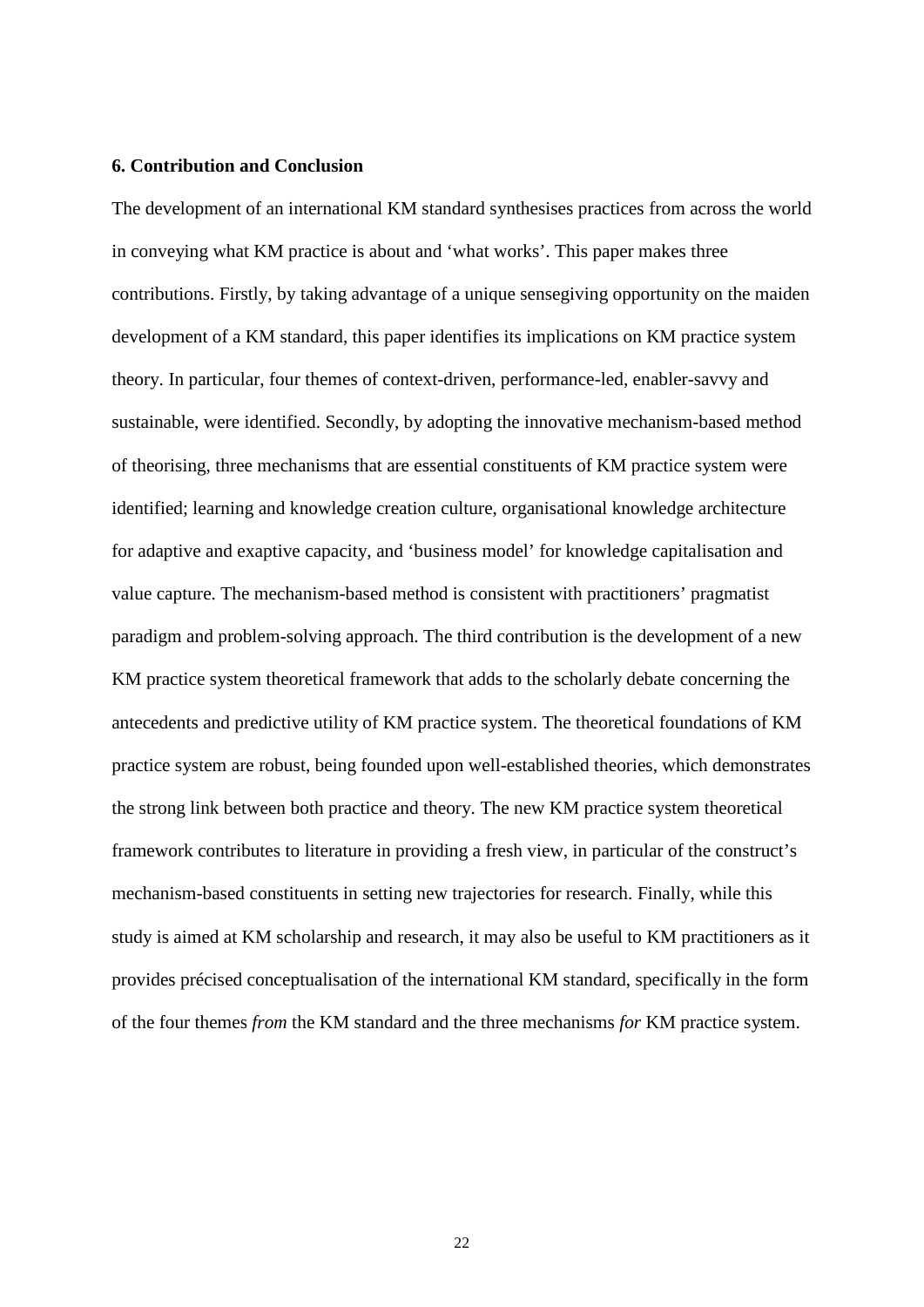#### **7. References:**

- Adair, K. (2004). Knowledge management: A misjudged instrument of strategic change? *Organization, 11*(4), 565-574. doi:10.1177/1350508404042368
- Ahuja, G. (2000). Collaboration networks, structural holes, and innovation: A longitudinal study. *Administrative Science Quarterly, 45*(3), 425-455. doi:10.2307/2667105
- Akbar, H. (2003). Knowledge levels and their transformation: Towards the integration of knowledge creation and individual learning. *Journal of Management Studies, 40*(8), 1997- 2021. doi:10.1046/j.1467-6486.2003.00409.x
- Alavi, M., & Leidner, D. E. (2001). Review: Knowledge management and knowledge management systems: Conceptual foundations and research issues. *MIS Quarterly: Management Information Systems, 25*(1), 107-136.
- Alvesson, M. (2001). Knowledge work: Ambiguity, image and identity. *Human Relations, 54*(7), 863-886.
- Alvesson, M., & Johansson, A. W. (2002). Professionalism and politics in management consultancy work. In T. Clark & R. Fincham (Eds.), *Critical Consulting: New Perspectives on the Management Advice Industry*. Oxford: Blackwell.
- Alvesson, M., & Karreman, D. (2001). Odd couple: Making sense of the curious concept of knowledge management. *Journal of Management Studies, 38*(7), 995-1018. doi:10.1111/1467-6486.00269
- Anderson, P. J., Blatt, R., Christianson, M. K., Grant, A. M., Marquis, C., Newman, E. J., ... Sutcliffe, K. M. (2006). Understanding mechanisms in organizational research. *Journal of Management Inquiry, 15*(2), 102-113.
- Andriani, P., & Carignani, G. (2012). Exaptation, innovation and modular systems. Retrieved 9 November 2012, from School of Management, Cranfield University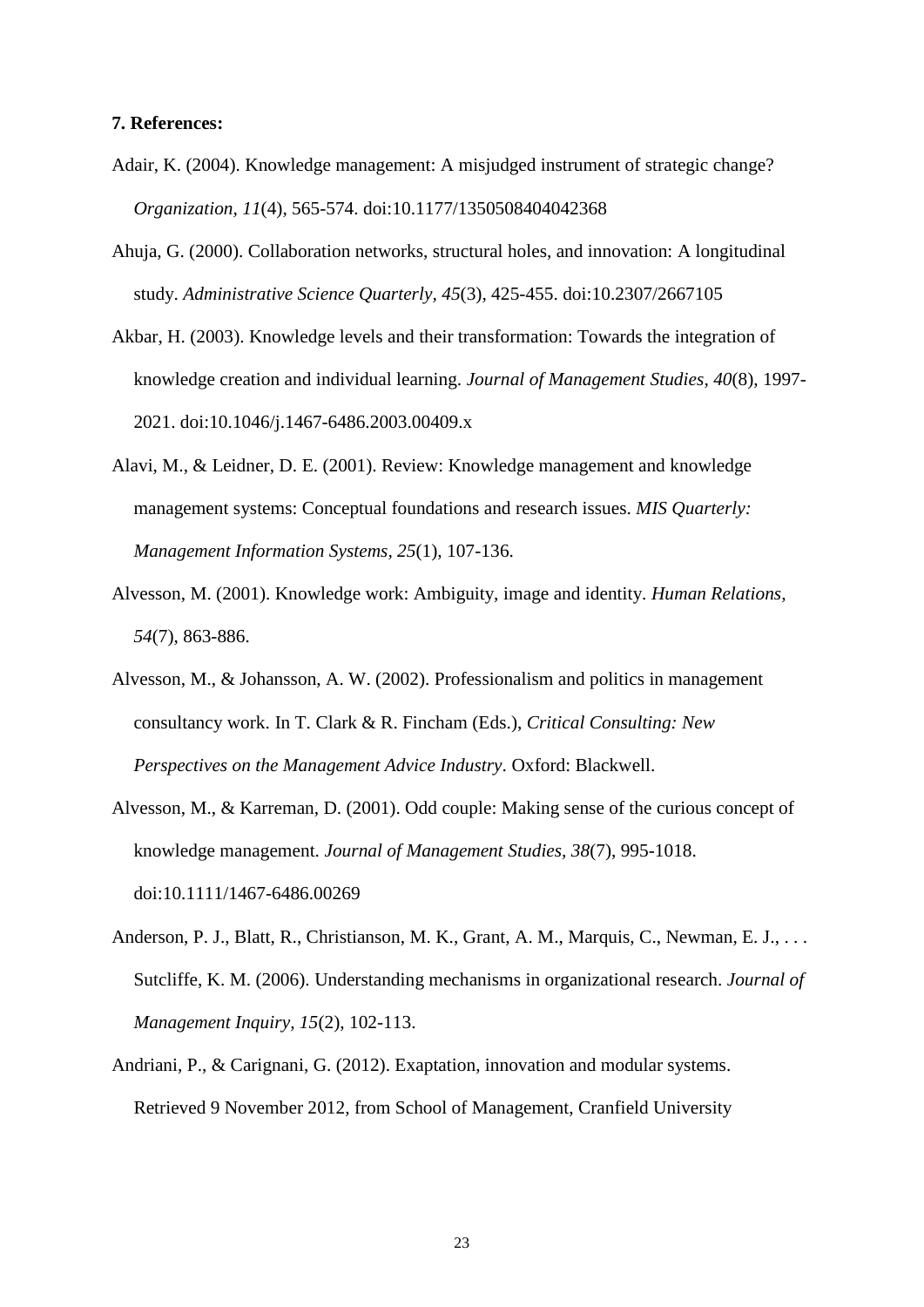- Argyris, C. (1995). Action science and organizational learning. *Journal of Managerial Psychology, 10*(6), 20–26.
- Armistead, C., & Meakins, M. (2002). A framework for practising knowledge management. *Long Range Planning, 35*(1), 49-71.

Avolio, B. J., Bass, B. M., & Jung, D. I. (1999). Re‐examining the components of transformational and transactional leadership using the Multifactor Leadership Questionnaire. *Journal of Occupational and Organizational Psychology, 72*(4), 441-462.

- Barney, J. B. (1991). Firm resources and sustained competitive advantage. *Journal of Management, 17*(1), 99-120.
- Becker, B. E., & Huselid, M. A. (2006). Strategic human resources management: Where do we go from here? *Journal of Management, 32*(6), 898-925. doi:10.1177/0149206306293668
- Birasnav, M. (2014). Knowledge management and organizational performance in the service industry: The role of transformational leadership beyond the effects of transactional leadership. *Journal of Business Research, 67*(8), 1622-1629. doi:10.1016/j.jbusres.2013.09.006
- Blau, P. M. (1964). *Exchange and Power in Social Life*. New Brunswick, NJ: Transaction Publishers.
- Bogner, W. C., & Bansal, P. (2007). Knowledge management as the basis of sustained high performance. *Journal of Management Studies, 44*(1), 165-188. doi:10.1111/j.1467- 6486.2007.00667.x
- Bourdieu, P. (1977). *Outline of a Theory of Practice*: Cambridge University Press.
- Brunsson, N., Rasche, A., & Seidl, D. (2012). The dynamics of standardization: Three perspectives on standards in organization studies. *Organization Studies, 33*(5-6), 613–632.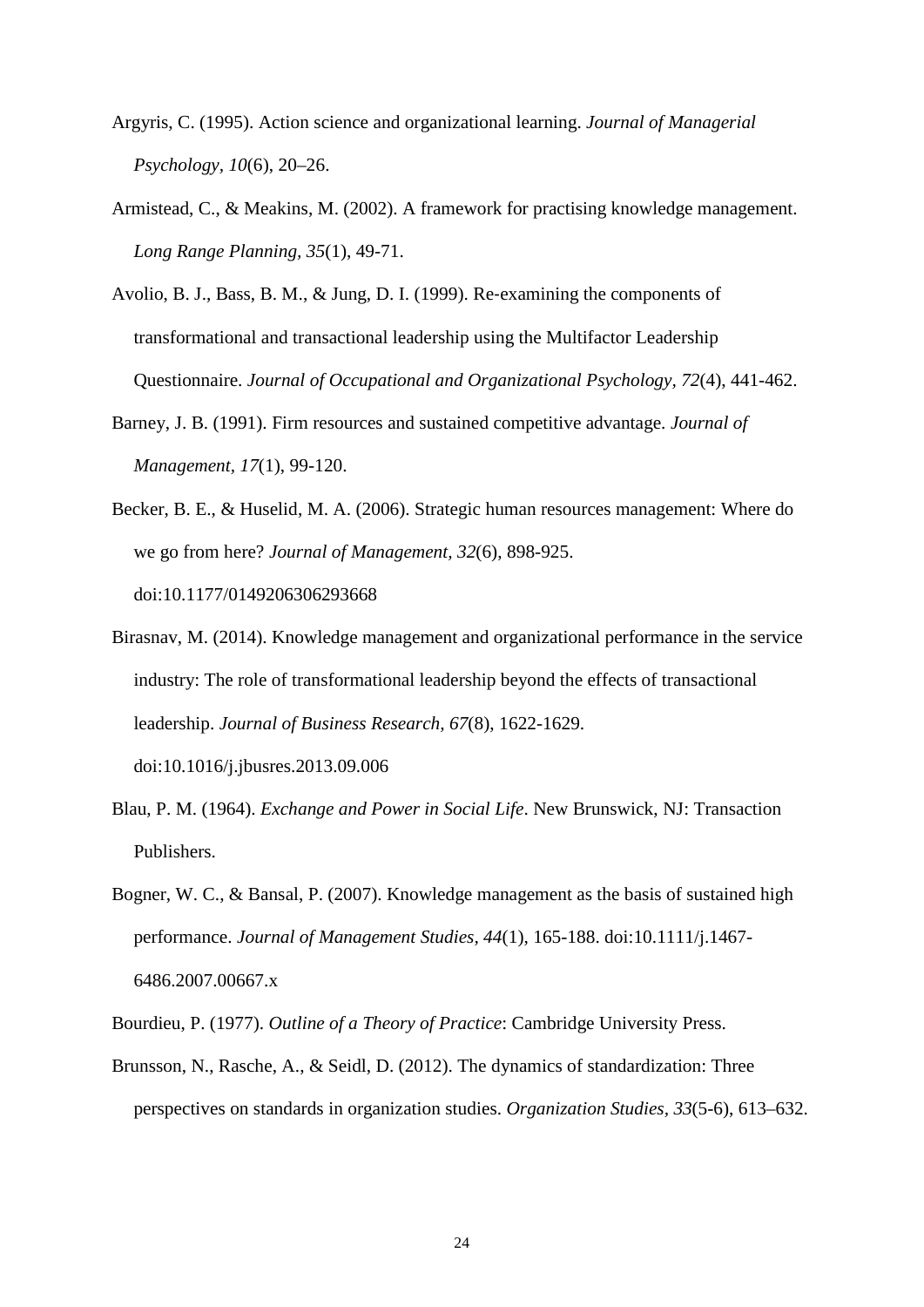- Casimir, G., Lee, K., & Loon, M. (2012). Knowledge sharing: influences of trust, commitment and cost. *Journal of Knowledge Management, 16*(5), 740-753.
- Cepeda, G., & Vera, D. (2007). Dynamic capabilities and operational capabilities: A knowledge management perspective. *Journal of Business Research, 60*(5), 426-437. doi:10.1016/j.jbusres.2007.01.013
- Chandler Jr, A. D. (1990). *Strategy and Structure: Chapters in the History of the Industrial Enterprise*. USA: MIT Press.
- Cherns, A. (1976). The principles of sociotechnical design. *Human Relations, 29*(8), 783-792.
- Cohen, W. M., & Levinthal, D. A. (1990). Absorptive capacity: A new perspective on learning and innovation. *Administrative Science Quarterly, 35*(1), 128-152.
- Collinson, S. (2001). Knowledge management capabilities in R&D: a UK-Japan company comparison. *R & D Management, 31*(3), 335-347. doi:10.1111/1467-9310.00221
- Corbett, C. J., & Yeung, A. C. L. (2008). Special issue on meta-standards in operations management: Cross-disciplinary perspectives. *International Journal of Production Economics, 113*(1), 1–2.
- Cornelissen, J. P., Clarke, J. S., & Cienki, A. (2010). Sensegiving in entrepreneurial contexts: The use of metaphors in speech and gesture to gain and sustain support for novel business ventures. *International Small Business Journal, 30*, 213–241.
- Davenport, T., & Prusak, L. (2010). Knowledge management in consulting. In *Management Consulting Today and Tomorrow: Perspectives and Advice from 27 Leading World Experts* (pp. 403-432): Routledge Taylor & Francis Group.
- Davenport, T. H., & Grover, V. (2001). Knowledge management. *Journal of Management Information Systems, 18*(1), 3. doi:10.1080/07421222.2001.11045674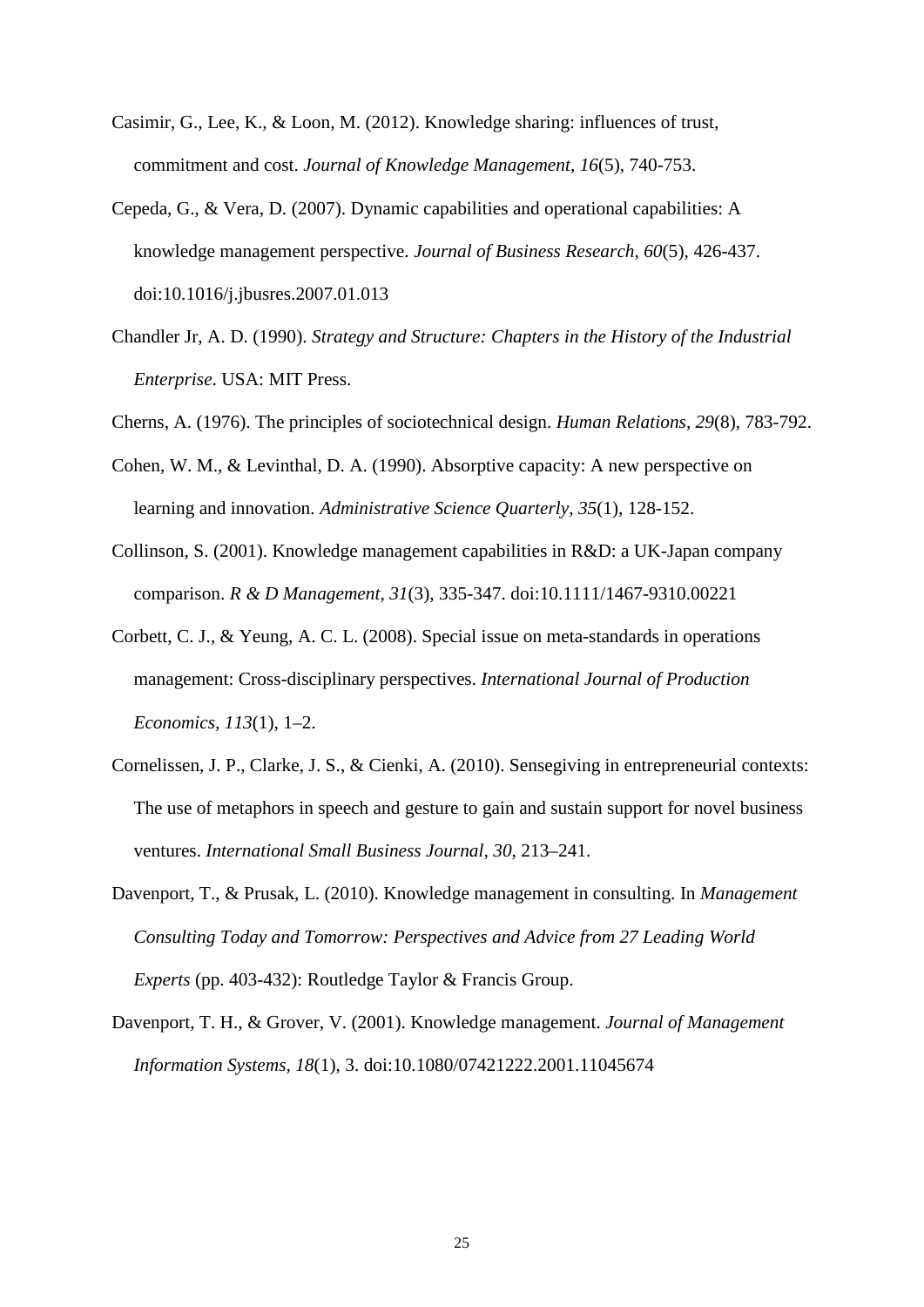- Davenport, T. H., & Völpel, S. C. (2001). The rise of knowledge towards attention management. *Journal of Knowledge Management, 5*(3), 212-222. doi:10.1108/13673270110400816
- Davis, G. F., & Marquis, C. (2005). Prospects for organization theory in the early twenty-first century: Institutional fields and mechanisms. *Organization Science, 16*(4), 332-343.
- Day, R. E. (2001). Totality and representation: A history of Knowledge Management through European Documentation, Critical Modernity, and PostFordism. *Journal of the American Society for Information Science and Technology, 52*(9), 724‐735.
- Dehghani, R., & Ramsin, R. (2015). Methodologies for developing knowledge management systems: an evaluation framework. *Journal of Knowledge Management, 19*(4), 682-710.
- DiMaggio, P. J., & Powell, W. W. (1983). The iron cage revisited-Institutional isomorphism and collective rationality in organizational fields. *American Sociological Association, 48*(2), 147-160.
- Dirks, K. T., & Ferrin, D. L. (2001). The role of trust in organizational settings. *Organization Science, 12*(4), 450-467.
- Djelic, M. L., & Den Hond, F. (2014). Introduction: Multiplicity and plurality in the world of standards. *Business and Politics, 16*(1), 67–77.
- Donate, M. J., & de Pablo, J. D. S. (2015). The role of knowledge-oriented leadership in knowledge management practices and innovation. *Journal of Business Research, 68*(2), 360-370. doi:10.1016/j.jbusres.2014.06.022
- Douglas, M. (1970). *Natural Symbols*. London: Barrie and Rockliffe.
- Douglas, M. (1986). *How Institutions Think*. London: Routledge and Keegan Paul.
- Filippini, R., Guttel, W. H., & Nosella, A. (2012). Ambidexterity and the evolution of knowledge management initiatives. *Journal of Business Research, 65*(3), 317-324. doi:10.1016/j.jbusres.2011.04.003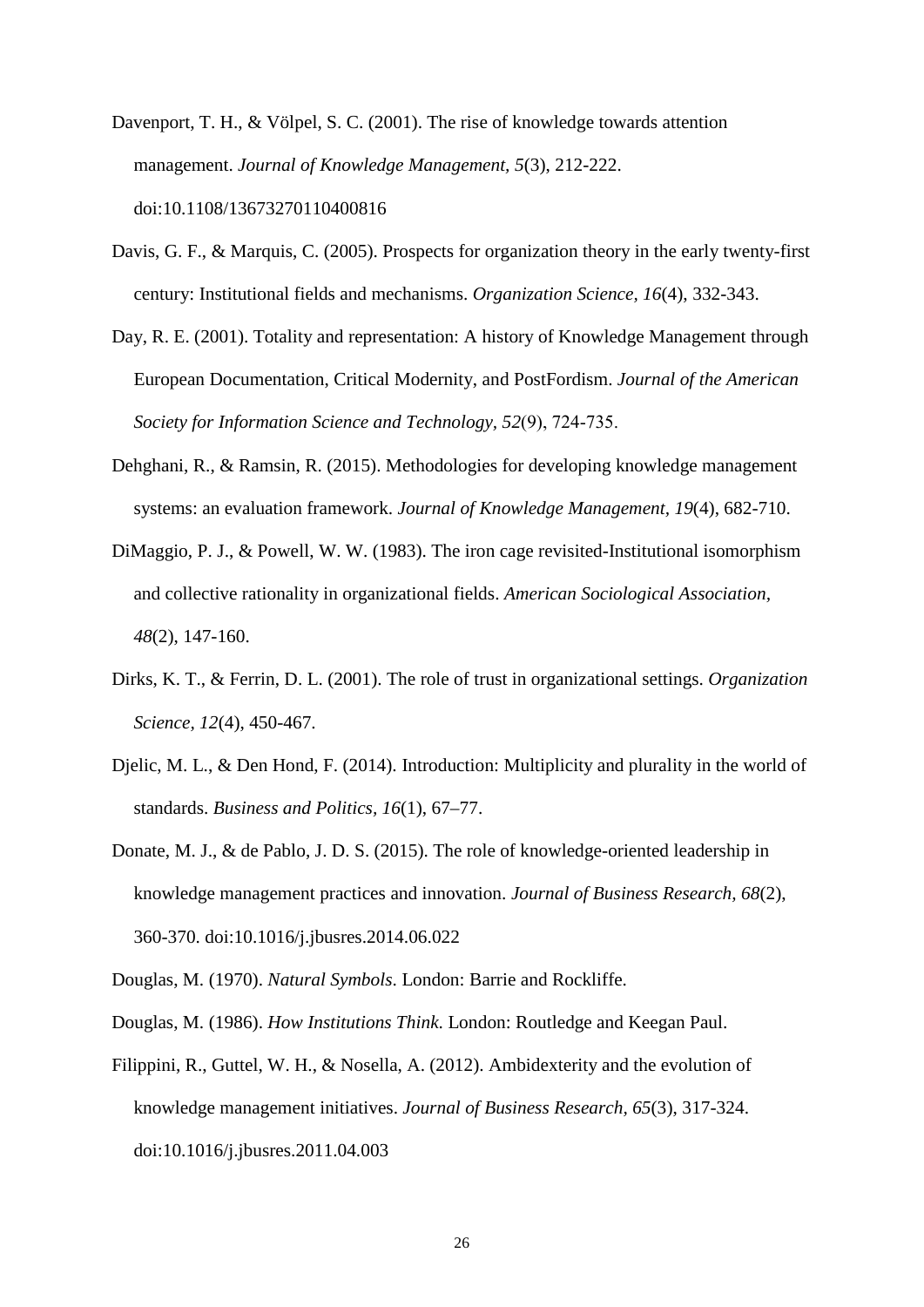- Fiss, P. C., Marx, A., & Cambré, B. (2013). Congurational theory and methods in organizational research: Introduction. In P. C. Fiss, B. Cambré, & A. Marx (Eds.), *Research in the Sociology of Organizations* (Vol. 38, pp. 1–22). Emerald: Bingley.
- Gao, F., Li, M., & Nakamori, Y. (2002). Systems thinking on knowledge and its management: Systems methodology for knowledge management. *Journal of Knowledge Management, 6*(1), 7-17.
- Garcia-Penalvo, F. J., & Conde, M. A. (2014). Using informal learning for business decision making and knowledge management. *Journal of Business Research, 67*(5), 686-691. doi:10.1016/j.jbusres.2013.11.028
- Garud, R., & Kumaraswamy, A. (2005). Vicious and virtuous circles in the management of knowledge: The case of Infosys Technologies. *MIS Quarterly, 29*(1), 9-33.
- Hall, R., & Andriani, P. (2002). Managing knowledge for innovation. *Long Range Planning, 35*(1), 29-48. doi:10.1016/s0024-6301(02)00019-5
- Hall, R., & Andriani, P. (2003). Managing knowledge associated with innovation. *Journal of Business Research, 56*(2), 145-152. doi:10.1016/s0148-2963(01)00287-9
- Hatch, N. W., & Dyer, J. H. (2004). Human capital and learning as a source of sustainable competitive advantage. *Strategic Management Journal, 25*(12), 1155-1178. doi:10.1002/smj.421
- Hazlett, S. A., McAdam, R., & Gallagher, S. (2005). Theory building in knowledge management: In search of paradigms. *Journal of Management Inquiry, 14*(1), 31-42.
- Hedström, P., & Swedberg, R. (1998). Social mechanisms: An introductory essay. In P. Hedström & R. Swedberg (Eds.), *Social Mechanisms: An Analytical Approach to Social Theory* (pp. 1-31). Cambridge, UK: Cambridge University Press.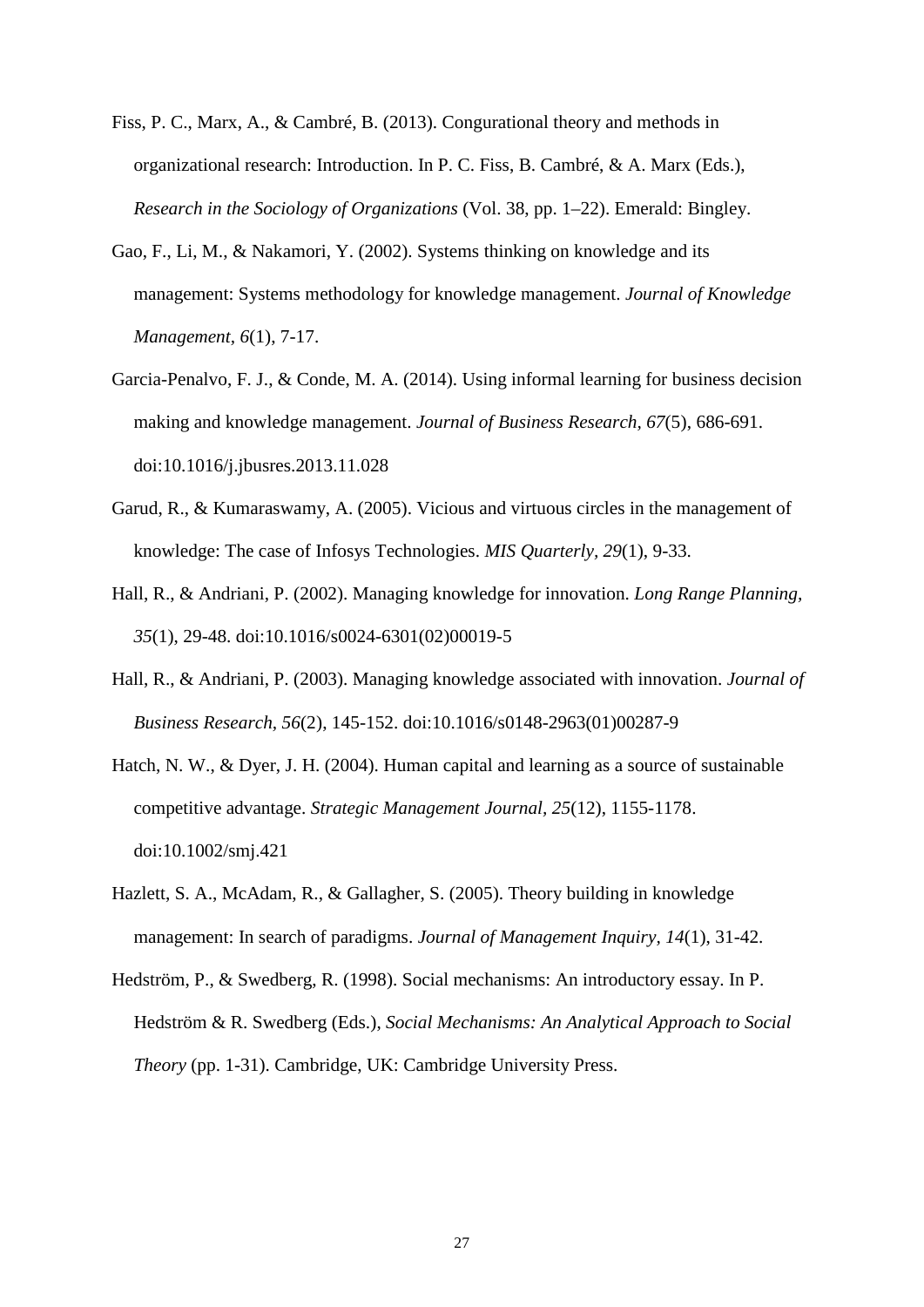- Heizmann, H. (2011). Knowledge sharing in a dispersed network of HR practice: Zooming in on power/knowledge struggles. *Management Learning, 42*(4), 379-393. doi:10.1177/1350507610394409
- Heras-Saizarbitoria, I. (2011). General perspectives on the leading international management standards. *Journal of Management Research, 11*(1), 3-19.
- Heras-Saizarbitoria, I., & Boiral, O. (2013). ISO 9001 and ISO 14001: Towards a research agenda on Management System Standards. *International Journal of Management Reviews, 15*(1), 47–65.
- Hess, D. (2007). Social reporting and new governance regulation: The prospects of achieving corporate accountability through transparency. *Business Ethics Quarterly, 17*(3), 453-476.
- Hsu, I. C., & Sabherwal, R. (2011). From intellectual capital to firm performance: The mediating role of mnowledge management capabilities. *Ieee Transactions on Engineering Management, 58*(4), 626-642. doi:10.1109/tem.2011.2111455
- ISO. (n.d.-a). Benefits of International Standards. Retrieved from <http://www.iso.org/iso/home/standards/benefitsofstandards.htm>
- ISO. (n.d.-b). ISO/TC 260 Human Resource Management. Retrieved from [http://www.iso.org/iso/standards\\_development/technical\\_committees/other\\_bodies/iso\\_tec](http://www.iso.org/iso/standards_development/technical_committees/other_bodies/iso_technical_committee.htm?commid=628737) [hnical\\_committee.htm?commid=628737](http://www.iso.org/iso/standards_development/technical_committees/other_bodies/iso_technical_committee.htm?commid=628737)
- ISO. (n.d.-c). Management system standards. Retrieved from <https://www.iso.org/management-system-standards.html>
- ISO. (n.d.-d). We're ISO: we develop and publish International Standards. Retrieved from <https://www.iso.org/standards.html>
- Jain, A. (2013). Learning by doing and the locus of innovative capability in biotechnology research. *Organization Science, 24*(6), 1683-1700. doi:10.1287/orsc.2013.0821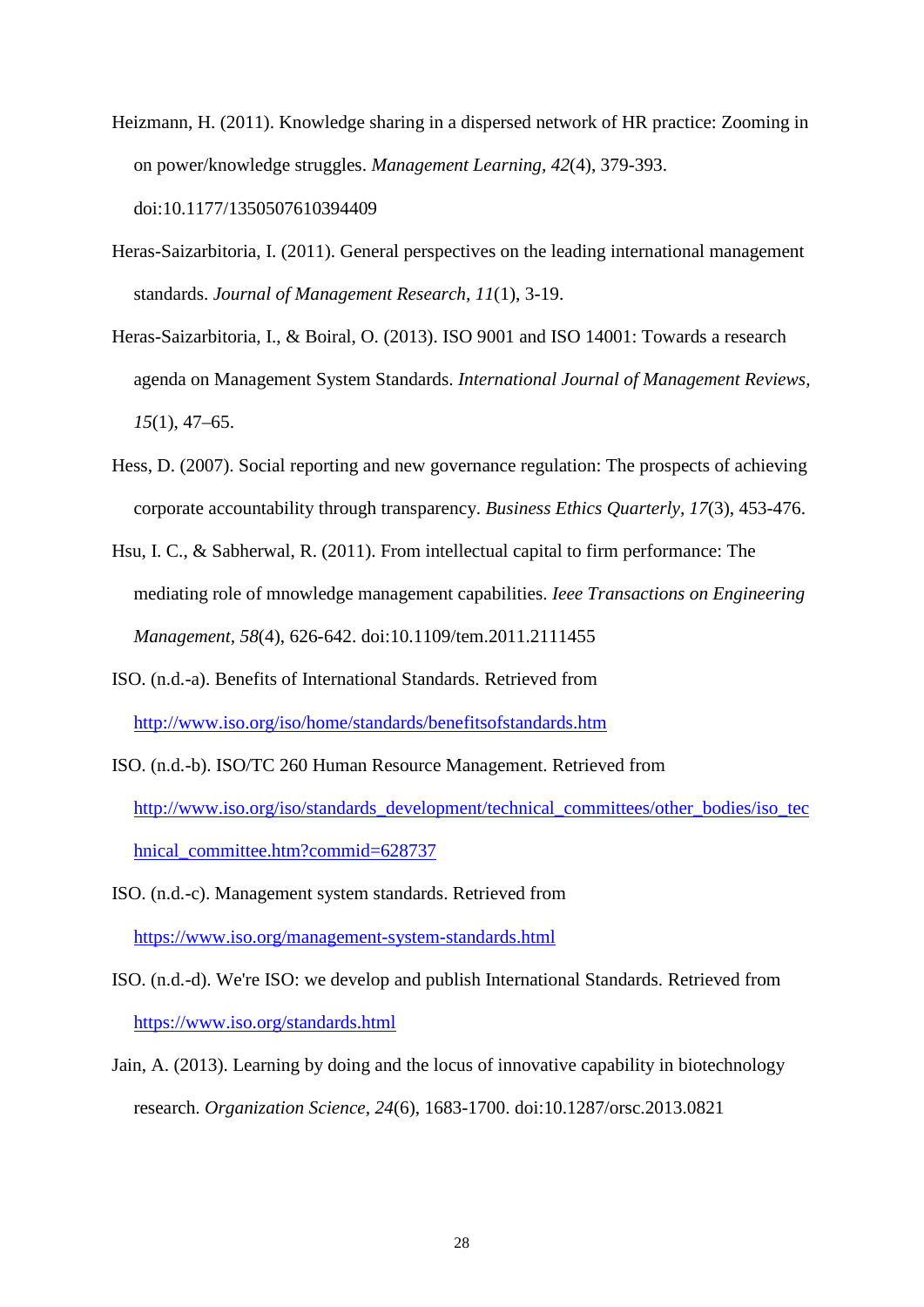- Kasper, H., Lehrer, M., Muhlbacher, J., & Muller, B. (2013). On the different "worlds" of intra-organizational knowledge management: Understanding idiosyncratic variation in MNC cross-site knowledge-sharing practices. *International Business Review, 22*(1), 326- 338. doi:10.1016/j.ibusrev.2012.05.001
- Katz, M. L., & Shapiro, C. (1985). Network externalities, competition, and compatibility. *The American Economic Review, 75*(3), 424-440.
- Kiessling, T. S., Richey, R. G., Meng, J., & Dabic, M. (2009). Exploring knowledge management to organizational performance outcomes in a transitional economy. *Journal of World Business, 44*(4), 421-433. doi:10.1016/j.jwb.2008.11.006
- Konstantinou, E., & Fincham, R. (2011). Not sharing but trading: Applying a Maussian exchange framework to knowledge management. *Human Relations, 64*(6), 823-842. doi:10.1177/0018726710388676
- Lai, Y. L., Hsu, M. S., Lin, F. J., Chen, Y. M., & Lin, Y. H. (2014). The effects of industry cluster knowledge management on innovation performance. *Journal of Business Research, 67*(5), 734-739. doi:10.1016/j.jbusres.2013.11.036
- Lambe, P. (2011). The unacknowledged parentage of knowledge management. *Journal of Knowledge Management, 15*(2), 175-197. doi:10.1108/13673271111119646
- Lave, J., & Wenger, E. (1991). *Situated Learning: Legitimate Peripheral Participation*. Cambridge, UK: Cambridge University Press.
- Lonnqvist, A., Sillanpaa, V., & Carlucci, D. (2009). Intellectual capital management in practice: Assessment of implementation and outcomes. *Knowledge Management Research & Practice, 7*(4), 308-316. doi:10.1057/kmrp.2009.22

Magretta, J. (2002). Why business models matter? *Harvard Business Review, May*, 3-8.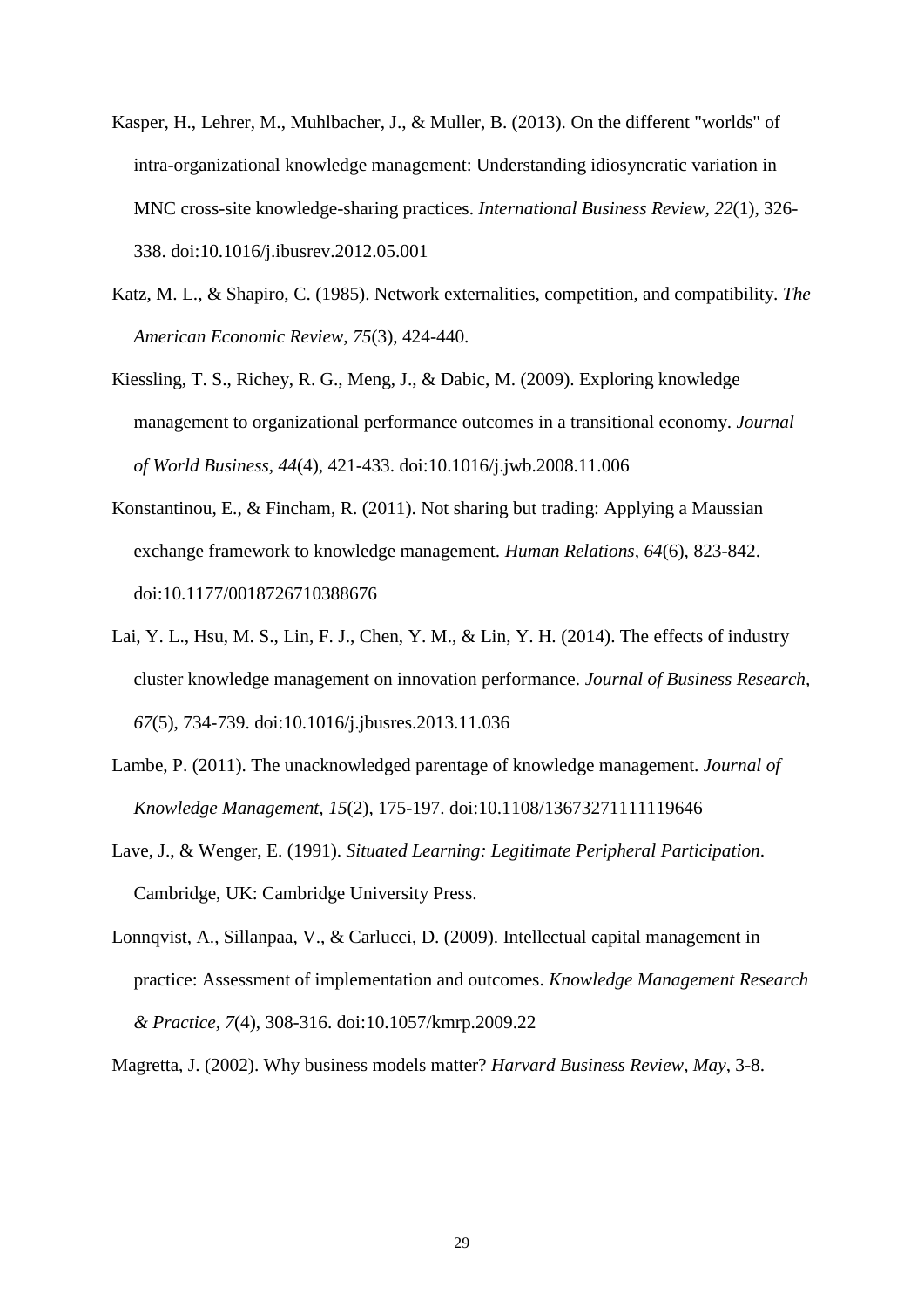- Manning, P. (2010). Explaining and developing social capital for knowledge management purposes. *Journal of Knowledge Management, 14*(1), 83-99. doi:10.1108/13673271011015589
- Mavin, S., & Cavaleri, S. (2004). Viewing learning organizations through a social learning lens. *The Learning Organization, 11*(3), 285 – 289.
- McAllister, D. J. (1995). Affect-and cognition-based trust as foundations for interpersonal cooperation in organizations. *Academy of Management Journal, 38*(1), 24-59.
- McNulty, T. (2002). Reengineering as knowledge management A case of change in UK healthcare. *Management Learning, 33*(4), 439-458. doi:10.1177/1350507602334003
- Meyer, J. P., & Alien, N. J. (1991). A three-component conceptualization of organizational commitment. *Human Resource Management Review, 1*(1), 61-89. doi:10.1016/1053- 4822(91)90011-Z
- Nahapiet, J., & Ghoshal, S. (1998). Social capital, intellectual capital, and the organizational advantage. *Academy of Management Review, 23*(2), 242-266.
- Ngai, E. W. T., Jin, C., & Liang, T. (2008). A qualitative study of inter-organizational knowledge management in complex products and systems development. *R & D Management, 38*(4), 421-440. doi:10.1111/j.1467-9310.2008.00523.x
- Nicolini, D. (2012). *Practice theory, work, and organisation*. Oxford: Oxford University Press.
- Nonaka, I. (1994). A dynamic theory of organizational knowledge creation. *Organization Science, 5*, 14–37.
- Nonaka, I., & Takeuchi, H. (1995). *The Knowledge-Creating Company*. Oxford: Oxford University Press.
- Nonaka, I., Takeuchi, H., & Umemoto, K. (1996). A theory of organizational knowledge creation. *International Journal of Technology Management, 11*(7-8), 833-845.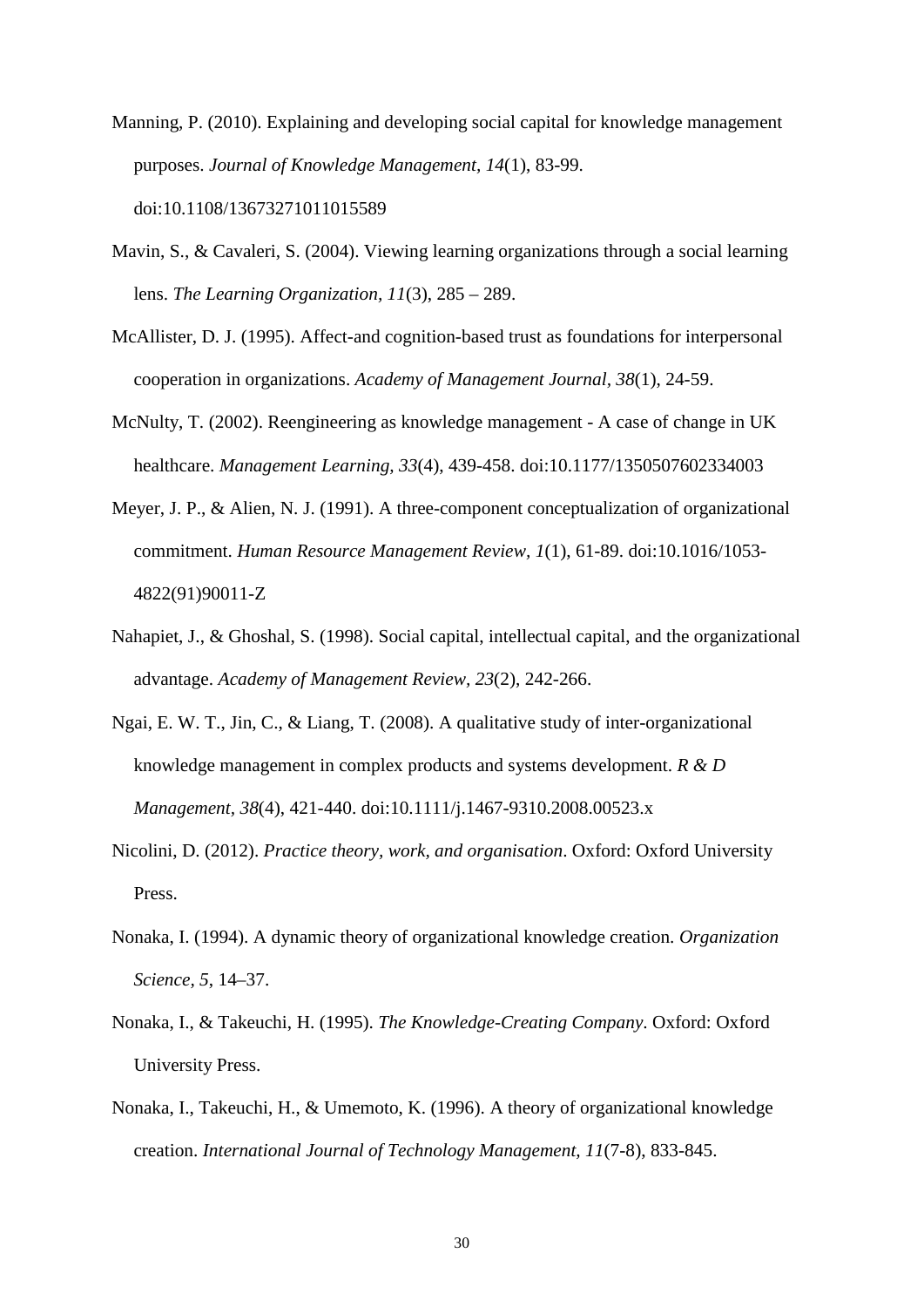Nonaka, I., Toyama, R., & Konno, N. (2000). SECI, ba and leadership: A unified model of dynamic knowledge creation. *Long Range Planning, 33*(1), 5-34.

Piaget, J. (1972). *The Psychology of Intelligence*. Totowa, NJ: Littlefield Adams.

Polanyi, M. (1966). *The Tacit Dimension*. London: Routledge

- Popper, K. R. (1963). Conjectures and Refutations. In T. Schick (Ed.), *Readings in the Philosophy of Science* (pp. 33-39). Mountain View, CA: Mayfield Publishing Company.
- Powell, T. H., & Ambrosini, V. (2012). A pluralistic approach to knowledge management practices: Evidence from consultancy companies. *Long Range Planning, 45*(2-3), 209-226. doi:10.1016/j.lrp.2012.02.005
- Quintas, P., Lefrere, P., & Jones, G. (1997). Knowledge management : A strategic agenda. *Long Range Planning, 30*(3), 385-391+322.
- Rai, R. K. (2011). Knowledge management and organizational culture: A theoretical integrative framework. *Journal of Knowledge Management, 15*(5), 779-801.
- Reckwitz, A. (2002). Toward a theory of social practices: A development in culturalist theorizing. *European Journal of Social Theory, 5*(2), 243–263.
- Rousseau, D. M., & Fried, Y. (2001). Location, location, location: Contextualizing organizational research. *Journal of Organizational Behavior, 22*(1), 1–13.
- Ruggles, R. (1998). The state of the notion: Knowledge management in practice. *California Management Review, 40*(3), 80–88.
- Russell, A. W., Wickson, F., & Carew, A. L. (2008). Transdisciplinarity: Context, contradictions and capacity. *Futures, 40*(5), 460-472. doi:10.1016/j.futures.2007.10.005
- Saldanha, T. J. V., Mithas, S., & Krishnan, M. S. (2017). Leveraging customer involvement for fueling innovation: The role of relational and analytical information processing capabilities. *MIS Quarterly, 41*(1), 267-+.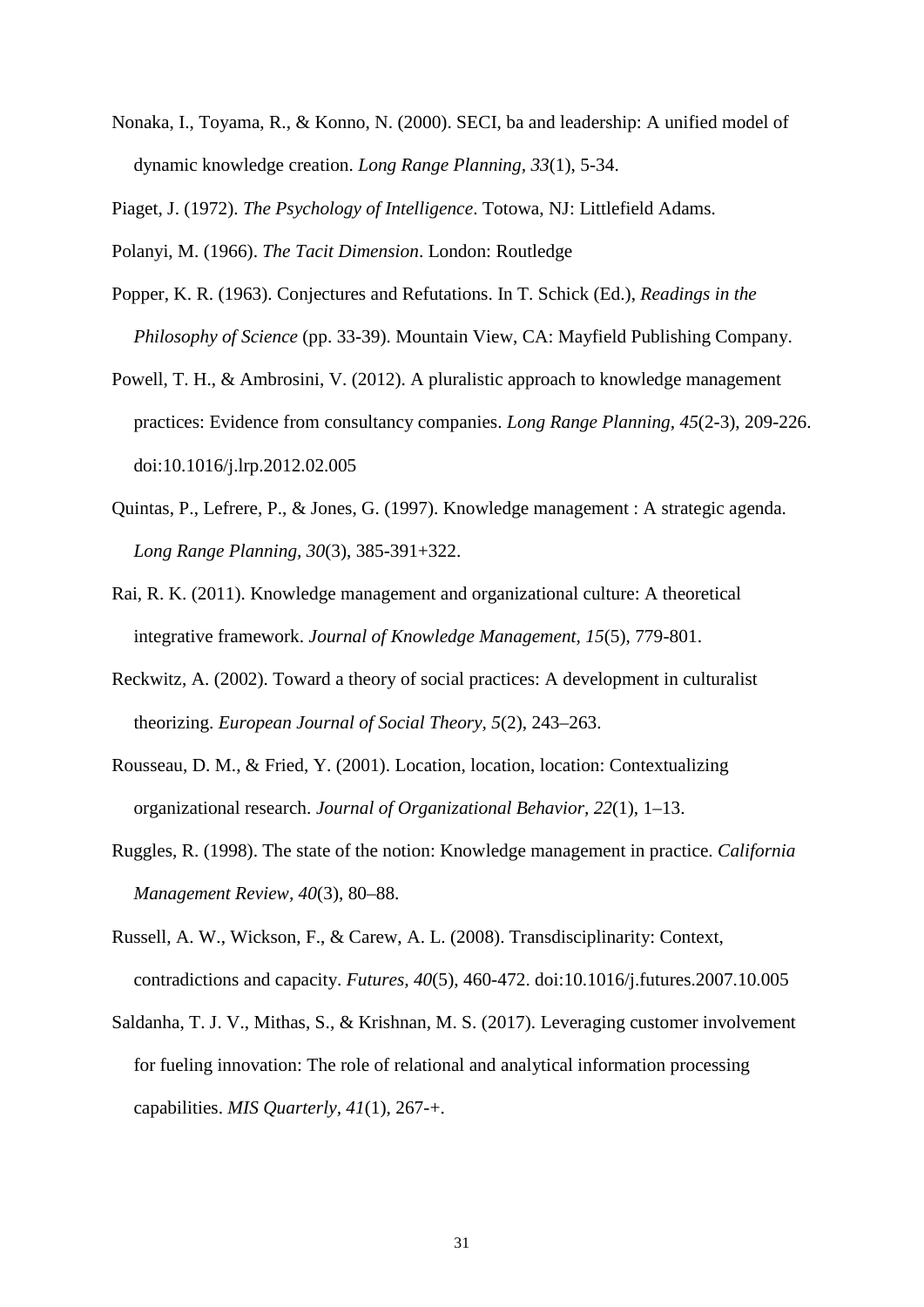- Salojärvi, S., Furu, P., & Sveiby, K. E. (2005). Knowledge management and growth in Finnish SMEs. *Journal of Knowledge Management, 9*(2), 103-122. doi:10.1108/13673270510590254
- Sandberg, J., & Tsoukas, H. (2015). Making sense of the sensemaking perspective: Its constituents, limitations, and opportunities for further development. *Journal of Organizational Behavior, 36*, S6-S32. doi:10.1002/job.1937
- Sarvary, M. (1999). Knowledge management and competition in the consulting industry. *California Management Review, 41*(2), 95–107.

Schein, E. H. (1990). Organizational culture. *American Psychologist, 45*(2), 109-119.

- Schultze, U., & Leidner, D. E. (2002). Studying knowledge management in information systems research: Discourses and theoretical assumptions. *MIS Quarterly, 26*(3), 213-242. doi:10.2307/4132331
- Schumpeter, J. A. (1947). The creative response in economic history. *The Journal of Economic History, 7*(2), 149-159.
- Sharma, G., & Good, D. (2013). The work of middle managers: Sensemaking and sensegiving for creating positive social change. *Journal of Applied Behavioral Science, 49*(1), 95-122. doi:10.1177/0021886312471375
- Shepherd, D. A., & Suddaby, R. (2017). Theory building: A review and integration. *Journal of Management, 43*(1), 59-86.
- Skinner, B. F. (1954). The science of learning and the art of teaching. *Harvard Educational Review, 24*, 86–97.
- Smith, J. (2000). From R&D to strategic knowledge management: Transitions and challenges for national laboratories. *R & D Management, 30*(4), 305-311. doi:10.1111/1467- 9310.00184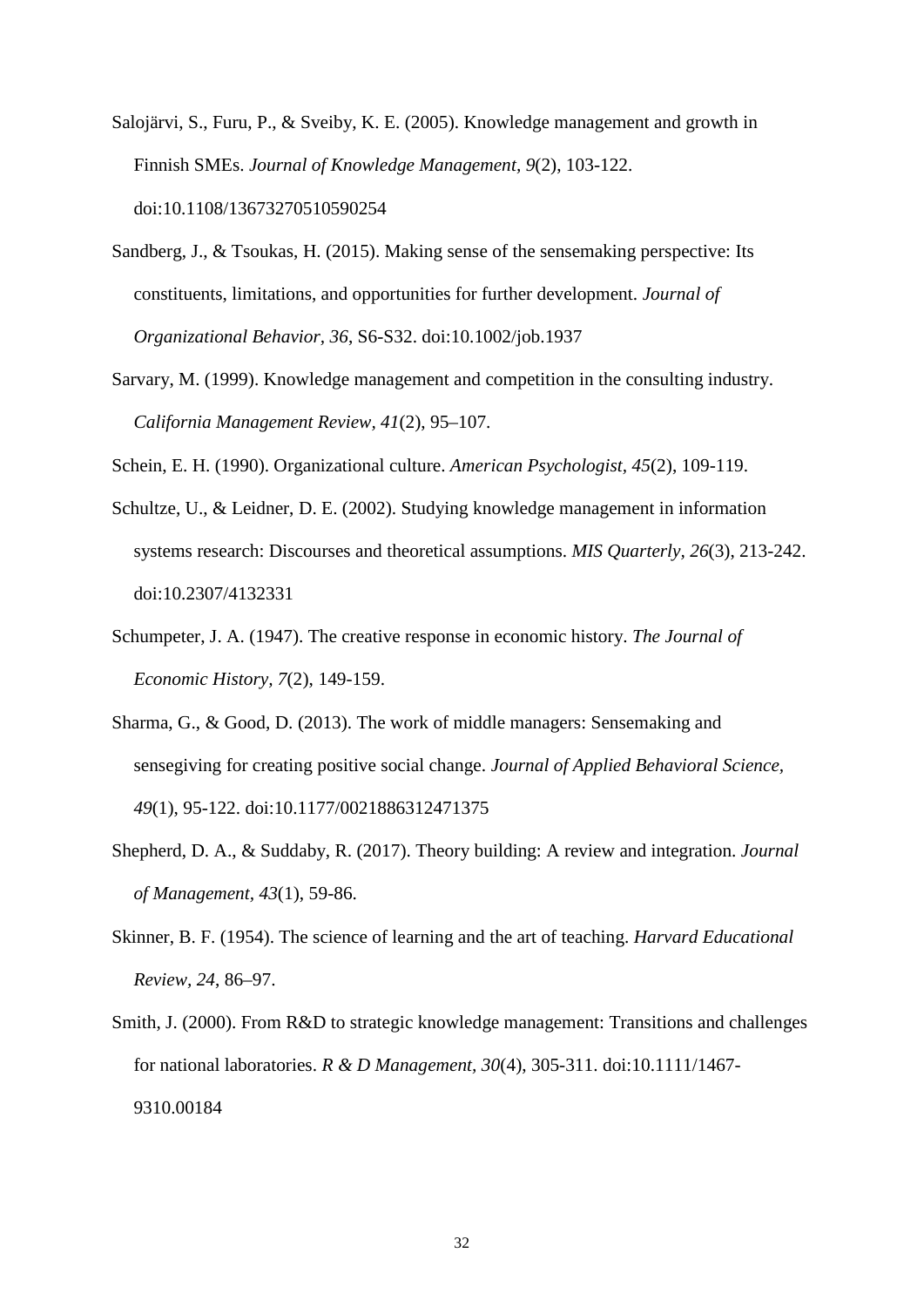- Spender, J. C. (1996). Making knowledge the basis of a dynamic theory of the firm. *Strategic Management Journal, 17*, 45-62. doi:10.1002/smj.4250171106
- Stadler, R., & Fullagar, S. (2016). Appreciating formal and informal knowledge transfer practices within creative festival organizations. *Journal of Knowledge Management, 20*(1), 146-161. doi:10.1108/JKM-11-2014-0484
- Stinchcombe, A. L. (1991). The conditions of fruitfulness of theorizing about mechanisms in social science. *Philosophy of the Social Sciences, 21*, 367-388.
- Sveiby, K. E. (1990). *Kunskapsledning (Knowledge Management)*. Stockholm: Ledarskap.
- Sveiby, K. E. (1997). *The New Organizational Wealth: Managing and Measuring Knowledge-based Assets*. San Francisco: Berrett-Koehler.
- Sveiby, K. E., & Lloyd, T. (1987). *Managing Knowhow*. London: Bloomsbury.
- Swann, J., & Scarborough, H. (2001). Knowledge management: Concepts and controversies. *Journal of Management Studies, 38*(7), 913-922.
- Swift, P. E., & Hwang, A. (2013). The impact of affective and cognitive trust on knowledge sharing and organizational learning. *The Learning Organization, 20*(1), 20-37.
- Tamm Hallström, K. (2004). *Organizing International Standardization: ISO and the IASC in Quest of Authority.* . Cheltenham: Edward Elgar.
- Teece, D. J., & Pisano, G. (1994). The dynamic capabilities of firms: An introduction. *Industrial and Corporate Change, 3*(3), 537-556.
- Thomas, J. B., Sussman, S. W., & Henderson, J. C. (2001). Understanding "strategic learning": Linking organizational learning, knowledge management, and sensemaking. *Organization Science, 12*(3), 331-345. doi:10.1287/orsc.12.3.331.10105
- Thompson, M. P. A., & Walsham, G. (2004). Placing knowledge management in context. *Journal of Management Studies, 41*(5), 725-747. doi:10.1111/j.1467-6486.2004.00451.x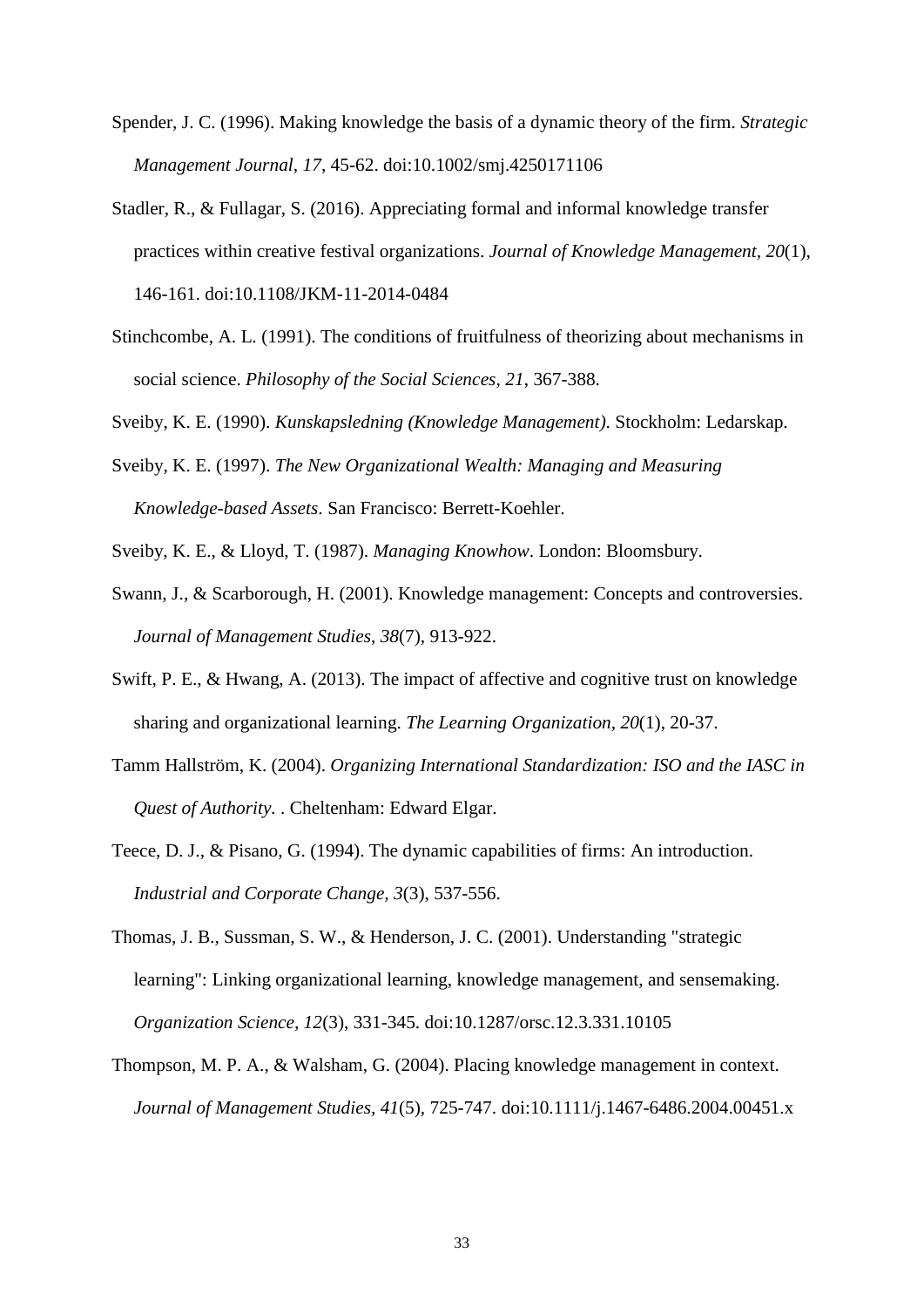- Torugsa, N., & O'Donohue, W. (2016). Progress in innovation and knowledge management research: From incremental to transformative innovation. *Journal of Business Research, 69*(5), 1610-1614. doi:10.1016/j.jbusres.2015.10.026
- Tsui, A. S. (2004). Contributing to global management knowledge: A case for high quality indigenous research. *Asia Pacific Journal of Management, 21*(4), 491-513.
- Uzumeri, M. V. (1997). ISO 9000 and other metastandards: Principles for management practice? *Academy of Management Executive, 11*(1), 21–36.
- Vaast, E. (2007). What goes Online comes off line: Knowledge management system use in a soft bureaucracy. *Organization Studies, 28*(3), 283-306. doi:10.1177/0170840607075997
- Valentim, L., Lisboa, J. V., & Franco, M. (2016). Knowledge management practices and absorptive capacity in small and medium-sized enterprises: is there really a linkage? *R & D Management, 46*(4), 711-725. doi:10.1111/radm.12108
- Van de Ven, A. H. (1989). Nothing is quite so practical as a good theory. *Academy of Managemenl Review=, 14*(4), 486-489.
- Villar, C., Alegre, J., & Pla-Barber, J. (2014). Exploring the role of knowledge management practices on exports: A dynamic capabilities view. *International Business Review, 23*(1), 38-44. doi:10.1016/j.ibusrev.2013.08.008
- Von Bertalanffy, L. (1950). An outline of general system theory. *British Journal for the Philosophy of Science, 1*(2), 134-165.
- Weber, K. (2006). From nuts and bolts to toolkits: Theorizing with mechanisms. *Journal of Management Inquiry, 15*(2), 119-123. doi:10.1177/1056492605280237
- Weber, R. (2003). Theoretically speaking. *MIS Quarterly, 27*(3), iii-xii.
- Weick, K. E., Sutcliffe, K. M., & Obstfeld, D. (2005). Organizing and the process of sensemaking. *Organization Science, 16*(4), 409-421. doi:10.1287/orsc.1050.0133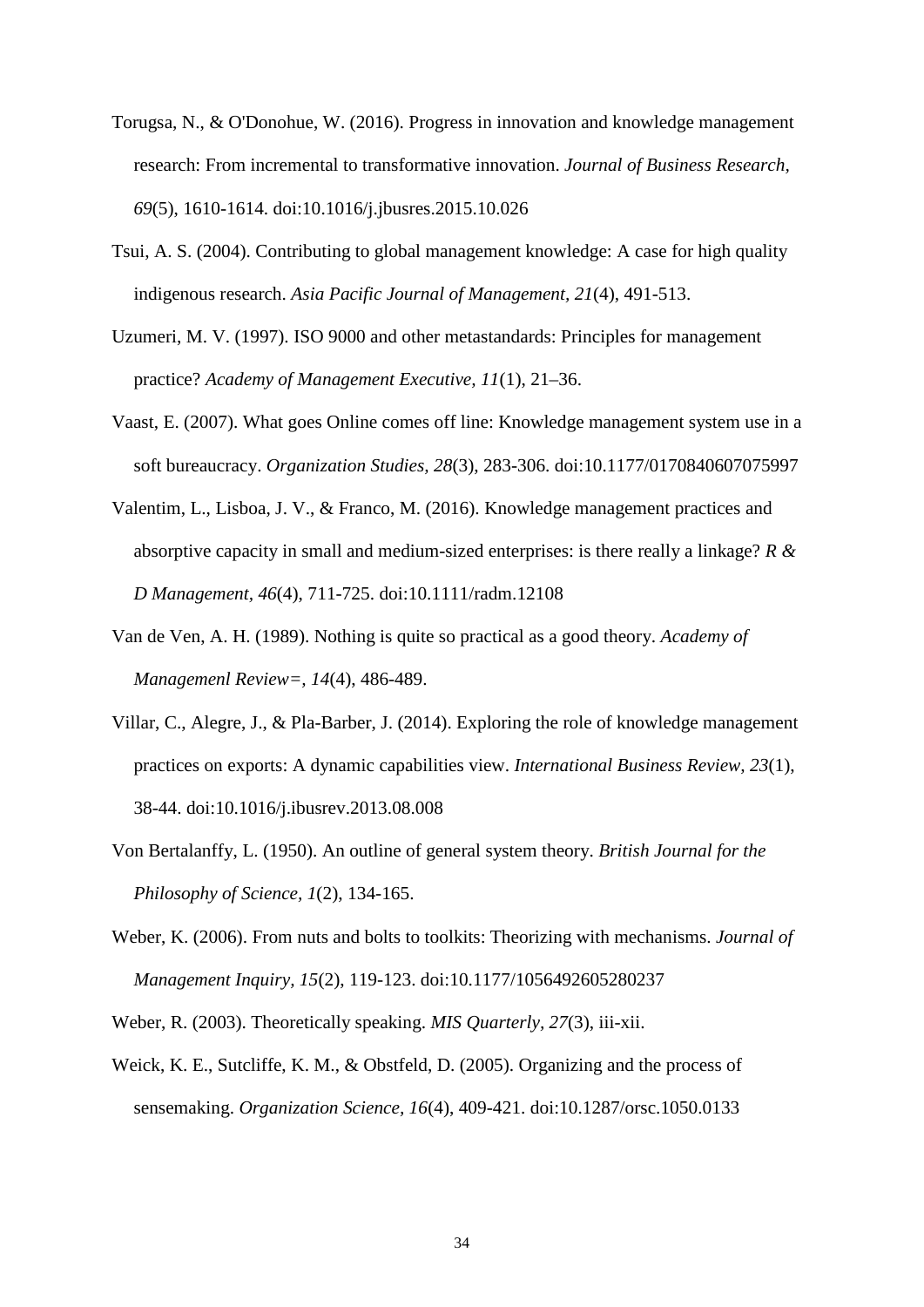- Whetten, D. A. (1989). What constitutes a theoretical contribution? *Academy of Management Review, 14*(4), 490-495.
- Whetten, D. A., Felin, T., & King, B. G. (2009). The practice of theory borrowing in organizational studies: Current issues and future directions. *Journal of Management, 35*(3), 537 - 563.
- Whittington, R., Molloy, E., Mayer, M., & Smith, A. (2006). Practices of strategising/ organising. Broadening strategy work and skills. *Long Range Planning, 39*(6), 615-629. doi:10.1016/j.lrp.2006.10.004
- Wiig, K. M. (1993). *Knowledge Management Foundations: Thinking about How People and Organizations Create, Represent, and Use Knowledge*. Arlington, Texas: Schema.
- Wiig, K. M. (1997). Integrating intellectual capital and knowledge management. *Long Range Planning, 30*(3), 399-405. doi:10.1016/s0024-6301(97)90256-9
- Wu, I. L., & Chen, J. L. (2014). Knowledge management driven firm performance: The roles of business process capabilities and organizational learning. *Journal of Knowledge Management, 18*(6), 1141-1164.
- Youndt, M. A., Subramaniam, M., & Snell, S. A. (2004). Intellectual capital profiles: An examination of investments and returns. *Journal of Management Studies, 41*, 335-362.
- Zheng, W., Yang, B. Y., & McLean, G. N. (2010). Linking organizational culture, structure, strategy, and organizational effectiveness: Mediating role of knowledge management. *Journal of Business Research, 63*(7), 763-771. doi:10.1016/j.jbusres.2009.06.005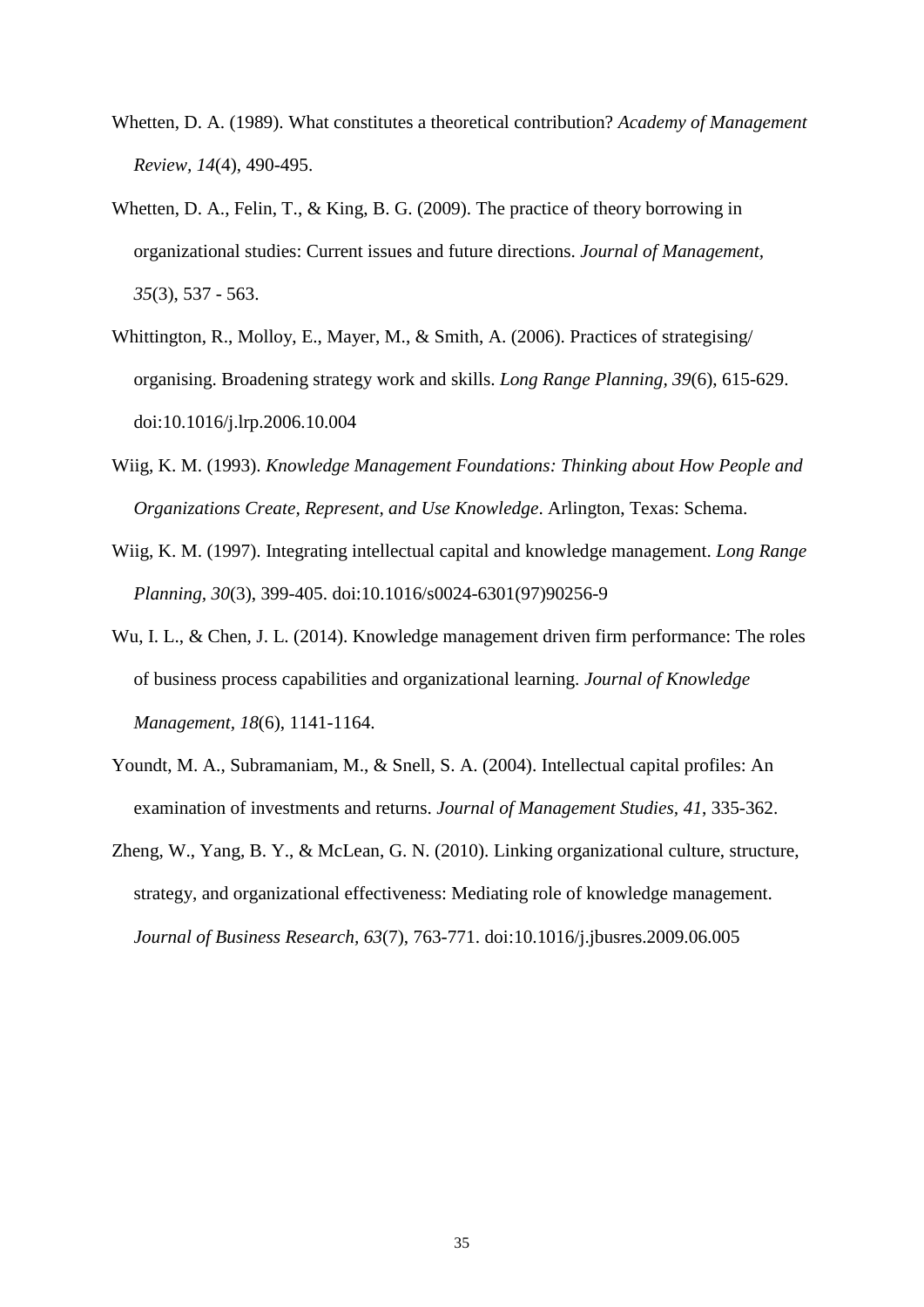# **Appendices:**

# **Figure A1:**



# **Figure A2:**

# **Figure A2: Four themes from the KM standard[1](#page-38-0)**

#### **Context-driven**

*Firms to determine what 'type' of knowledge is important and KM practices that are suitable*

# **Enabler-savvy**

*Infrastructure and instruments to drive and support KM* 

### **Performance-led**

*KM is performance orientated but interpreted within the context of the firm*

# **Sustainably-supported**

*'Backroom' operations of KM practices. Reinforces KM environment*

<span id="page-38-0"></span><sup>-</sup><sup>1</sup> This study leverages upon tables and figures to synthesise the sensegiving process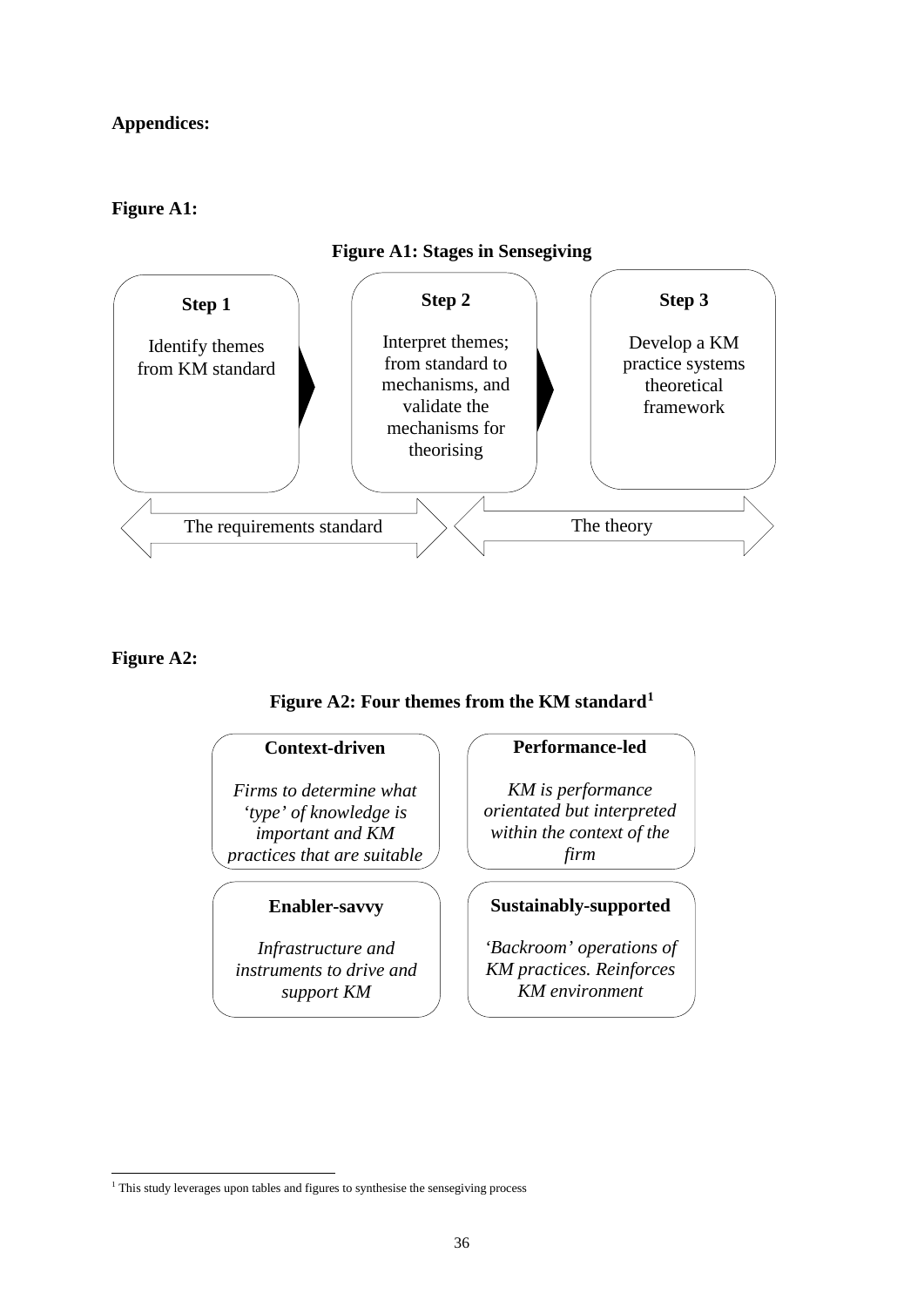# **Table A1:**

| <b>Themes from the</b>                                                                                   | <b>Mechanisms</b>                                                                                                                                      |                                                                                                                                                  |                                                                                                                                                                                                                                                 |  |  |  |
|----------------------------------------------------------------------------------------------------------|--------------------------------------------------------------------------------------------------------------------------------------------------------|--------------------------------------------------------------------------------------------------------------------------------------------------|-------------------------------------------------------------------------------------------------------------------------------------------------------------------------------------------------------------------------------------------------|--|--|--|
| <b>KM</b> standard                                                                                       | <b>Learning and</b>                                                                                                                                    | Organisational                                                                                                                                   | 'Business model' for                                                                                                                                                                                                                            |  |  |  |
|                                                                                                          | knowledge creation                                                                                                                                     | knowledge                                                                                                                                        | knowledge                                                                                                                                                                                                                                       |  |  |  |
|                                                                                                          | culture                                                                                                                                                | architecture for                                                                                                                                 | capitalisation and                                                                                                                                                                                                                              |  |  |  |
|                                                                                                          |                                                                                                                                                        | adaptive and exaptive                                                                                                                            | value capture                                                                                                                                                                                                                                   |  |  |  |
|                                                                                                          |                                                                                                                                                        | capacity                                                                                                                                         |                                                                                                                                                                                                                                                 |  |  |  |
| Context-driven<br>* Each of the three<br>mechanisms must be<br>relatively robust in<br>various contexts. | The preferred mode<br>of learning e.g.<br>formal vs informal,<br>may differ amongst<br>organisations.                                                  | The architecture<br>appropriately designed<br>to suit the organisation<br>e.g. degree of<br>orientation in the use of<br>information technology. | Determines how new<br>knowledge is<br>embedded in a firm's<br>value proposition.                                                                                                                                                                |  |  |  |
| Performance-led                                                                                          | Individuals value<br>KM for its<br>performative utility.<br>Underpins<br>assumptions and<br>guides behaviour in<br>learning and creating<br>knowledge. | Guides how knowledge<br>architecture is<br>established to transform<br>and use knowledge for<br>performance.                                     | Performance drives<br>the design and<br>implementation of<br>methods to capitalise<br>on knowledge created<br>and to capture value<br>from it.                                                                                                  |  |  |  |
| Enablers-savvy                                                                                           | Rewards values and<br>behaviours that prize<br>learning and<br>knowledge creation,<br>and knowledge<br>transfer from<br>external sources.              | Organisational<br>architecture for<br>knowledge<br>appropriation to<br>enhance bundling and<br>implementation of KM<br>practices.                | Equal emphasis on<br>infrastructure and<br>instruments used<br>within a 'business<br>model' (as with 'KM<br>operations'). For<br>example, using social<br>media for crowd-<br>sourcing, to gain<br>market intelligence<br>and ultimately sales. |  |  |  |
| Sustainably-<br>supported                                                                                | Formalisation of<br>KM-specific roles,<br>operations and<br>processes that<br>reinforces the<br>learning and<br>knowledge creation<br>culture.         | KM 'back office' helps<br>to sustain KM practices<br>e.g. meta-knowledge<br>management.                                                          | <b>Ensures that KM</b><br>practice 'pays' for<br>itself in a sustained<br>manner.                                                                                                                                                               |  |  |  |

**Table A1: Mechanisms of KM practice system**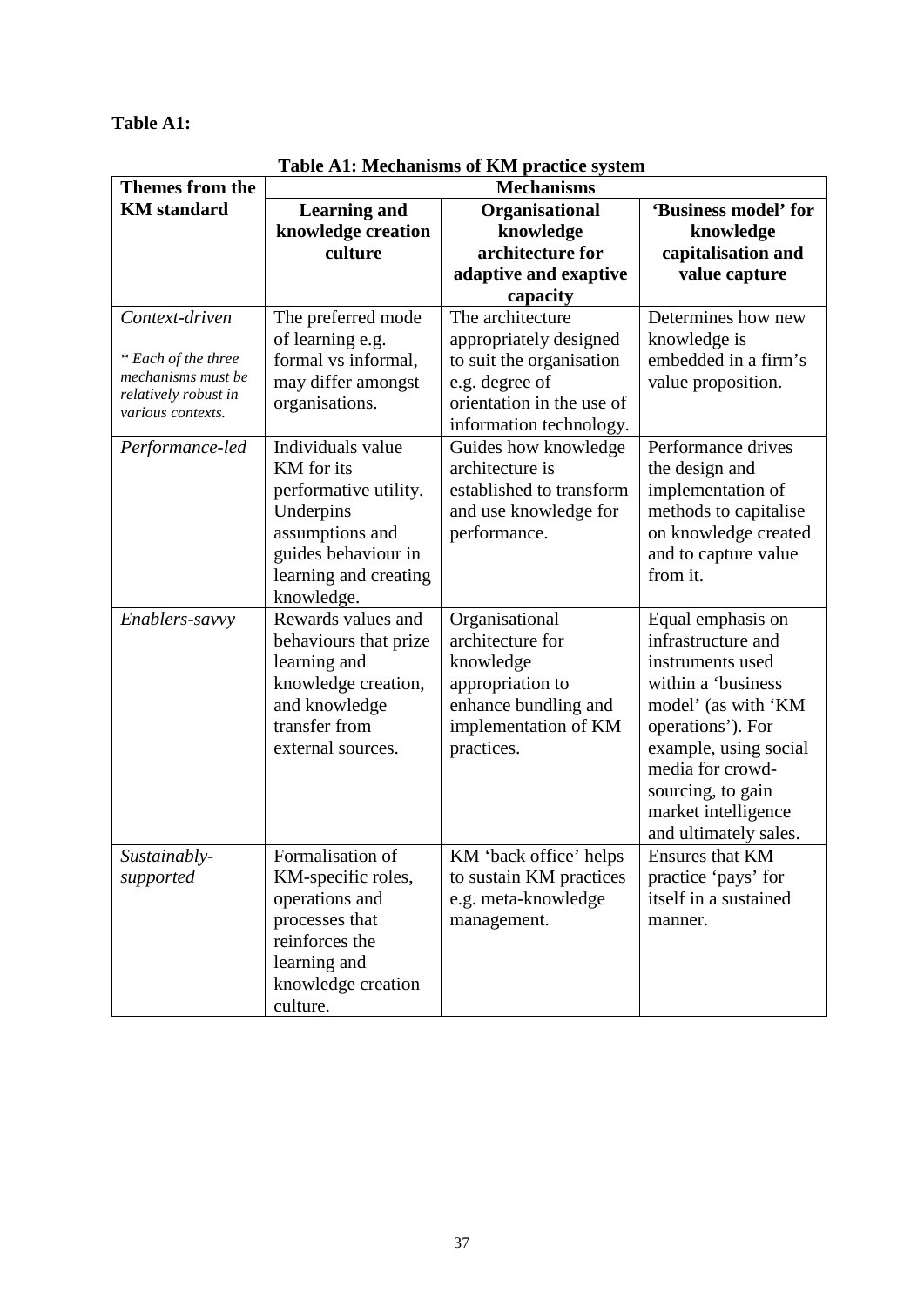#### **Figure A3:**



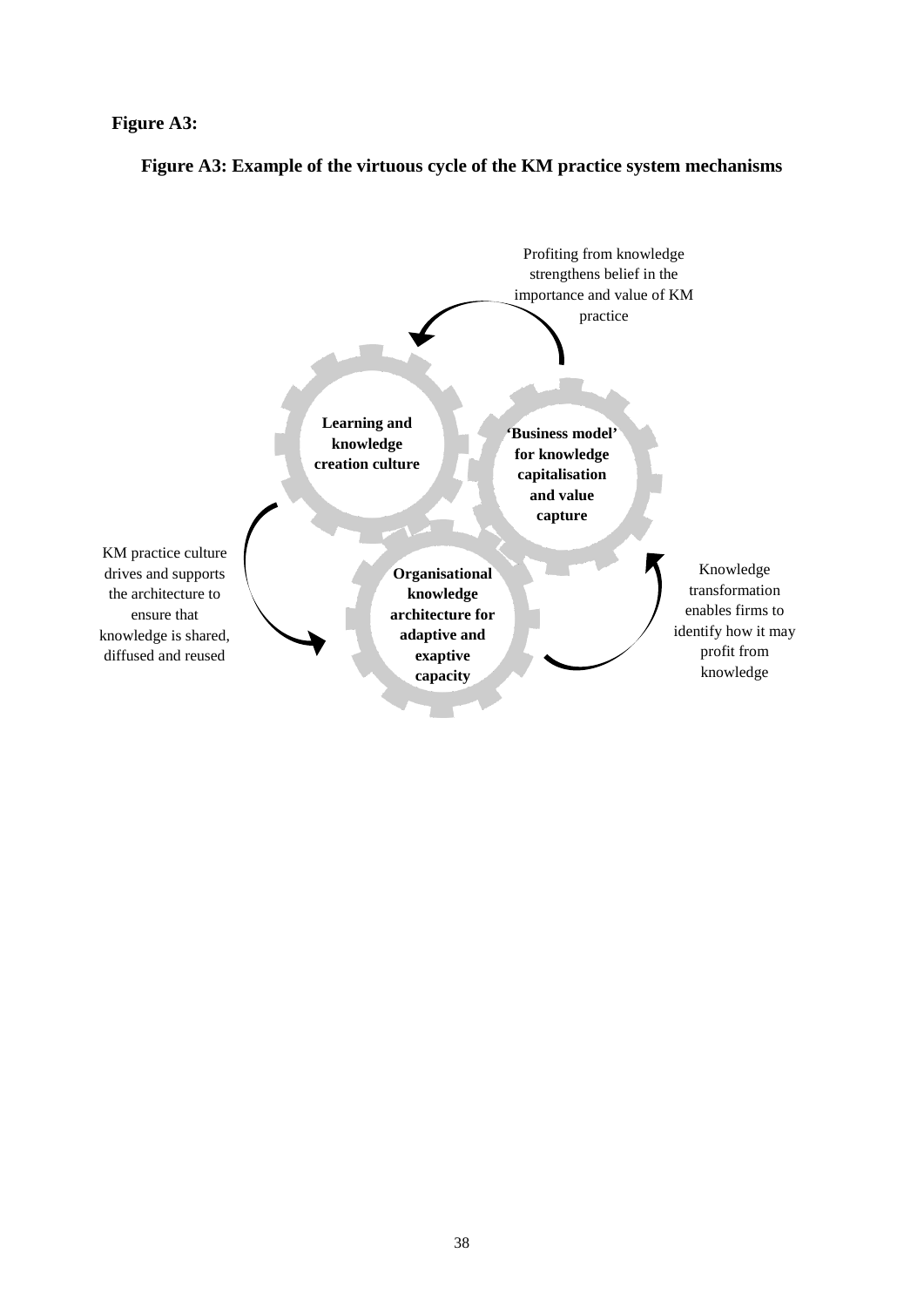**Table A2:**

|                                    | Table A2. Mechanisms of Kivi practice system and relevant theories |                     |                    |  |
|------------------------------------|--------------------------------------------------------------------|---------------------|--------------------|--|
| <b>Selected key constructs and</b> | <b>Mechanisms</b>                                                  |                     |                    |  |
| theories (seminal sources)         | (sources applying constructs and theories in a KM                  |                     |                    |  |
|                                    | context)<br>'Business model'                                       |                     |                    |  |
|                                    | <b>Learning and</b>                                                | Organisational      |                    |  |
|                                    | knowledge                                                          | knowledge           | for knowledge      |  |
|                                    | creation                                                           | architecture for    | capitalisation and |  |
|                                    | culture                                                            | adaptive and        | value capture      |  |
|                                    |                                                                    | exaptive capacity   |                    |  |
| <b>Micro level</b>                 |                                                                    |                     |                    |  |
| Affective commitment e.g.          |                                                                    | E.g. Casimir et al. |                    |  |
| Meyer and Alien (1991)             |                                                                    | (2012)              |                    |  |
| Affective trust e.g.               |                                                                    | E.g. Swift and      |                    |  |
| McAllister (1995)                  |                                                                    | Hwang (2013)        |                    |  |
| Behaviourist & cognitivist         | E.g. Jain                                                          |                     |                    |  |
| learning theories e.g. Skinner     | (2013)                                                             |                     |                    |  |
| (1954), Piaget (1972)              |                                                                    |                     |                    |  |
| <b>Dyad/Group level</b>            |                                                                    |                     |                    |  |
| Constructivist learning            | E.g. Garcia-                                                       |                     |                    |  |
| theories e.g. Lave and             | Penalvo and                                                        |                     |                    |  |
| Wenger (1991)                      | Conde (2014)                                                       |                     |                    |  |
| Network theory e.g. Ahuja          |                                                                    | E.g. Heizmann       |                    |  |
| (2000)                             |                                                                    | (2011)              |                    |  |
| Social capital theory e.g.         | E.g. Manning (2010)                                                |                     |                    |  |
| Nahapiet and Ghoshal (1998)        |                                                                    |                     |                    |  |
| Social exchange theory e.g.        | E.g. Konstantinou and Fincham (2011)                               |                     |                    |  |
| Blau (1964)                        |                                                                    |                     |                    |  |
| <b>Meso level</b>                  |                                                                    |                     |                    |  |
| Absorptive capacity e.g.           | E.g. Valentim et al. (2016)                                        |                     |                    |  |
| Cohen and Levinthal (1990)         |                                                                    |                     |                    |  |
| Contingency theory e.g.            | E.g. Powell and Ambrosini (2012),                                  |                     | E.g. Hsu and       |  |
| Chandler Jr $(1990)$               |                                                                    |                     | Sabherwal (2011)   |  |
| Dynamic capabilities e.g.          |                                                                    | E.g. Cepeda and     |                    |  |
| Teece and Pisano (1994)            |                                                                    | Vera (2007)         |                    |  |
| Innovation e.g. Schumpeter         |                                                                    |                     | E.g. Hall and      |  |
| (1947)                             |                                                                    |                     | Andriani (2002)    |  |
| Intellectual capital theory e.g.   |                                                                    |                     | E.g. Lonnqvist et  |  |
| Youndt, Subramaniam, and           |                                                                    |                     | al. (2009)         |  |
| Snell (2004)                       |                                                                    |                     |                    |  |
| Cultural theory e.g. Douglas       | E.g. Rai (2011)                                                    |                     |                    |  |
| (1986) and culture theory e.g.     |                                                                    |                     |                    |  |
| Schein (1990)                      |                                                                    |                     |                    |  |
| Organisational learning e.g.       | E.g. Wu and Chen (2014)                                            |                     |                    |  |
| Argyris (1995)                     |                                                                    |                     |                    |  |
| Resource-based view theory         | E.g. Bogner and Bansal (2007)                                      |                     |                    |  |
| e.g. Barney (1991)                 |                                                                    |                     |                    |  |

**Table A2: Mechanisms of KM practice system and relevant theories**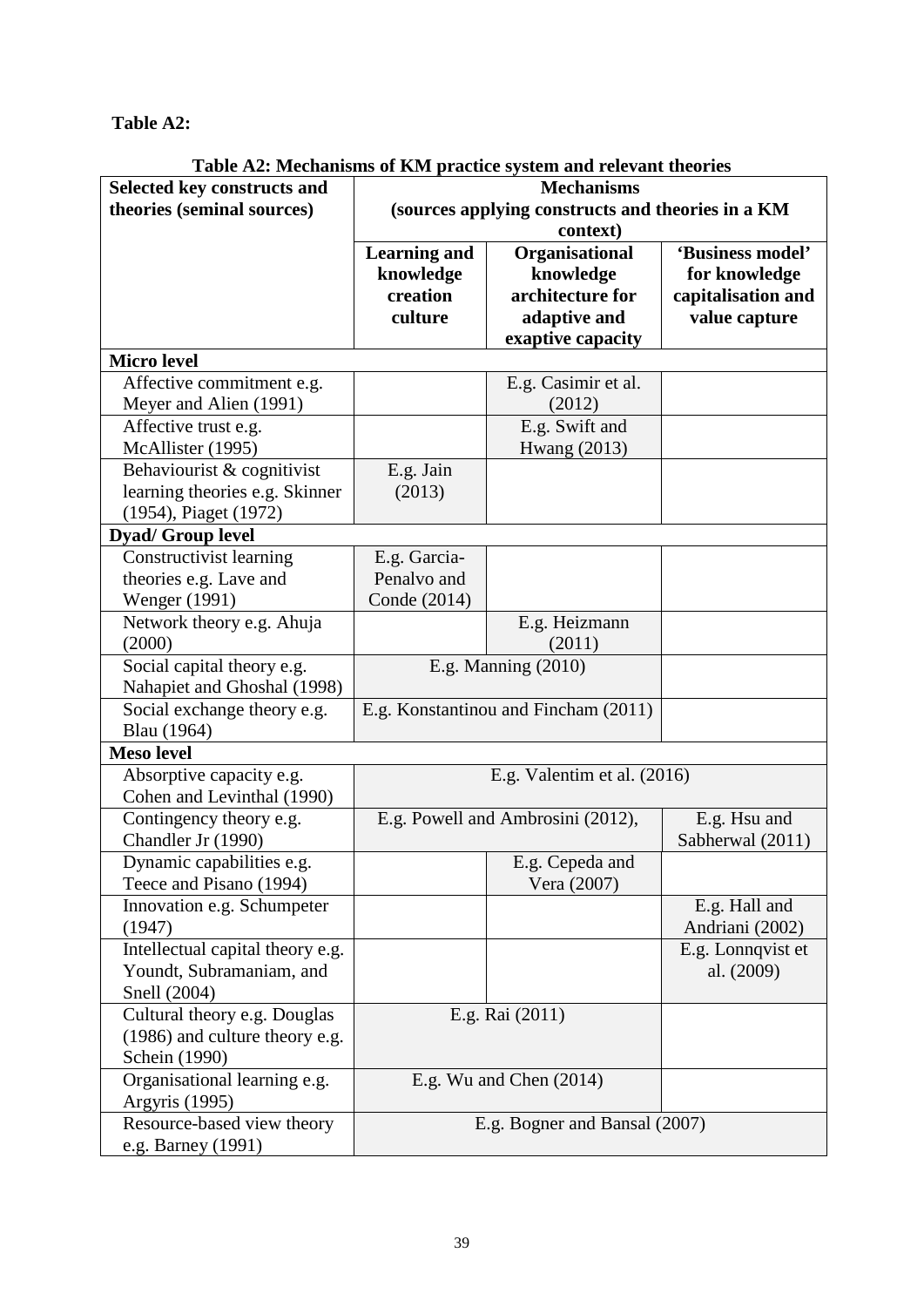| Selected key constructs and<br>theories (seminal sources)            | <b>Mechanisms</b><br>(sources applying constructs and theories in a KM)<br>context) |                                                                                             |                                                                          |  |
|----------------------------------------------------------------------|-------------------------------------------------------------------------------------|---------------------------------------------------------------------------------------------|--------------------------------------------------------------------------|--|
|                                                                      | <b>Learning and</b><br>knowledge<br>creation<br>culture                             | <b>Organisational</b><br>knowledge<br>architecture for<br>adaptive and<br>exaptive capacity | 'Business model'<br>for knowledge<br>capitalisation and<br>value capture |  |
| Sociotechnical theory e.g.<br><b>Cherns</b> (1976)                   | E.g. Vaast (2007)                                                                   |                                                                                             |                                                                          |  |
| Systems theory e.g. Von<br>Bertalanffy (1950)                        | E.g. Gao et al. (2002)                                                              |                                                                                             |                                                                          |  |
| Transformational leadership<br>e.g. Avolio, Bass, and Jung<br>(1999) | E.g. Donate and de Pablo (2015)                                                     |                                                                                             |                                                                          |  |